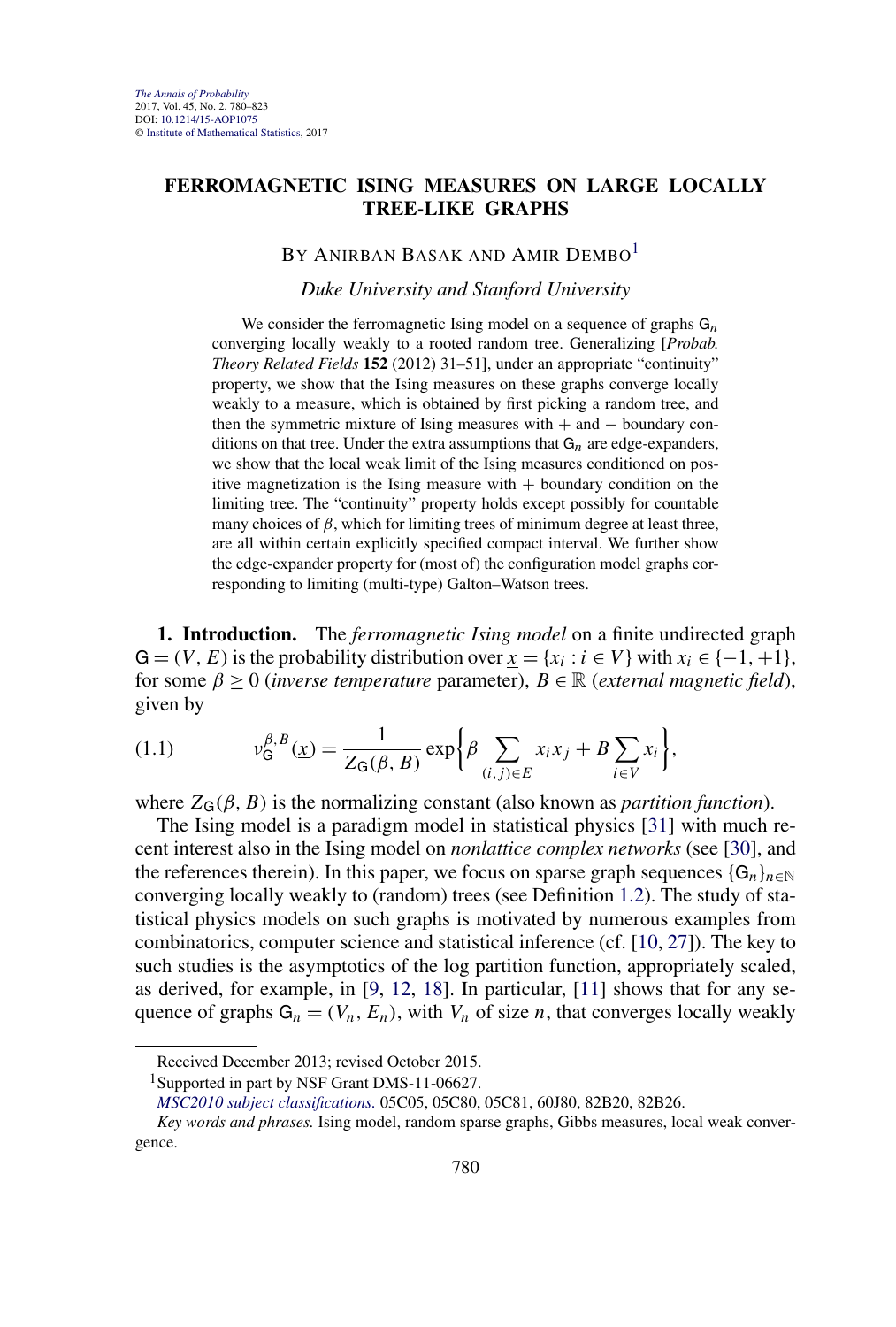<span id="page-1-0"></span>to random trees, the asymptotic *free entropy density* of the ferromagnetic Ising models

(1.2) 
$$
v_n^{\beta,B}(\underline{x}) = \frac{1}{Z_n(\beta, B)} \exp \bigg\{ \beta \sum_{(i,j) \in E_n} x_i x_j + B \sum_{i \in V_n} x_i \bigg\},
$$

exists, that is,

(1.3) 
$$
\phi(\beta, B) := \lim_{n \to \infty} \phi_n(\beta, B),
$$

where  $\phi_n(\beta, B) := \frac{1}{n} \log Z_n(\beta, B)$ . Beyond that, perhaps the most interesting feature of the distribution in  $(1.1)$  is its "phase transition" phenomenon. Namely, for a wide class of graphs, the Ising measure for large enough  $\beta$  and  $B = 0$  decomposes into convex combination of well-separated simple components. This has been shown for the complete graph [\[15\]](#page-43-0), and for grids [\[1,](#page-42-0) [8,](#page-42-0) [13,](#page-43-0) [17\]](#page-43-0).

In the context of tree-like graphs  $G_n$ , where the neighborhood of a typical vertex has, for large *n*, approximately the law of the neighborhood of the root of a randomly chosen limiting tree, this picture is only proven for a *k*-regular limit; see Montanari, Mossel and Sly [\[28\]](#page-43-0). We show here the *universality* of this phenomenon, applicable for a general sequence of locally tree-like graphs, including in particular, Erdős–Rényi graphs, random uniform  $q$ -partite graphs, and random graphs of a given degree distribution. More precisely, one expects that the marginal distribution of *νβ,B <sup>n</sup> (*·*)* converges to the marginal distribution on a neighborhood of the root for some Ising–Gibbs measure on the limiting tree T. Denoting by  $v_{\pm,\text{T}}^{\beta,B}$ the Ising–Gibbs measures on T, corresponding to plus and minus boundary conditions, for  $B > 0$  it easily follows from [\[11\]](#page-42-0) that the limiting measure is given by first picking the random tree T, and then conditioned on T, using the Ising–Gibbs measure  $v_{+,T}^{\beta,B}$  (the same applies for *B* < 0 with  $v_{+,T}^{\beta,B}$  is replaced by  $v_{-,T}^{\beta,B}$ ). Recall that for  $B = 0$  and  $\beta$  large, there are uncountably many Ising–Gibbs measures, hence the convergence to a particular Gibbs measure is not at all clear, as is the choice of the correct Gibbs measure. As demonstrated in [\[28\]](#page-43-0), for *k*-regular trees, the plus/minus boundary conditions play a special role. Indeed, it is shown in [\[28\]](#page-43-0) that if  $G_n$ 's converge locally weakly to *k*-regular trees  $T = T_k$  then, for any  $\beta > 0$ and  $B = 0$ ,

(1.4) 
$$
\nu_n^{\beta,0}(\cdot) \to \frac{1}{2} \nu_{+,T}^{\beta,0}(\cdot) + \frac{1}{2} \nu_{-,T}^{\beta,0}(\cdot).
$$

It is further shown there that when the graphs  $\{G_n\}_{n\in\mathbb{N}}$  are *edge-expanders*,

(1.5) 
$$
v_{n,\pm}^{\beta,0}(\cdot) \to v_{\pm,\mathsf{T}}^{\beta,0}(\cdot),
$$

where  $v_{n,+}^{\beta,0}(\cdot)$  and  $v_{n,-}^{\beta,0}$  $\sum$  $n_0^{p,0}$  (·) are the measures (1.2) conditioned to, respectively, *i*  $x_i \ge 0$  and  $\sum_i x_i \le 0$  (when *n* is odd, see Remark [1.10](#page-6-0) on slight modification usually taken for even  $n$ ). The latter sharp result provides a better understanding of  $v_n(\cdot)$ , and is much harder to prove than (1.4). For genuinely random limiting trees, one expects  $(1.4)$  and  $(1.5)$  to apply where now T is chosen according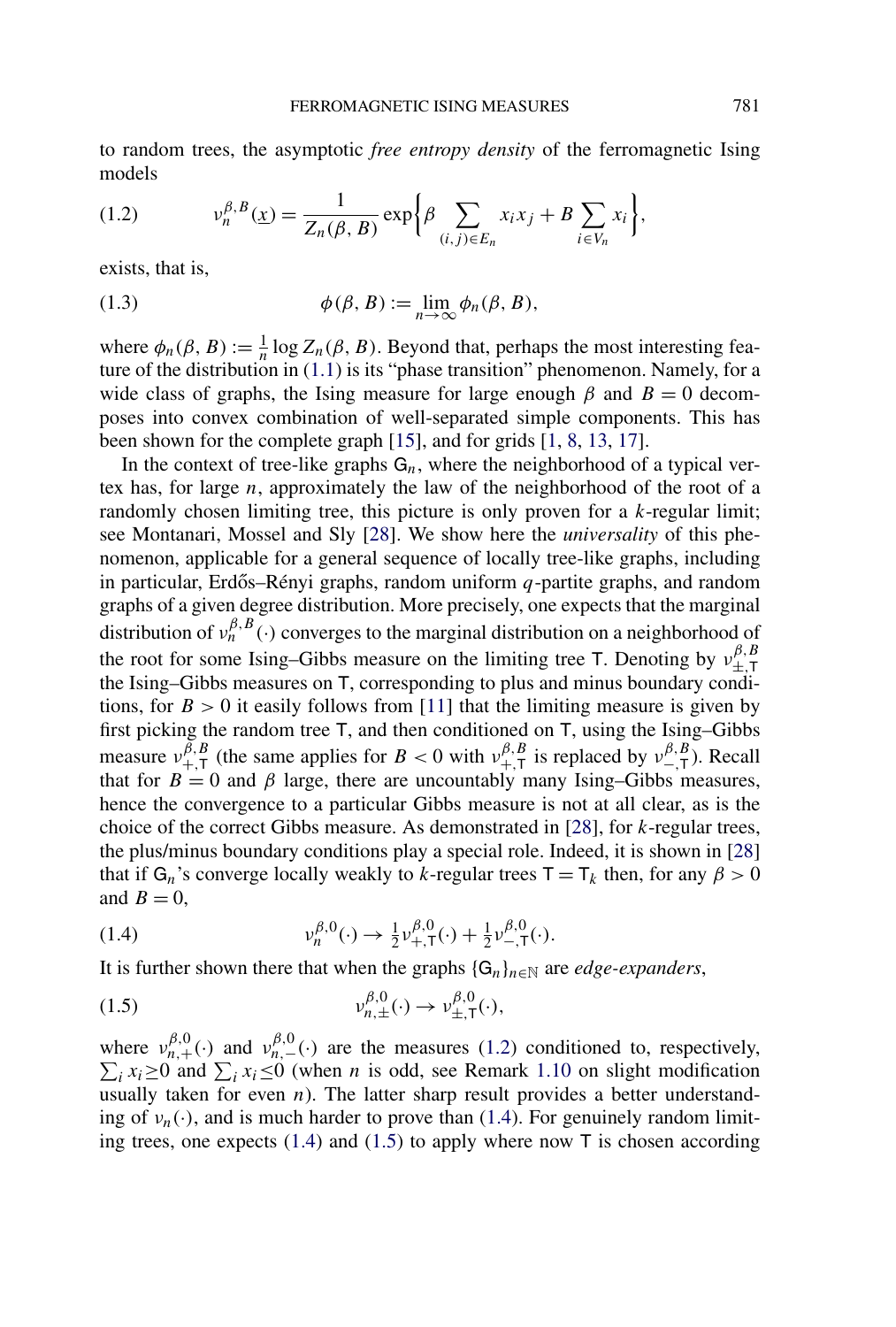to the limiting tree measure. As we focus on the case  $B = 0$ , hereafter we write  $\nu_n^{\beta}(\cdot) := \nu_n^{\beta,0}(\cdot)$  and adopt the convention of using  $\nu_n^B(\cdot)$  (or just  $\nu_n$ , in case  $B = 0$ ), when the value of  $\beta$  is either arbitrary, or clear from the context. Similar notation apply for Ising measures on the limiting trees.

It is well known (see [\[25\]](#page-43-0)) that there exists a value of  $\beta$ , denoted here by  $\beta_c$ , such that for  $\beta < \beta_c$  there is a unique Ising–Gibbs measure, and for  $\beta > \beta_c$  there are multiple Ising–Gibbs measures. In the more interesting case of  $\beta \ge \beta_c$ , key estimates in the proof of  $(1.4)$  and  $(1.5)$  in [\[28\]](#page-43-0), involve explicit calculations which crucially rely on the regularity of both graph sequence, and the limiting tree. Several new ideas are necessary in the absence of such regularity. For example, the key to the proof of [\(1.4\)](#page-1-0) in [\[28\]](#page-43-0) is the continuity, for *k*-regular infinite trees, of root magnetization under  $v_{+T_k}(\cdot)$ , obtained there out of its representation as the largest zero of a real analytic function. While no such representation is known for any other possible limiting tree measure, in case it a.s. has minimum degree  $d_{\star}$  > 2, we prove here the continuity of root magnetization under  $v_{+,\tau}(\cdot)$  for all  $\beta$  > atanh $[(d_{\star} - 1)^{-1}]$  >  $\beta_c$  (see Section [5\)](#page-34-0).<sup>2</sup> The proof of [\(1.5\)](#page-1-0) relies on choosing functionals  $\bar{J}^l(\cdot)$  of the spin configurations on  $G_n$ , which approximate the indicator on the vertices that are in "-state," and whose values concentrate as  $n, l \rightarrow \infty$ . The regularity of the graphs  $G_n$ , and that of their limit, provide for such functionals, and allows explicit computations involving them, both of which fail as soon as we move away from the regular regime. At the level of generality of our setting, the only tools are *unimodularity* of the law of the limiting tree (see Definition [1.3\)](#page-4-0), and properties of simple random walk on it. Hence, a completely different choice of functionals is required here. With  $\bar{J}^l(\cdot)$  defined via *average occupation measure* of the variable speed continuous time simple random walk (VSRW) on the tree, we show here that [\(1.5\)](#page-1-0) holds under the same continuity property, for *any* edge-expander G*n*'s (see Theorem [1.8\)](#page-6-0). We also confirm the root magnetization continuity property at  $\beta = \beta_c$  for *multi-type Galton–Watson* (MGW) trees which arise as the limit of many natural locally tree-like graph ensembles, and show that subject to minimal degree at least 3, the corresponding configuration models are edge-expanders (see Section [5\)](#page-34-0). Thus, our theorem applies for most naturally appearing locally tree-like graphs.

An interesting byproduct of our results is the continuity of percolation probability for *random cluster model*, with  $q = 2$ , and *wired boundary condition* (see [\[20\]](#page-43-0) for details on RCM, and its connection with Ising model). Another interesting byproduct of this work is the uniqueness of the *splitting Gibbs measure* (for a defi-nition see [\[16\]](#page-43-0), Chapter 12), for large  $\beta$ ,  $B = 0$  and any boundary condition strictly larger than the free boundary condition (see Lemma [1.18](#page-10-0) and Remark [1.19\)](#page-10-0). Many of the techniques developed here should extend to more general settings, for example, the Potts model.

<sup>&</sup>lt;sup>2</sup>For  $\beta = \beta_c$  one may use the equivalent capacity criterion provided in [\[32\]](#page-43-0).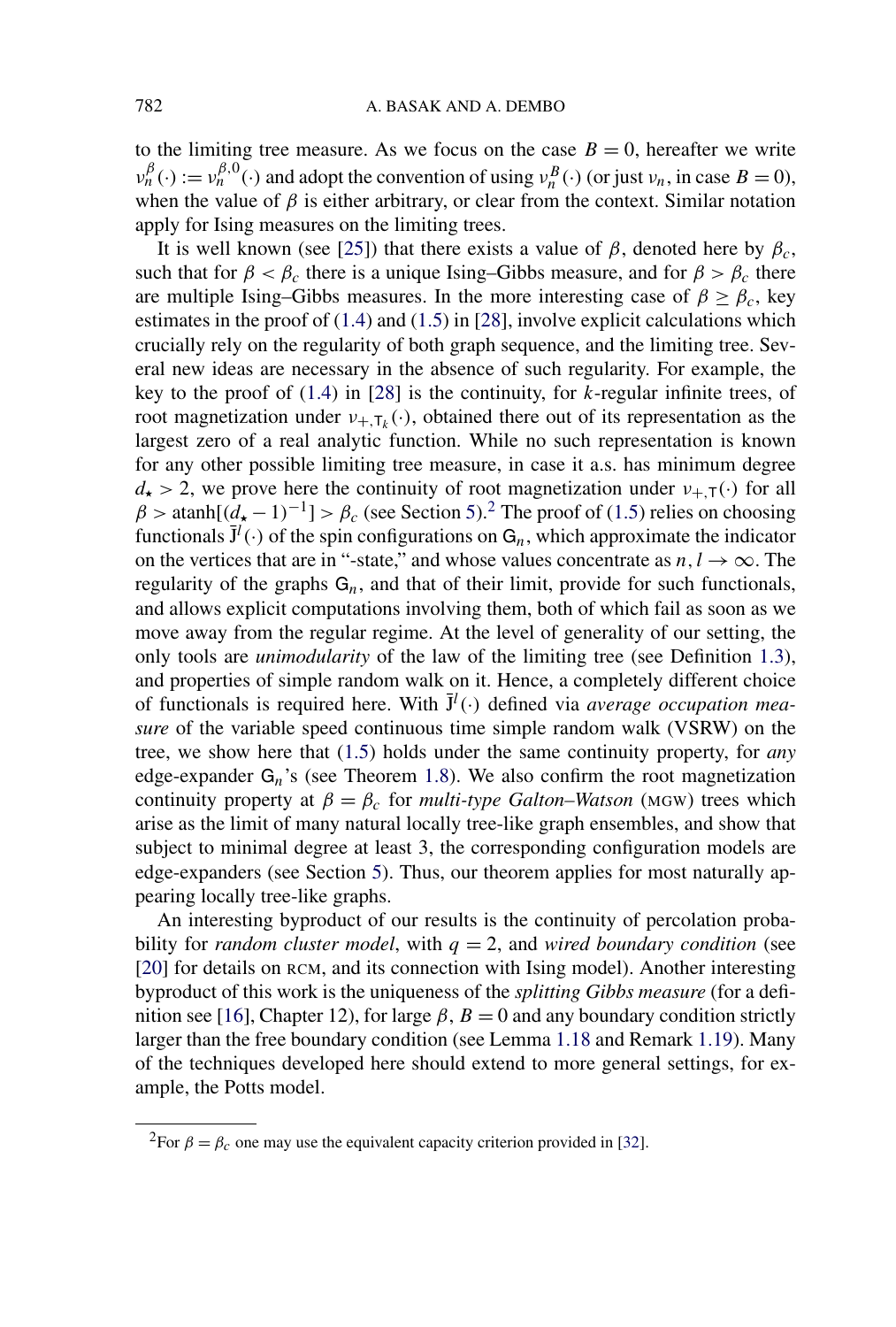1.1. *Graph preliminaries and local weak convergence*. In a connected undirected graph  $G = (V, E)$ , the *distance* between two vertices  $v_1$  and  $v_2$  is defined to be the length of the shortest path between them. For each vertex  $v \in V$ , we denote by  $B_v(r)$  the ball of radius r around v, that is, the collection of all vertices whose distance from *v* in G is at most *r*. The set  $B_v(1) \setminus \{v\}$  of all vertices adjacent to *v* is also denoted by  $\partial v$ , with  $\Delta v := |\partial v|$ , denoting its size, namely, the degree of *v* in G.

A *rooted graph*  $(G, o)$  is a graph G with a specified vertex  $o \in V$ , called the *root*, and a *rooted network*  $(\overline{G}, o)$  is a rooted graph  $(G, o)$  with vector  $x_G$  of  $\mathcal{X}$ valued marks on each of its vertices (for Ising models  $X = \{-1, 1\}$ , more generally X assumed throughout to be a fixed finite set). A *rooted isomorphism* of rooted graphs (or networks) is a graph isomorphism which maps the root of one to that of another (while preserving the marks in case of networks), with [G*,o*] denoting the collection of all rooted graphs that are isomorphic to  $(G, o)$  (and  $[\overline{G}, o]$  denoting the collection of all rooted networks isomorphic to  $(\overline{G}, o)$ ).

Let G<sup>∗</sup> be the space of rooted isomorphism classes of rooted *connected* locally finite graphs. Similarly, for rooted networks let  $\overline{G}_*$  denote the space of rooted isomorphism classes of rooted connected locally finite networks. Setting the distance between  $[G_1, o_1]$  and  $[G_2, o_2]$  (and the same between  $[\overline{G}_1, o_1]$  and  $[\overline{G}_2, o_2]$ ) to be  $1/(\alpha + 1)$ , where  $\alpha$  is the supremum over  $r \in \mathbb{N}$  such that there is a rooted isomorphism of balls of radius *r* around the roots of G*<sup>i</sup>* (and marks in those balls are same), results with  $G_*$  and  $\overline{G}_*$  which are complete separable metric spaces (see [\[4,](#page-42-0) [6\]](#page-42-0)). We use hereafter this metric topology, denoting by  $\mathcal{C}_{G<sub>∗</sub>}$  and  $\mathcal{C}_{\overline{G}_\star}$  the corresponding Borel  $\sigma$ -algebras on  $\mathcal{G}_*$  and  $\overline{\mathcal{G}}_*$ , respectively [but forgo the conversion  $r \mapsto 1/(r + 1)$ , letting B<sub>G</sub> $(r)$  stand throughout for the  $\mathcal{G}_{*}$ -metric ball of radius  $1/(r + 1)$  around G, namely those rooted graphs  $(G', o')$  having  $B_{o'}(r)$  isomorphic to B<sub>o</sub>(r) ⊂ G]. Similarly, we equip the spaces  $\mathcal{T}_{*}$  and  $\overline{\mathcal{T}}_{*}$  of all rooted isomorphism classes of locally finite trees (and marked trees, resp.), with the metric topology and Borel  $\sigma$ -algebra induced by  $\mathcal G$  and  $\overline{\mathcal G}_*$ , respectively [while using as before  $B_{\overline{G}}(r)$ ,  $B_T(r)$  and  $B_{\overline{T}}(r)$  for the metric balls of radius  $1/(r+1)$  in  $\overline{\mathcal{G}}_*, \mathcal{T}_*$  and  $\overline{\mathcal{T}}_*$ , resp.].

DEFINITION 1.1. For  $\zeta_n$  and  $\mu$  Borel probability measures on  $\mathcal{G}_*$  (or  $\overline{\mathcal{G}}_*$ ), we write  $\zeta_n \Rightarrow \mu$  when  $\zeta_n$  converges weakly to  $\mu$  with respect to the metric on  $\mathcal{G}_*$  (or  $\overline{G}_*$ ) and for any  $G \in \mathcal{G}_*$  we denote by  $\delta_G$  the probability measure on  $\mathcal{G}_*$  assigning point mass at G.

For probability measure *ν* on  $(\mathcal{X}_1, \mathcal{B}_1)$  and measurable map  $f : (\mathcal{X}_1, \mathcal{B}_1) \mapsto$  $(\mathcal{X}_2, \mathcal{B}_2)$ , we let  $v \circ f^{-1}$  denote the probability measure on  $(\mathcal{X}_2, \mathcal{B}_2)$  such that *ν*  $\circ$   $f^{-1}(\cdot) = v(f^{-1}(\cdot))$ , and in case *f* is real-valued, use the shorthand *v*[*f*] or *ν*(*f*) for the *ν*-expected value of *f* (i.e.,  $\int f d\nu$ ), using also  $\langle f \rangle$  when the choice of *ν* is clear form the context. Equipped with these notation, we proceed to define the *local weak convergence* of graphs.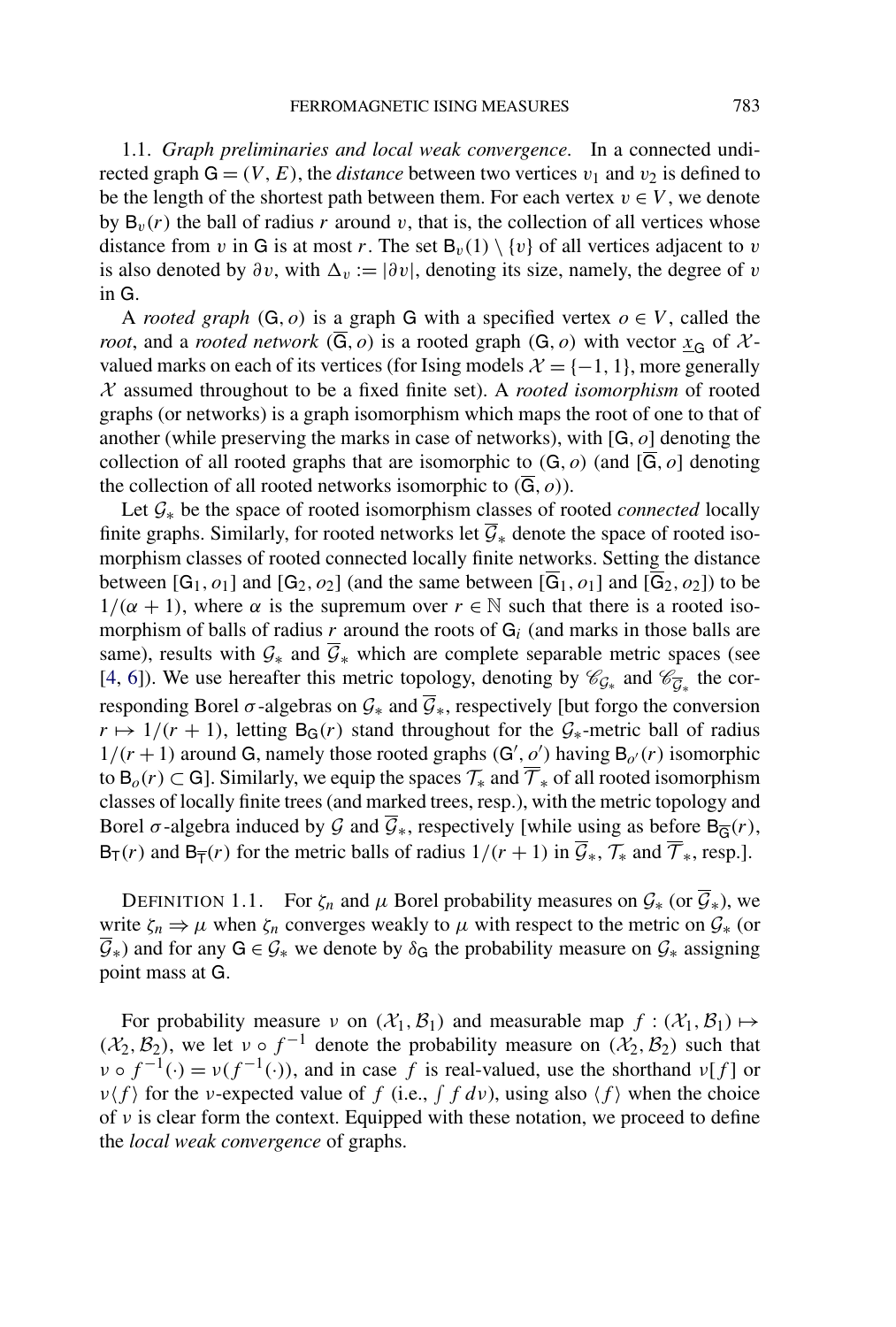<span id="page-4-0"></span>DEFINITION 1.2. For a sequence of graphs  $\{G_n\}_{n\in\mathbb{N}}$  having vertex sets [n], let  $\mu_n$  denote the law of  $(G_n, I_n)$  in  $\mathcal{G}_*$  for  $I_n$  chosen uniformly over  $[n] :=$  $\{1, 2, \ldots, n\}$ . We call such  $\{G_n\}$  *uniformly sparse*, if  $\Delta_o$  is uniformly integrable under  $\{\mu_n\}$ . That is, if

(1.6) 
$$
\lim_{k \to \infty} \limsup_{n \to \infty} \frac{1}{n} \sum_{i \in [n]} \Delta_i(G_n) \mathbb{I}(\Delta_i(G_n) \geq k) = 0.
$$

If in addition  $\mu_n \Rightarrow \mu$ , a probability measure on  $\mathcal{G}_*$ , we say that the uniformly sparse collection  $\{G_n\}$  converges locally weakly to  $\mu$ , denoted by  $G_n \stackrel{\text{LWC}}{\Longrightarrow} \mu$ . In particular, due to uniform sparseness  $\mu \langle \Delta_{\alpha} \rangle$  is finite for any such limit.

Similarly to the space  $\mathcal{G}_{*}$ , one defines  $\mathcal{G}_{**}$  as the space of all isomorphism classes of locally finite connected graphs with an ordered pair of distinguished vertices and the corresponding topology thereon, where a function *f* on  $\mathcal{G}_{**}$  is written as  $f(G, x, y)$ , to indicate the distinguished pair of vertices  $(x, y)$ . In [\[6\]](#page-42-0), it is shown that any LWC limit point must be *involution invariant*, a property that was found in [\[3\]](#page-42-0) to be equivalent to the following property of *unimodularity*.

DEFINITION 1.3. A Borel probability measure  $\mu$  on  $\mathcal{G}_*$  is called *unimodular* if for any Borel function  $f : \mathcal{G}_{**} \to [0, \infty]$ ,

$$
(1.7) \quad \int \sum_{x \in V(G)} f(G, o, x) d\mu([\mathsf{G}, o]) = \int \sum_{x \in V(\mathsf{G})} f(\mathsf{G}, x, o) d\mu([\mathsf{G}, o]).
$$

We denote by U the collection of all unimodular probability measures  $\mu$  on  $\mathcal{G}_*$  for which  $\mu \langle \Delta_o \rangle$  is finite and by  $\mathcal{U}_*$  those  $\mu \in \mathcal{U}$  having  $\mu(\mathcal{T}_*) = 1$ .

We consider throughout *tree-like graphs*, namely  $G_n \stackrel{\text{LWC}}{\Longrightarrow} \mu$  with a limiting object which is a (random) tree, namely having  $\mu \in \mathcal{U}_*$ . This assumption, and the fact that any LWC limit points is in  $U$  are both key for our results, with (1.7) being utilized in several proofs.

1.2. *Local weak convergence of Ising measures*. The space of all probability measures on  $(\overline{\mathcal{G}}_*, \mathcal{C}_{\overline{\mathcal{G}}_*})$  will be denoted by  $\mathcal{P}(\overline{\mathcal{G}}_*)$ . For example, upon choosing a root, Ising measures on connected, locally finite graphs can be considered elements of  $\mathcal{P}(\overline{\mathcal{G}}_*)$ . Considering the  $\mathcal{G}_*$ -projection  $[\overline{\mathsf{G}}, o] \mapsto [\mathsf{G}, o]$  from rooted networks in  $\overline{G}_*$  to rooted graphs in  $G_*,$  we let  $\mu \otimes \nu_G$  denote an element of  $\mathcal{P}(\overline{G}_*),$  whose marginal distribution on  $G_*$  is  $\mu \in \mathcal{P}(\mathcal{G}_*)$ , and given any fixed  $G \in \mathcal{G}_*$  has the (conditional) distribution  $v_G$  on the corresponding mark space  $\chi^G$ .

For any positive integer *t*, the subgraph  $(G, o)(t)$  of  $(G, o)$  induced by the vertices  $B<sub>o</sub>(t)$ , is called the graph truncated at *height t*, with the corresponding definition for a rooted network. We further use the notation  $G(t)$  and  $\overline{G}(t)$ , when the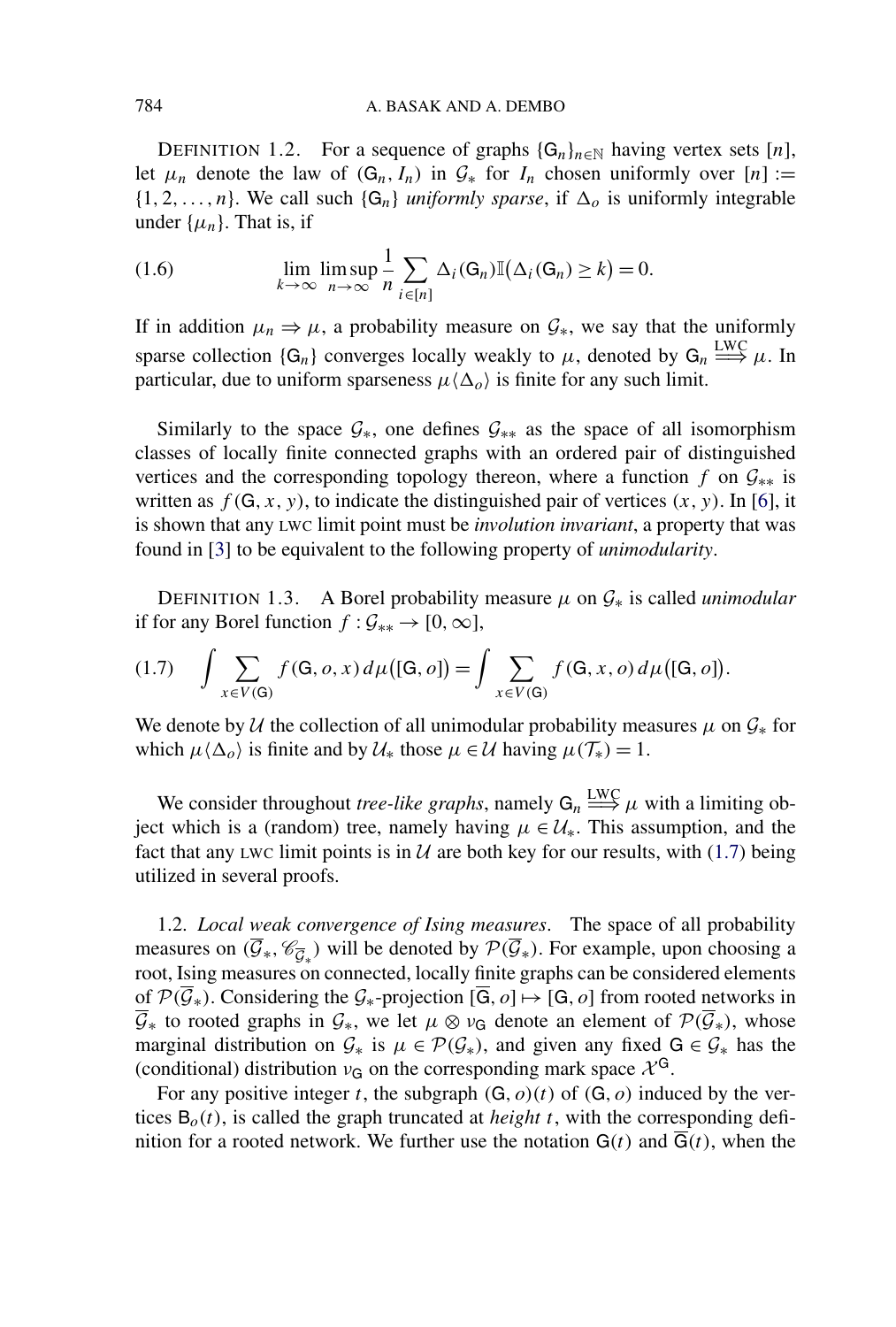<span id="page-5-0"></span>choice of root is clear from the context. For example, T*(t)* denotes the first *t* generations of a tree T (i.e., the subtree induced by the vertices of T of distance at most *t* from its root). Accordingly, for each *t* we let  $\overline{\mathcal{G}}_*(t)$  denote the space of rooted isomorphism classes of rooted connected locally finite networks truncated at height *t*, with  $\mathscr{C}_{\overline{G}_*(t)}$  the corresponding Borel  $\sigma$ -algebra, yielding for each  $\overline{\nu} \in \mathcal{P}(\overline{\mathcal{G}}_*)$  the probability measure  $\overline{v}^t$  induced on  $(\overline{\mathcal{G}}_*(t), \mathcal{C}_{\overline{\mathcal{G}}_*(t)})$  by such truncation (of the network), and for each probability measure  $\overline{m}$  *on*  $\mathcal{P}(\overline{\mathcal{G}}_*)$  the correspondingly induced probability measure  $\overline{\mathfrak{m}}^t$  on  $\mathcal{P}(\overline{\mathcal{G}}_*(t),\mathcal{C}_{\overline{\mathcal{G}}_*(t)}).$ 

We next adapt [\[28\]](#page-43-0), Definition 2.3, to the case of nondeterministic graph limits.

DEFINITION 1.4. Given a sequence of graphs  $\{G_n\}_{n\in\mathbb{N}}$  having vertex sets  $[n]$ , and probability measures  $\zeta_n$  on  $\mathcal{X}^{V_n}$ , for any positive integer *t* let  $\overline{P}_n^t(i) \in$  $\mathcal{P}(\mathcal{G}_{*}(t), \mathcal{C}_{\overline{\mathcal{G}}_{*}(t)})$  denote the law of the pair  $((\mathsf{B}_{i}(t), i), \underline{x}_{\mathsf{B}_{i}(t)})$  for <u>*x*</u> drawn according to  $\zeta_n$  and  $i \in [n]$  some vertex of  $G_n$ .

When combined with the uniform measure over the choice of random vertex  $I_n \in [n]$ , this results with the random distributions  $\overline{P}_n^t(I_n)$ , and we say that  ${(G_n, \zeta_n)}_{n \in \mathbb{N}}$  (or in short  ${\zeta_n}$ ), converges *locally weakly* to a probability measure  $\overline{\mathfrak{m}}$  on  $\mathcal{P}(\overline{\mathcal{G}}_*)$ , if the law of  $\overline{\mathsf{P}}_n^i(I_n)$  converges weakly to  $\overline{\mathfrak{m}}^i$ , as  $n \to \infty$ , for each  $t \in \mathbb{N}$ .

Notions of convergence similar to Definition 1.4, and the weaker form of convergence of Definition [4.1](#page-23-0) were studied under the name of *metastates for Gibbs measures* (see [\[2,](#page-42-0) [22,](#page-43-0) [29\]](#page-43-0)).

We proceed to formally define the relevant limiting Ising Gibbs measures  $v_{\pm,\text{T}}^{\beta,B}$ .

DEFINITION 1.5. For each *t*, consider the following Ising measures on  $T(t)$ :

$$
\begin{split} \nu_{+,T}^{\beta,B,t}(\underline{x}) \\ &:= \frac{1}{Z^{t,+}} \exp \bigg\{ \beta \sum_{(i,j) \in E(T(t))} x_i x_j + B \sum_{i \in V(T(t))} x_i \bigg\} \mathbb{I}(\underline{x}_{T \setminus T(t-1)} = (+)T \setminus T(t-1)), \\ \nu_{-,T}^{\beta,B,t}(\underline{x}) \\ &:= \frac{1}{Z^{t,-}} \exp \bigg\{ \beta \sum_{(i,j) \in E(T(t))} x_i x_j + B \sum_{i \in V(T(t))} x_i \bigg\} \mathbb{I}(\underline{x}_{T \setminus T(t-1)} = (-)T \setminus T(t-1)), \end{split}
$$

where for any  $W \subseteq V(T)$ , we denote by  $(+)_W$  the vector  $\{x_i = +1, i \in W\}$ , and by  $(-)$ *W* the vector {*x<sub>i</sub>* = −1*,i* ∈ *W*}, respectively. It is well known that as *t* → ∞ both  $v_{+,T}^{\beta,B,t}$  and  $v_{-,T}^{\beta,B,t}$  converge to probability measures on  $\{-1,+1\}^{T}$ , denoted as  $v_{+,T}^{\beta,B}$  (plus measure) and  $v_{-,T}^{\beta,B}$  (minus measure), respectively (see [\[24\]](#page-43-0), Chapter IV).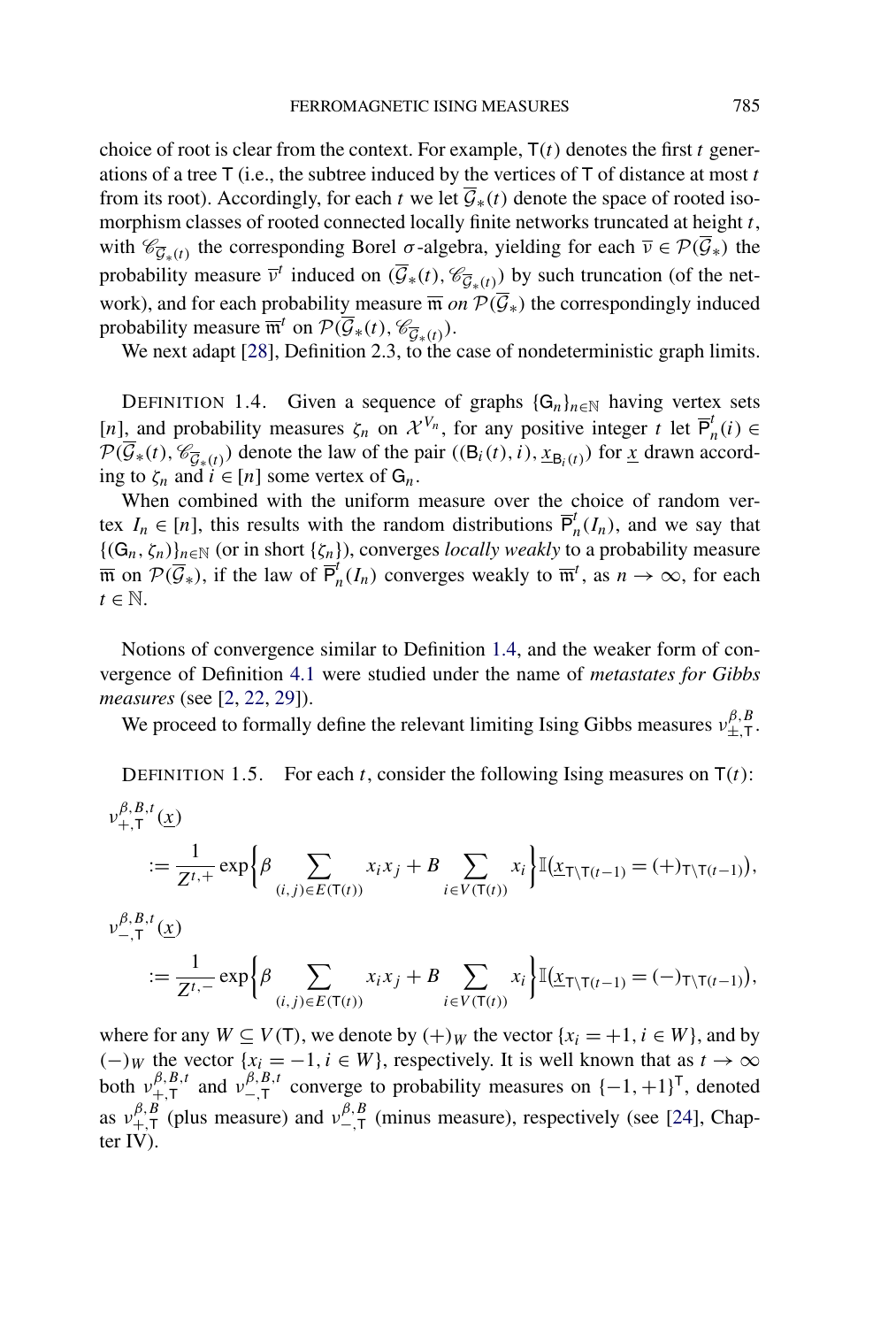For any  $\beta$ ,  $B \ge 0$  and  $\mu \in \mathcal{U}$  supported on the collection of rooted trees  $(T, o) \in$  $\mathcal{T}_{*}$ , let

(1.8) 
$$
\mathbb{U}(\beta, B) := \frac{1}{2} \mu \bigg[ \sum_{i \in \partial o} v_{+, \mathsf{T}}^{\beta, B} \langle x_o x_i \rangle \bigg].
$$

Our first result generalizes [\[28\]](#page-43-0), Theorem 2.4.I, namely the limit [\(1.4\)](#page-1-0), to any limiting measure  $\mu$  supported on  $\mathcal{T}_*$  subject to a mild continuity assumption on  $\mathbb{U}(\cdot, 0)$ .

**THEOREM 1.6.** *Suppose*  $G_n \longrightarrow^{\text{LWC}} \mu$  *for some*  $\mu \in \mathcal{U}_*$ *. Then, at any continuity point β* ≥ 0 *of the bounded*, *nondecreasing*, *right-continuous function* U*(β,* 0*)*, *the Ising measures*  $v_n^{\beta}$  *on*  $G_n$  *converge locally weakly to*  $\overline{\mathfrak{m}} = \mu \circ \overline{\varphi}^{-1}$ *, where*  $\overline{\varphi} : \mathcal{T}_* \to$  $\mathcal{P}(\overline{\mathcal{T}_{*}})$  *with*  $\overline{\varphi}(\mathsf{T}) = \delta_{\mathsf{T}} \otimes (\frac{1}{2} \nu_{+,\mathsf{T}}^{\beta} + \frac{1}{2} \nu_{-,\mathsf{T}}^{\beta}).$ 

Our generalization of [\(1.5\)](#page-1-0), namely [\[28\]](#page-43-0), Theorem 2.4.II, to all limiting tree measures, requires that the graph sequence has certain edge-expansion property related to the following definition.

DEFINITION 1.7. A finite graph  $G = (V, E)$  is a  $(\delta_1, \delta_2, \lambda)$  *edge-expander* if, for any set of vertices  $S \subseteq V$ , with  $\delta_1 |V| \leq |S| \leq \delta_2 |V|$ , we have  $|\partial S| \geq \lambda |S|$ , where |·| denotes the cardinality of a set and *∂S* denotes the collection of edges between *S* and *Sc*.

THEOREM 1.8. *Suppose*  $\{G_n\}_{n\in\mathbb{N}}$  *are*  $(\delta, 1/2, \lambda_{\delta})$  *edge-expanders for all*  $0 < \infty$  $\delta$  < 1/2 *and some*  $\lambda_{\delta}$  > 0 (*which is independent of n*). If  $G_n \stackrel{\text{LWC}}{\Longrightarrow} \mu$  for some  $\mu \in$  $U_*$ , *then at any continuity point of*  $\beta \mapsto \mathbb{U}(\beta, 0)$ , *the measures*  $\{v_{n,+}^{\beta}\}$  *converge locally weakly to*  $\overline{m}_+ = \mu \circ \overline{\varphi}_+^{-1}$  *where*  $\overline{\varphi}_+ : \mathcal{T}_* \to \mathcal{P}(\overline{\mathcal{T}}_*)$  *with*  $\overline{\varphi}_+ (\mathcal{T}) = \delta_{\mathcal{T}} \otimes$ *νβ* <sup>+</sup>*,*T.

REMARK 1.9. Theorems 1.6 and 1.8 apply except for possibly countable set of discontinuity points of  $\beta \mapsto \mathbb{U}(\beta, 0)$ . Note that  $\mathbb{U}(\beta, B)$  is uniformly bounded for any  $\mu \in \mathcal{U}$ , and while proving Lemma [3.3](#page-17-0) we see that it is nondecreasing, rightcontinuous at all  $\beta$ ,  $B \ge 0$ , and continuous whenever  $B > 0$ . Further, in proving both theorems, left-continuity of  $\mathbb{U}(\beta, 0)$  is only required for relating it to the limiting correlation  $v_n^{\beta,0}(x_ix_j)$  across a uniformly chosen edge of  $G_n$  (see Lemma [3.3\)](#page-17-0).

REMARK 1.10. With  $B = 0$ , for *n* odd the probability measures  $v_{n,\pm}^{\beta}$  supported on  $\pm \sum_i x_i \ge 0$  are uniquely determined by the identity  $v_n^{\beta} = \frac{1}{2} v_{n,-}^{\beta} +$  $\frac{1}{2}v_{n,+}^{\beta}$ . To circumvent nonessential technical issues, one slightly modifies  $v_{n,\pm}^{\beta}$  in case *n* is even to retain this property, as well as having  $v_{n,+}^{\beta}(\underline{x}) = v_{n,-}^{\beta}(\underline{x})$  whenever  $\sum_i x_i = 0.$ 

<span id="page-6-0"></span>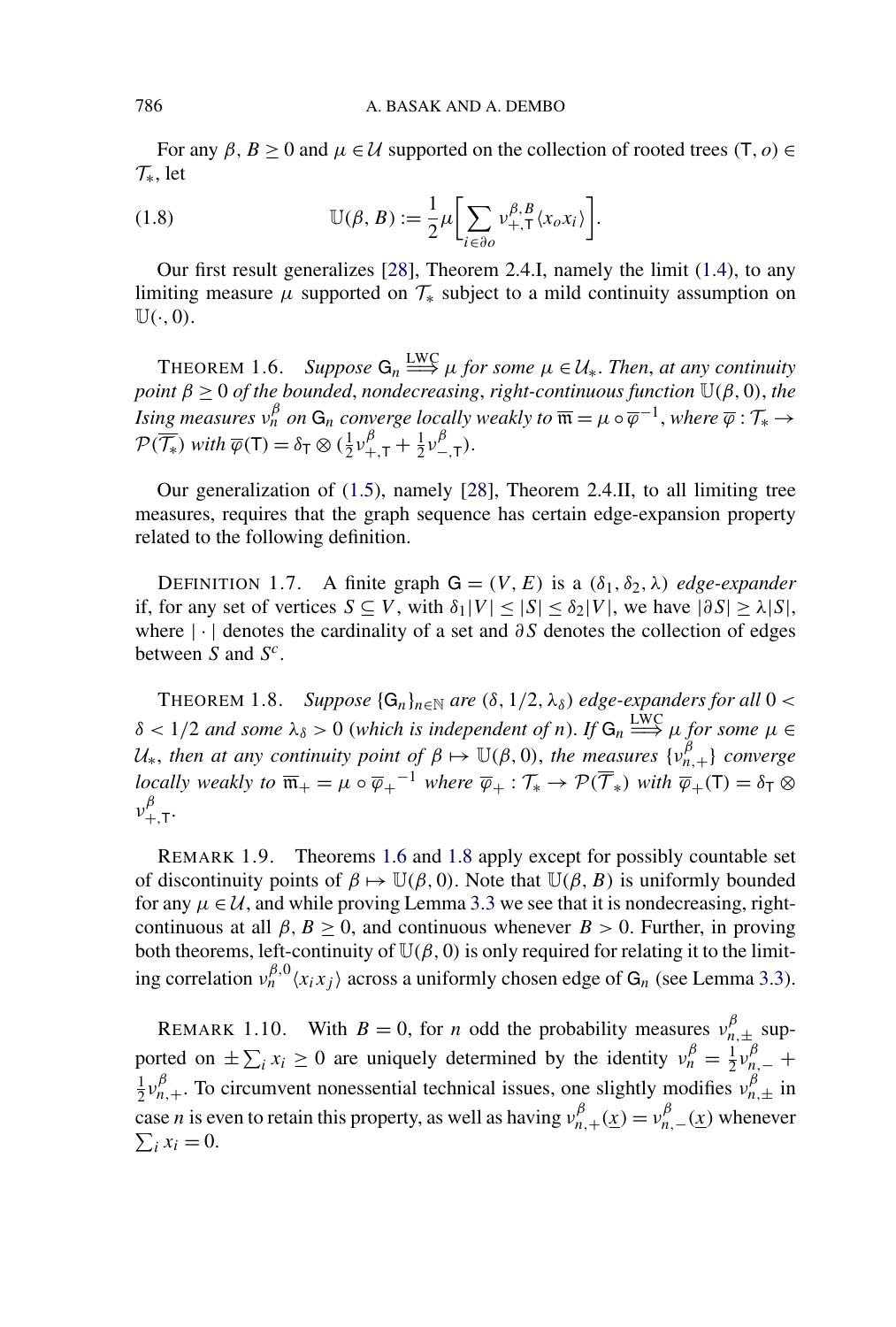<span id="page-7-0"></span>REMARK 1.11. Recall the example in [\[28\]](#page-43-0), Section 2.3, where it is shown that even in case of *k*-regular tree limits one cannot completely dispense of the expander-like condition when dealing with the convergence of  $v_{n,+}^{\beta}$ .

1.3. *Configuration models and multi-type Galton–Watson* (MGW) *trees*. We proceed to verify that our results apply for a general class of random graphs from the *configuration model*, for which the limiting tree follows a MGW distribution, starting with the definition of the configuration model we consider.

DEFINITION 1.12. Fix a strictly positive probability measure  $p(\cdot)$  on some finite (type) space  $Q$ . Let  $\mathbb{Z}_{\geq}$  denotes the set of all nonnegative integers and  $\mathbb{Z}^{|\mathcal{Q}|}_\geq := \{ \underline{k} = (k_1, k_2, \dots, k_{|\mathcal{Q}|}) : k_j \in \mathbb{Z}_\geq, j = 1, 2, \dots, |\mathcal{Q}|\}.$  Consider a (finite) collection of probability measures  $P_i(\cdot)$ ,  $i \in \mathcal{Q}$  on  $\mathbb{Z}_{\geq}^{|\mathcal{Q}|}$ , such that for all  $i, j \in \mathcal{Q}$ ,

(1.9) 
$$
M(i, j) := \sum_{\underline{k}} P_i(\underline{k}) k_j < \infty,
$$

(1.10) 
$$
p(i)M(i, j) = p(j)M(j, i).
$$

For  $m \in \mathbb{N}$ , let an *m*-star denote the connected graph of  $(m + 1)$  vertices, with one vertex of degree *m* and all others having degree one. Such *m*-star has two *ends*, one end being its vertex of degree *m*, with the other end consisting of the remaining *m* degree one vertices of the *m*-star. Now for each *n* we define the random graph  $G_n = (V_n, E_n)$  as follows. For every  $i \in \mathcal{Q}$  and  $\underline{k} \in \mathbb{Z}_{\geq}^{|\mathcal{Q}|}$ , we create  $\lfloor np(i)P_i(\underline{k}) \rfloor$ many  $(\sum_j k_j + 1)$ -stars with types, such that the end of each of the stars with one vertex has type  $i \in \mathcal{Q}$  and the other end consists of  $\sum_j k_j$  vertices, of which exactly *k<sub>j</sub>* have type *j*, for each  $j \in Q$ .

Edges in a star will be termed as *half-edges*, and we use the generic notation  $(v, e_v)$  to denote a half-edge with  $v$  being the single vertex at one end of the star, and *ev* being one of the vertices present in the other end of the star. The vertex *v* here will be called a *permanent* vertex, whereas the vertices like *ev* will be termed as *floating* vertices. We denote half-edges  $(v, e_v)$  having a permanent end  $v$  of type  $q(v) = i$  and a floating end  $e_v$  of type  $q(e_v) = j$  by  $\overrightarrow{(i, j)}$ . Due to condition (1.10), if not for the integer truncation effects, for any  $i, j \in \mathcal{Q}$  the number of half-edges of type  $(i, j)$  would match that of type  $(j, i)$ . We thus achieve such equality between the numbers of  $\overrightarrow{(i,j)}$  and  $\overrightarrow{(j,i)}$  half-edges, upon adding to G<sub>n</sub> at most

$$
2\sum_{i,j}\sum_{\underline{k}}\{np(i)P_i(\underline{k})\}k_j
$$

half-edges. This amounts to adding only  $O(1)$  half-edges to the stars [since  $\sum_{i,j} M(i,j)$  is finite, due to (1.9)].

Thereafter for every *i*,  $j \in Q$ , we perform a uniform matching between halfedges with type  $\overrightarrow{(i,j)}$  and half-edges with type  $\overrightarrow{(j,i)}$ . Once we have obtained a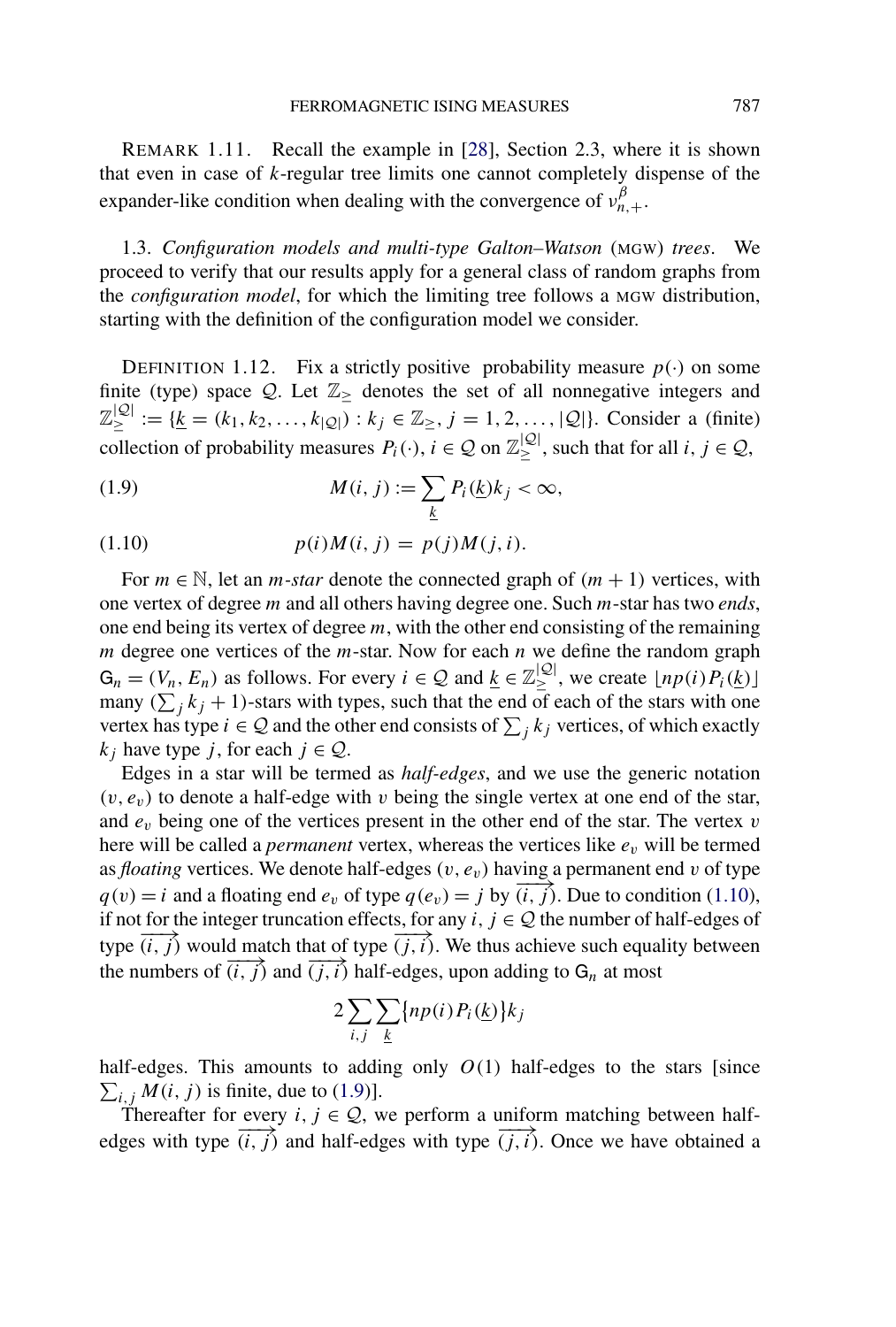<span id="page-8-0"></span>matching between these half-edges, we throw out the floating vertices and join the permanent vertices of those half-edges, which have been matched, to get a graph with types [e.g., if in a matching the half-edge  $(v, e_v)$  of type  $\overrightarrow{(i,j)}$  matches with the half-edge  $(w, e_w)$  of type  $\overrightarrow{(j,i)}$  then we join *v* and *w*, and  $q(v) = i, q(w) = j$ . This completes the recipe for generating the random graph  $G_n = (V_n, E_n)$ .

We associate with each  $p(\cdot)$  and collection of probability measures  $P_i(\cdot)$  that satisfies the conditions of Definition [1.12,](#page-7-0) a unimodular version of the MGW law, to be denoted hereafter by UMGW.

DEFINITION 1.13. For each  $p$ ,  $\{P_i(\cdot), i \in \mathcal{Q}\}\$ , and  $M(\cdot, \cdot)$  satisfying [\(1.10\)](#page-7-0) and [\(1.9\)](#page-7-0), let  $\mathcal{Q}_M := \{(i,j) : M(i,j) > 0\} \subseteq \mathcal{Q} \times \mathcal{Q}$  and  $\widehat{P}_{i,j}(\cdot)$  for  $(i,j) \in \mathcal{Q}_M$ , be the probability measures on  $\mathbb{Z}_\geq^{|{\mathcal{Q}}|}$  given by

$$
\widehat{P}_{i,j}(\underline{k}) = P_i(\underline{k} + e_j) \frac{k_j + 1}{M(i,j)},
$$

where  $e_j$  denotes the vector with 1 at *j*th coordinate and 0 elsewhere, and we assume that  $\widehat{P}_{i,j}(\underline{k}) > 0$  for some  $(i, j)$  and  $||\underline{k}|| := \sum_j k_j \neq 1$  (in the branching processes literature this property is called *nonsingularity*; cf. [\[5\]](#page-42-0), page 184).

We assume that the mean matrix  $\overline{M}$  for the kernel  $\overline{P}$  over  $\mathcal{Q}_M$ , which is given by

$$
\widehat{M}((i_1, j_1), (i_2, j_2)) := \mathbb{I}_{j_2 = i_1} \sum_{\underline{k}} \widehat{P}_{i_1, j_1}(\underline{k}) k_{i_2},
$$

is *positive regular*. That is, we require that for some finite positive integer *r* all entries of  $(M)^r$  be strictly positive (possibly infinite, and when multiplying matrices we adopt the convention that  $\infty \times 0 = 0$ ).

The UMGW measure on the trees with types is the following: Type of the root is chosen according to  $p(\cdot)$ , and conditional on the type of the root, say *i*<sub>0</sub>, it's offspring number and types are chosen according to  $P_{i0}(\cdot)$ . From the next generation onward, the off-spring numbers and types are chosen independently at each vertex according to  $\overline{P}_{i,j}$  where *i* is the type of the current vertex and *j* being the type of its parent.

REMARK 1.14. In the special case  $|Q| = 1$ , there are no types in the random graphs G<sub>n</sub> of Definition [1.12,](#page-7-0) neither in the random UGW (UMGW) tree of Definition 1.13. The condition [\(1.10\)](#page-7-0) and positive regularity then trivially hold, while  $\sum_k kP(k)$ . In this setting,  $G_n$  is the configuration model corresponding to uni-nonsingularity and [\(1.9\)](#page-7-0) amount to having  $P(1) < 1$  and finite average degree formly chosen random graphs subject to given degree distribution  $P(\cdot)$  (cf. [\[10\]](#page-42-0), Section 1.2.4), which is uniformly sparse and converges weakly to the corresponding UMGW measure of Definition 1.13 (see [\[10\]](#page-42-0), Proposition 2.5). The latter is precisely the UGW tree measure of [\[3\]](#page-42-0), Example 1.1, and [\[9\]](#page-42-0), Section 2.1.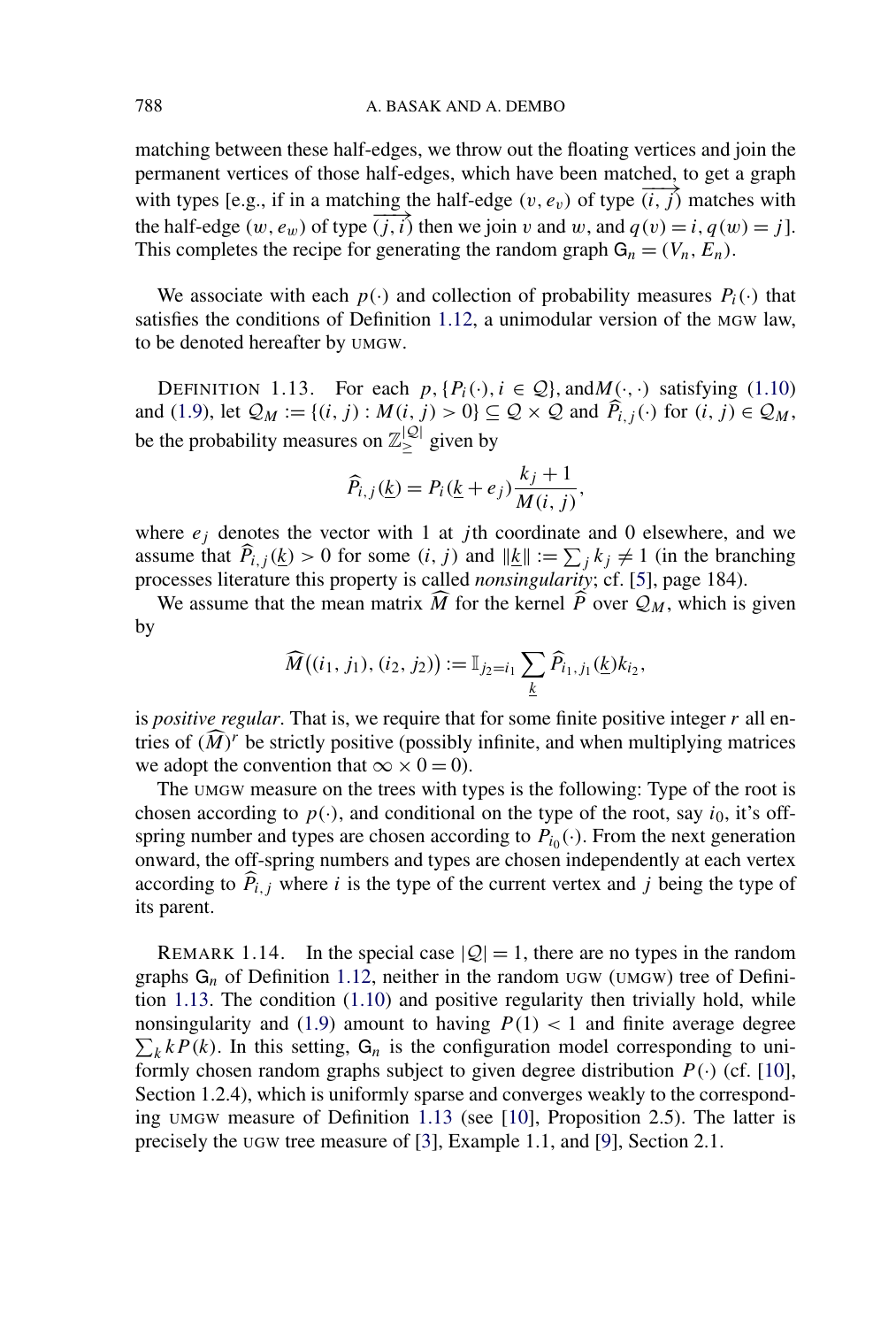<span id="page-9-0"></span>In particular, taking  $P(\cdot)$  a Poisson law of parameter  $2\alpha$ , results with  $\widehat{P}(k) =$  $P(k)$  (i.e., here the UGW measure coincides with the usual GW law). The configuration model is then closely related to Erdős–Rényi random graph ensembles of  $n^{-1}|E_n| \to \alpha$  which also have the UGW measure as their a.s. LWC limit (see [\[10\]](#page-42-0), Proposition 2.6 and Lemma 2.3).

For  $|Q| > 1$ , the uniform sparseness of  $\{G_n\}$  of Definition [1.12](#page-7-0) is an immediate consequence of finiteness of Q and  $\sum_{i,j} p(i)M(i,j)$ , while its local weak convergence to the corresponding UMGW measure follows along the lines of [\[10\]](#page-42-0), proof of Proposition 2.5 (from the latter convergence we know that each UMGW measure of Definition [1.13](#page-8-0) is unimodular). One concrete example is the configuration model  $\{G_n\}$  and UMGW for random uniform *q*-partite,  $q \ge 2$ , graphs (of  $\lfloor \alpha n \rfloor$ edges), which fit within our framework upon taking *p* uniform on {1*,...,q*} and  $P_i(\underline{k}) = \prod_{\ell \neq i} P(k_\ell)$ , with  $P(\cdot)$  the Poisson law of parameter  $2\alpha q/(q-1)$ .

LEMMA 1.15. *If μ is any of the* UMGW *measures of Definition* [1.13,](#page-8-0) *with minimum degree*  $d_{\star} > 2$ , *one has that*  $\beta \mapsto \mathbb{U}(\beta, 0)$  *is continuous except for possibly countably many values of*  $\beta \in (\beta_c, \beta_{\star}]$ , *where*  $\beta_{\star} = \operatorname{atanh}[(d_{\star} - 1)^{-1}]$ .

Thus, upon applying Theorems [1.6](#page-6-0) and [1.8](#page-6-0) we immediately obtain the following.

COROLLARY 1.16. *Suppose*  $G_n \stackrel{\text{LWC}}{\Longrightarrow} \mu$  *with*  $\mu$  *a* umgw *measure as in Definition* [1.13,](#page-8-0) *having a.s. minimum degree*  $d_{\star} > 2$ . *Then, except for a possibly countably many values of*  $\beta \in (\beta_c, \beta_{\star}],$ 

(a)  $v_n$  *converges locally weakly to*  $\overline{\mathfrak{m}} = \mu \circ \overline{\varphi}^{-1}$ , *for*  $\overline{\varphi}$  *as in Theorem* [1.6.](#page-6-0)

(b) *If in addition*  $\{G_n\}_{n\in\mathbb{N}}$  *are*  $(\delta, 1/2, \lambda_{\delta})$  *edge-expanders for all*  $0 < \delta < 1/2$ *and some*  $\lambda_{\delta} > 0$  (*independent of n*), *then*  $\nu_{n,+}$  *converges locally weakly to*  $\overline{\mathfrak{m}}_{+} =$  $\mu \circ \overline{\varphi}_+^{-1}$ , for  $\overline{\varphi}_+$  *as in Theorem* [1.8.](#page-6-0)

Examples of expander graphs are abundant in literature. Specifically, it is well known that a uniformly chosen random *d*-regular graph is an expander with probability tending to 1 as its size  $n \to \infty$ . Further, the edge-expander requirement of Corollary 1.16(b) holds for the configuration models of Definition [1.12,](#page-7-0) subject only to uniformly bounded degree and minimal degree at least three. That is, we have the following.

**LEMMA 1.17.** *Suppose* [\(1.10\)](#page-7-0) *holds for*  $p(\cdot)$  *strictly positive and*  $\{P_i, i \in \mathcal{Q}\}\$ *of bounded support, such that*  $P_i(\underline{k}) = 0$  *whenever*  $||\underline{k}|| := \sum_j k_j \leq 2$ . Then, for *any*  $0 < \delta < 1/2$  *there exists*  $\lambda_{\delta} > 0$ *, such that with probability tending to* 1 *as*  $n \rightarrow \infty$ , *the random graph*  $G_n$  *of Definition* [1.12](#page-7-0) *is an* ( $\delta$ , 1/2,  $\lambda_{\delta}$ ) *edge-expander.*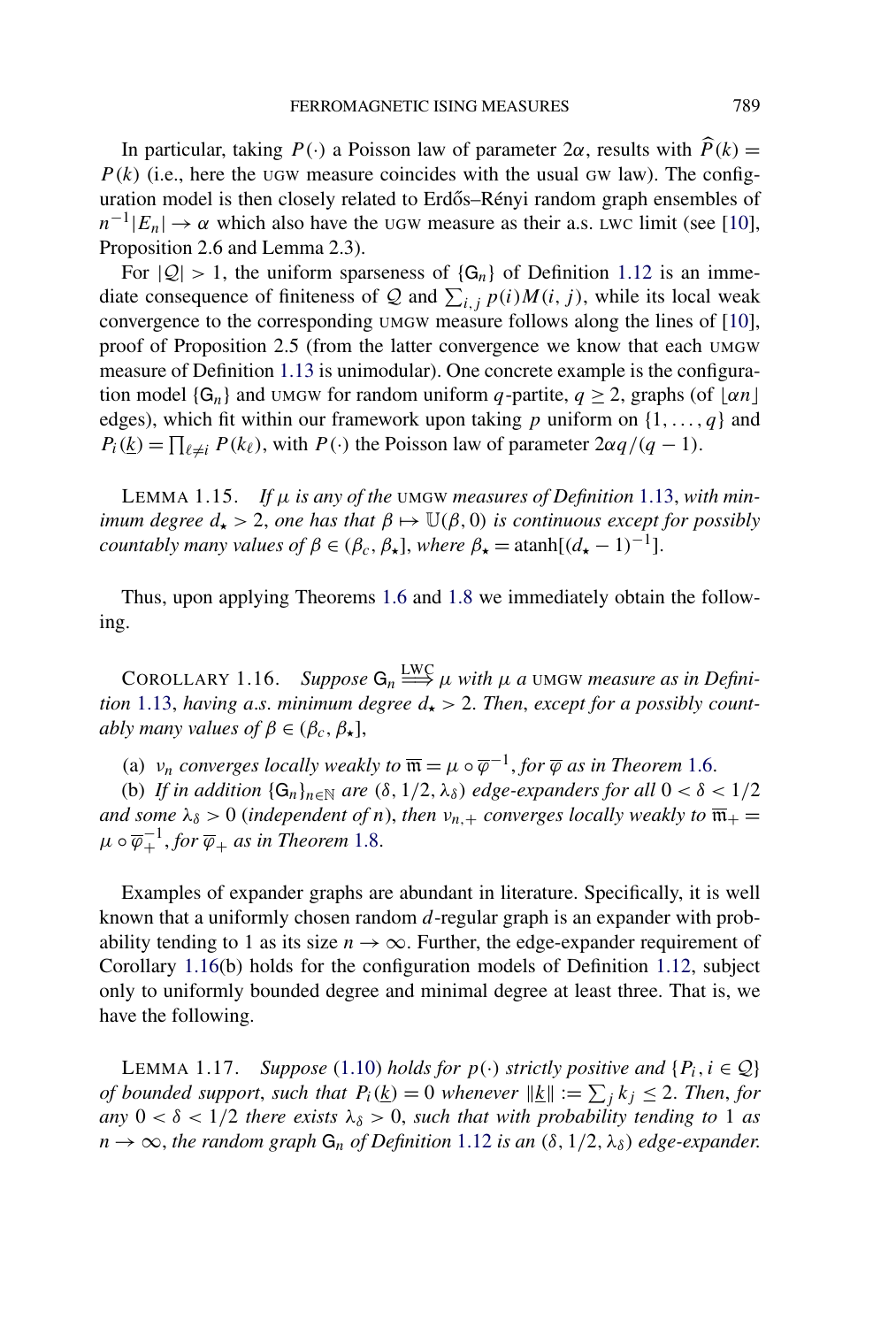In particular, Corollary [1.16](#page-9-0) holds for such configuration models without the edge-expander assumption.

The following by-product of our proof of Lemma [1.15](#page-9-0) is of independent interest.

LEMMA 1.18. *Fix* UGW *measure with off-spring distribution P of finite mean*, *such that*  $P([0, d<sub>**</sub>)) = 0$  *for some*  $d<sub>*</sub> \geq 3$  *and let*  $\widehat{\Delta}$  *be distributed on*  $\mathbb N$  *according to*  $\widehat{P}_k := (k+1)P_{k+1}/\sum_j jP_j, k \ge 0$ . For any fixed  $\beta > \beta_c$  consider the recursion *over*  $t > 0$ ,

(1.11) 
$$
h^{(t+1)} \stackrel{d}{=} \sum_{\ell=1}^{\widehat{\Delta}} \operatorname{atanh}[\tanh(\beta)\tanh(h_{\ell}^{(t)})],
$$

where  $h_{\ell}^{(t)}$  are i.i.d. copies of  $h^{(t)}$  which are further independent of  $\widehat{\Delta}$ . Denote by  $h^{\beta,+}$  *its limit in law when*  $t \to \infty$  *and starting at*  $h^{(0)} = \infty$ . *Then, fixing any*  $\beta \geq$  $\beta_0 > \beta_*$  *and starting this recursion at a stochastically dominating*  $h^{(0)} \geq h^{\beta_0,+}$ *, yields a sequence*  $\{h^{(t)}\}$  *that converges in law to*  $h^{\beta,+}$ .

REMARK 1.19. Fixing  $\beta > \beta_c$ , recall that any Ising–Gibbs measure arising out of a fixed point of (1.11) is a *splitting Gibbs measure* (see [\[11\]](#page-42-0), Remarks 1.13 and 2.6). Hence, Lemma 1.18 implies that there is only one *Bethe–Gibbs measure* (see [\[11\]](#page-42-0), Remark 2.6), that corresponds to some  $h \succeq h^{\beta_0, +}$ ,  $\beta_0 \in (\beta_{\star}, \beta)$ , with a similar conclusion for the UMGW measures of Definition [1.13.](#page-8-0)

We expect both Lemmas [1.15](#page-9-0) and 1.18 to hold for UGW and UMGW measures at all  $\beta$  (and without a minimum degree assumption). However, the nonregularity of T under genuinely random UGW and UMGW measures yields for  $\beta \in (\beta_c, \beta_{\star}]$  a technical difficulty which we cannot overcome (cf. Remark [5.7\)](#page-38-0).

*Outline of the paper.*

- As shown in Section [2,](#page-11-0) weak convergence of  $\mu_n$  (of Definition [1.2\)](#page-4-0) implies that the corresponding measures  $\{v_n\}$  and  $\{v_{n,+}\}$  have sub-sequential local weak limit points (see Lemma [2.1\)](#page-11-0), which subject to uniform sparseness are supported on the set of Ising–Gibbs measures (see Lemma [2.4\)](#page-13-0). Both results neither require an Ising model nor tree-like graphs.
- Relying upon the LWC of  $G_n$  to a law  $\mu$  supported on  $\mathcal{T}_*$ , we find in Lemma [3.3](#page-17-0) that at its continuity points  $\mathbb{U}(\beta, 0)$  is the limit of both the *ν<sub>n</sub>*-expected values and  $v_{n,+}$ -expected values, of certain functionals of  $x$ . Extending (in Lemma [3.4\)](#page-19-0), the result of [\[28\]](#page-43-0), Lemma 3.2, we deduce in Lemma [3.8](#page-22-0) that the weak limit points of Section [2](#page-11-0) must be convex combinations of *ν*±*,*<sup>T</sup> and get Theorem [1.6](#page-6-0) by the symmetry relation  $v_n(x) = v_n(-x)$ .
- In Section [4,](#page-23-0) we prove Theorem [1.8.](#page-6-0) First, we deduce in Lemma [4.4](#page-26-0) out of LWC of  $G_n$  that the  $v_{n,+}$ -expected values of suitable functionals converge in

<span id="page-10-0"></span>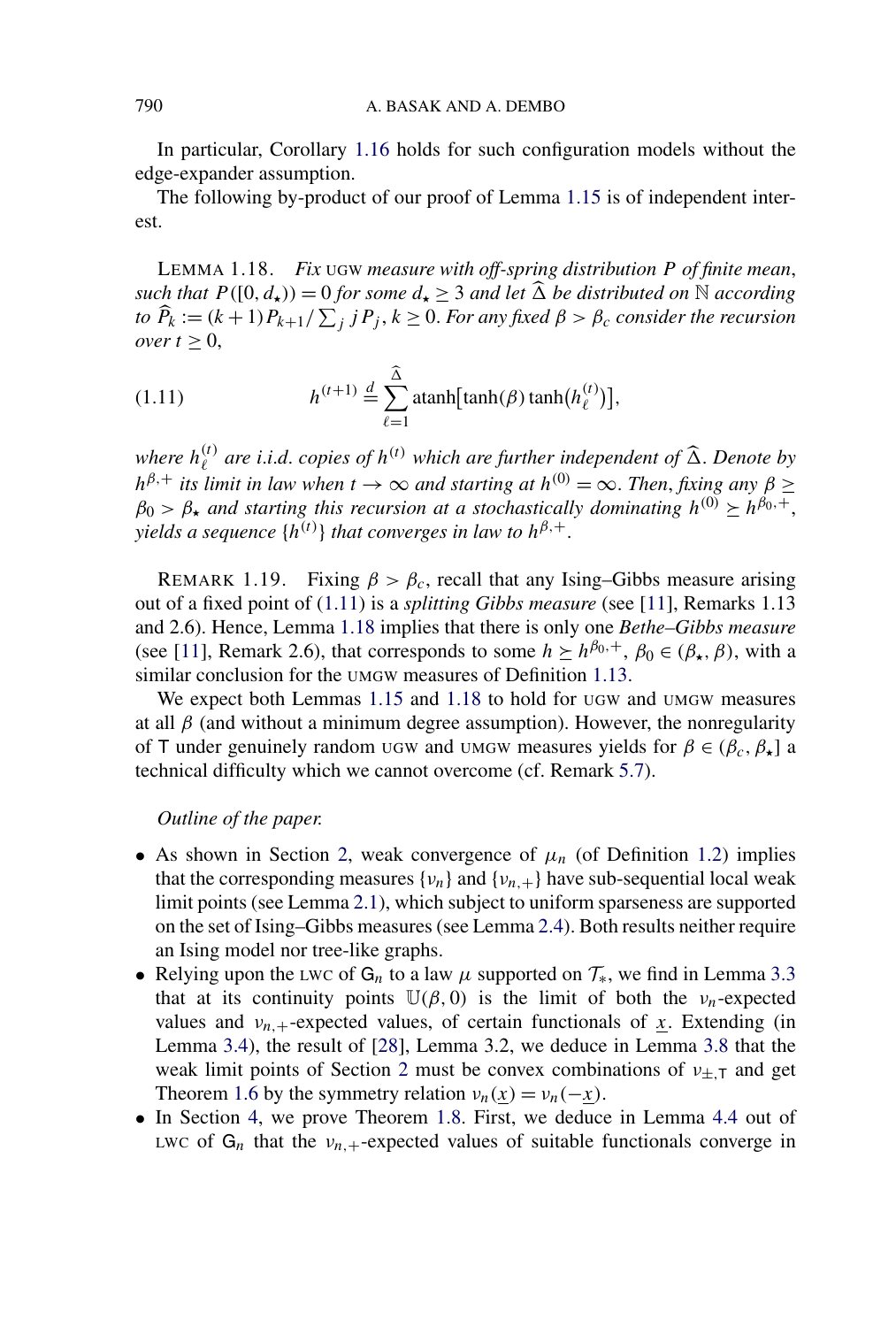<span id="page-11-0"></span>expectation to the corresponding values for the limiting tree. Then, using in Lemmas [4.5](#page-28-0) and [4.7](#page-29-0) properties of SRW on trees, the assumed edge-expander condition for  $G_n$  eliminates all but one choice for the convex combination of  $v_{\pm, T}$  (thus proving the theorem).

• In Section [5,](#page-34-0) we deal with continuity of  $\beta \mapsto \mathbb{U}(\beta, 0)$ . Constructing in Lemma [5.4](#page-36-0) a suitable sequence of random variables that increases to the root magnetization under  $v_{+T}$ , we establish in Lemma [5.1](#page-34-0) such continuity at any  $\beta > \beta_{\star}$ . Further, Lemma [1.18](#page-10-0) follows upon specializing Lemma [5.4](#page-36-0) to the context of UGW measures, and we provide in Lemma [5.2](#page-34-0) a capacity criterion for continuity of  $\beta \mapsto \mathbb{U}(\beta, 0)$  at  $\beta = \beta_c$ , which we verify for UMGW measures. Lastly, while Lemma [1.17](#page-9-0) is well known, for completeness we outline its proof.

**2. Convergence to Ising–Gibbs measure.** We start with a general lemma about existence of sub-sequential local weak limits (based only on weak convergence of  $\mu_n$  and having marks from a finite set  $\mathcal{X}$ ).

LEMMA 2.1. *Suppose*  $\{\mu_n\}$  *of Definition* [1.2](#page-4-0) *converges weakly in*  $\mathcal{P}(\mathcal{G}_*)$ *. Then for any probability measures*  $\zeta_n$  *on*  $\mathcal{X}^{[n]}$  *and any sub-sequence*  $\{n_\ell\}_{\ell \in \mathbb{N}}$  *there exists a further sub-sequence* { $n_{\ell_k}$ } *k*∈ℕ *such that* { $\zeta_{n_{\ell_k}}$ } *converges locally weakly to a limit*  $\overline{\mathfrak{m}}$  (*which may depend on*  $\{n_{\ell_k}\}$ ).

PROOF. Fixing  $\{\zeta_n\}$  and  $t \in \mathbb{N}$  recall that  $\mu_n^t$  are such that

$$
\mu_n^t(\mathsf{G}) := \frac{1}{n} \sum_{i=1}^n \mathbb{I}(\mathsf{B}_i(t) \simeq \mathsf{G}),
$$

for each  $G \in \mathcal{G}_*(t)$  and the balls  $B_i(t)$  in  $G_n$ . The assumed convergence of  $\{\mu_n\}_{n \in \mathbb{N}}$ in  $\mathcal{P}(\mathcal{G}_*)$  implies the convergence of  $\{\mu_n^t\}$  in  $\mathcal{P}(\mathcal{G}_*(t))$ , so by Prohorov's theorem  $\mu_n^t$  are uniformly tight. With  $\mathcal{G}_*(t)$  a discrete space, any compact subset of  $\mathcal{G}_*(t)$ is finite, hence for any  $\varepsilon > 0$  we have a finite set  $\mathcal{G}_{\varepsilon}(t) \subset \mathcal{G}_{*}(t)$ , such that

(2.1) 
$$
\liminf_{n \to \infty} \mu_n^t(\mathcal{G}_{\varepsilon}(t)) \geq 1 - \varepsilon.
$$

Further, per  $G \in \mathcal{G}_*(t)$  the space of marks  $\mathcal{X}^G$  is finite, so the set  $\overline{\mathcal{G}}_{\varepsilon}(t) :=$  ${(G, \underline{x}_G) : G \in \mathcal{G}_{\varepsilon}(t), \underline{x}_G \in \mathcal{X}^G}$  is also finite, and by Prohorov's theorem the collection of all probability measures on  $\overline{\mathcal{G}}_{\varepsilon}(t)$  is compact. In particular,  $\mathcal{M}_{\varepsilon}(t) :=$  ${\delta_G \otimes \nu_G : G \in \mathcal{G}_{\varepsilon}(t), \nu_G \in \mathcal{P}([-1, 1]^G)}$  is a pre-compact collection of probability measures on  $\mathcal{P}(\overline{\mathcal{G}}_*(t))$ . Since  $\overline{P}^t_n(I_n) \in \mathcal{M}_{\varepsilon}(t)$  with probability  $\mu^t_n(\mathcal{G}_{\varepsilon}(t))$ , it thus follows that for each  $t \in \mathbb{N}$ , the laws of  $\overline{P}_n^t(I_n)$  are uniformly tight, hence relatively compact. Consequently, there exists a diagonal sub-sequence along which the random probability measures  $\overline{P}_n^t(I_n)$  converge in law, to say  $\overline{m}_t$ , simultaneously for all *t* ∈ N. By the obvious embedding of  $\overline{\mathcal{G}}_*(t)$  within  $\overline{\mathcal{G}}_*(t+1)$ , each  $\overline{v}_{t+1} \in \mathcal{P}(\overline{\mathcal{G}}_*(t+1))$  induces a marginal probability measure on  $\overline{\mathcal{G}}_*(t)$ , denoted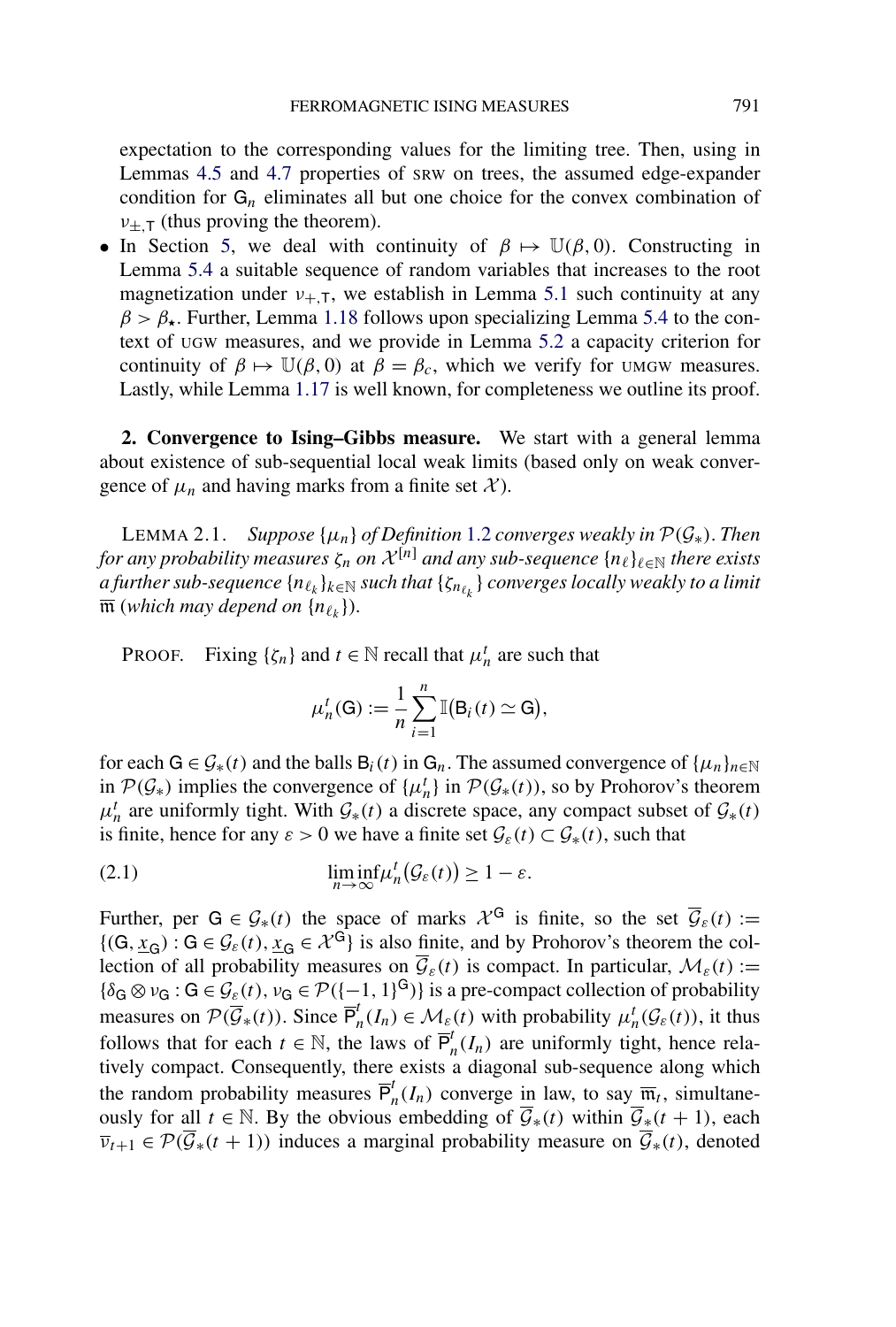<span id="page-12-0"></span> $\pi_t(\overline{\nu}_{t+1})$ . By definition,  $\pi_t(\overline{P}_n^{t+1}(I_n)) = \overline{P}_n^t(I_n)$  for all  $t, n \in \mathbb{N}$ . This implies the relation  $\overline{\mathfrak{m}}_t = \overline{\mathfrak{m}}_{t+1} \circ \pi_t^{-1}$  between the corresponding weak limits. That is, the sequence  $\{\overline{\mathfrak{m}}_t\}$  of probability measures on the Polish spaces  $\mathcal{P}(\overline{\mathcal{G}}_*(t))$  is consistent with respect to the projections  $\pi_t$ . This completes the proof, since by Kolmogorov's extension theorem there exists a probability measure  $\overline{m}$  on  $\mathcal{P}(\overline{\mathcal{G}}_*)$  such that  $\overline{\mathfrak{m}}_t = \overline{\mathfrak{m}}^t$  for all  $t$ .  $\Box$ 

Fixing  $\beta \ge 0$  and  $B = 0$ , with  $\{v_n\}_{n \in \mathbb{N}}$  being Ising–Gibbs measures on finite graphs  $G_n$ , we wish to identify their sub-sequential limits in terms of Ising–Gibbs measures on  $\overline{G}_*$ , which we define next. First, recall that probability measure  $v_G$ on  $\mathcal{X}^G$  for a fixed infinite graph  $G \in \mathcal{G}_*$  is an Ising–Gibbs measure iff  $v_G$  satisfies the relevant DLR condition. That is, setting  $G(\infty) = G$ ,  $G(-1) = \emptyset$  and  $G(t, \overline{t}) =$  $G(\overline{t}) \setminus G(t)$  for  $t < \overline{t} \le \infty$ , one requires that for  $\overline{t} = \infty$ , any  $t \in \mathbb{N}$  and  $\nu_{G}$ -a.e.  $\frac{X_{\text{G}(t,\overline{t})},$ 

(2.2) 
$$
\nu_G(\underline{x}_{G(t)}|\underline{x}_{G(t,\overline{t})}) = \widetilde{\nu}(\underline{x}_{G(t)}|\underline{x}_{G(t,t+1)}, G(t+1)),
$$

where for any finite  $G' = (V', E') \in \mathcal{G}_*$  and  $W \subseteq V'$ ,

$$
(2.3) \qquad \widetilde{\nu}(\underline{x}_W|\underline{x}_{V'\setminus W}, \mathbf{G}') := \frac{\exp\{\beta \sum_{(i,j)\in E'} x_i x_j\}}{\sum_{\{\underline{x}'_{V'}: \underline{x}'_{V'\setminus W} = \underline{x}_{V'\setminus W}\}} \exp\{\beta \sum_{(i,j)\in E'} x'_i x'_j\}}
$$

denotes the Ising measure on *W*, given boundary values at  $V' \setminus W$  (see [\[16\]](#page-43-0), Chapter 2).

Next, for any  $t \ge -1$  and  $\overline{t} = t + 1, \ldots, \infty$ , fixing  $r \in \mathbb{N}$ ,  $G \in \mathcal{G}_*$  and the marks  $\frac{dX_{G(r\wedge \bar{t})}}{G(r\wedge \bar{t})}$  we denote by  $B_{(G, x_G)}^{(t, \bar{t})}(r)$  the union over all possible mark values  $x_{G(r\wedge t)}$  of the  $\overline{G}_*$ -metric balls  $B_{\overline{G}}(r\wedge \overline{t})$  centered at  $\overline{G} = (G, x_G)$ . Considering the sub-*σ* -algebras

(2.4) 
$$
\mathscr{C}_{\overline{\mathcal{G}}_*(t,\overline{t})} := \sigma\big(\mathsf{B}_{(\mathsf{G},\underline{x}_{\mathsf{G}})}^{(t,\overline{t})}(r), (\mathsf{G},\underline{x}_{\mathsf{G}}) \in \overline{\mathcal{G}}_*, r \in \mathbb{N}\big),
$$

generated by these sets, note that  $\mathcal{C}_{\overline{G}_*(t,\overline{t})}$  are nondecreasing in  $\overline{t}$  and nonincreasing in *t*, where in particular,  $\mathcal{C}_{\overline{\mathcal{G}}_*(t)} = \mathcal{C}_{\overline{\mathcal{G}}_*(-1,\overline{t})}$  and  $\mathcal{C}_{\mathcal{G}_*} = \mathcal{C}_{\overline{\mathcal{G}}_*(\infty,\infty)}$  [as a ball  $B_G(r) \subset$  $G_*$  of radius *r* and center G is the  $G_*$ -projection of the union over all  $x_G \in \mathcal{X}^G$  of the corresponding balls  $B_{(G,x_0)}(r)$  in  $\overline{\mathcal{G}}_*$ ]. Since  $\overline{\mathcal{G}}_*$  is a Polish space, the regular conditional probability measure  $\overline{\nu}(\cdot|\mathscr{C}_{\mathcal{G}_*})$  is thus well defined for any  $\overline{\nu} \in \mathcal{P}(\overline{\mathcal{G}}_*)$ (see [\[33\]](#page-43-0), Section 9.2), and we lift the notion of an Ising–Gibbs measure to  $\mathcal{P}(\overline{\mathcal{G}}_*)$ , by considering the DLR condition (2.2) with this conditional measure playing the role of  $v_G$ . In this setting, per  $t \in \mathbb{N}$  what one has in the left-hand side of (2.2) amounts to the restriction to  $\mathbf{x}_{\mathbf{G}(t)}$  of the regular conditional probability measure  $\overline{\nu}(\cdot|\mathscr{C}_{\overline{G}_*(t,\infty)})$ , resulting with the following definition.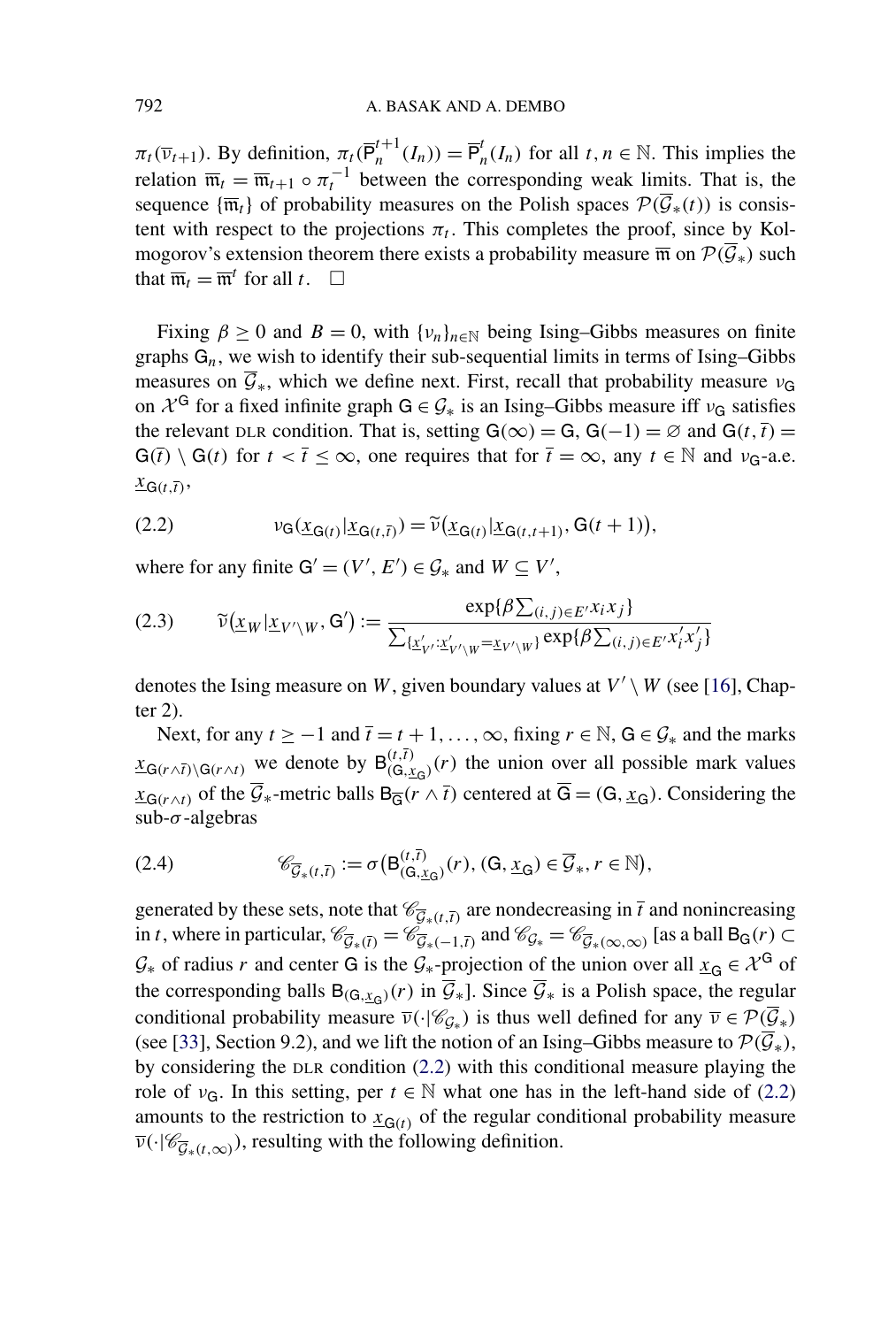<span id="page-13-0"></span>DEFINITION 2.2. A probability measure  $\overline{v} \in \mathcal{P}(\overline{\mathcal{G}}_*)$  is called an Ising–Gibbs measure, denoted by  $\overline{v} \in \mathcal{I}$ , if for any  $t \in \mathbb{N}$ ,  $\overline{v}$ -a.e.

(2.5) 
$$
\overline{\nu}(\underline{x}_{G(t)}|\mathscr{C}_{\overline{G}_{*}(t,\infty)}) = \widetilde{\nu}(\underline{x}_{G(t)}|\underline{x}_{G(t,t+1)}, G(t+1)),
$$

which we interpret as point-wise identities in the discrete countable space  $\overline{\mathcal{G}}_*(t+$ 1*)*.

REMARK 2.3. It is easy to verify from [\(2.4\)](#page-12-0) that  $\mathscr{C}_{\overline{G}_*(t,\overline{t})} \uparrow \mathscr{C}_{\overline{G}_*(t,\infty)}$  as  $\overline{t} \uparrow \infty$ . Thus, from Lévy's upward theorem [applied point-wise on  $\overline{\mathcal{G}}_*(t+1)$ ], we have that  $\overline{v} \in \mathcal{I}$  iff for  $\overline{v}$ -a.e. and any  $t < \overline{t} \in \mathbb{N}$ ,

(2.6) 
$$
\overline{\nu}(\underline{x}_{G(t)}|\mathscr{C}_{\overline{\mathcal{G}}_*(t,\overline{t})})=\widetilde{\nu}(\underline{x}_{G(t)}|\underline{x}_{G(t,t+1)},G(t+1)).
$$

We focus hereafter on the subset  $\mathcal{I}_{*}$  of all Ising–Gibbs measures of the form  $\overline{\nu} = \delta_G \otimes \nu_G$ , with  $\nu_G$  being an Ising–Gibbs measure for the *fixed* graph  $G \in \mathcal{G}_*$ . Denoting by  $\mathcal{I}_{(t,\bar{t})}$  those  $\overline{v} = \delta_{\bar{G}} \otimes v_{\bar{G}}$  in  $\mathcal{P}(\overline{\mathcal{G}}_*)$  with  $v_{\bar{G}}$  satisfying [\(2.2\)](#page-12-0) per fixed  $t < \overline{t}$  finite, we see that

$$
\mathcal{I}_{*} = \bigcap_{t < \overline{t}} \mathcal{I}_{(t,\overline{t})}.
$$

Further, since  $\overline{\mathcal{G}}_*(\overline{t})$  is a discrete countable space,  $\mathcal{C}_{\overline{\mathcal{G}}_*(t,\overline{t})}$  being a subset of its Borel  $\sigma$ -algebra, is countably generated and the collection  $\mathcal{I}_{(t,\bar{t})}$  is completely determined in terms of the marginals  $\overline{v}$ <sup>*t*</sup> of probability measures  $\overline{v}$  on  $\overline{G}_*$ . For that reason, we hereafter take the liberty of using  $\mathcal{I}_{(t,\bar{t})}$  also for the subset of  $\mathcal{P}(\overline{\mathcal{G}}_*(\overline{t}))$ consisting of the corresponding collection of marginals  $\overline{v}^{\overline{t}}$ .

Considering [\(2.2\)](#page-12-0) at fixed  $\bar{t} > t$  for  $v_n$  and  $v_{n,+}$ , we next characterize the subsequential local weak limits of  $\{v_n\}$  and  $\{v_{n,+}\}$  in terms of certain Ising–Gibbs measures.

LEMMA 2.4. *Suppose*  $μ_n ⇒ μ$ , *for*  $μ_n$  *as in Definition* [1.2.](#page-4-0) *Then*:

(a) *Any sub-sequential local weak limit*  $\overline{m}$  *of*  $\{v_n\}$  *is supported on the collection*  $\mathcal{I}_*$  *of Ising–Gibbs measures and restricted to*  $\mathcal{P}(\mathcal{G}_*)$  *it has the marginal*  $\tilde{\mathfrak{m}} = \mu \circ \mathfrak{p}$  $\widetilde{\varphi}^{-1}$ , *where*  $\widetilde{\varphi}(\mathsf{G}) = \delta_{\mathsf{G}}$  *for any*  $\mathsf{G} \in \mathcal{G}_*$ .

(b) *The same holds for sub-sequential limits*  $\overline{\mathfrak{m}}_+$  *of*  $\{v_{n,+}\}\$ *, provided*  $\{G_n\}$  *is uniformly sparse*.

**PROOF.** Fix a sub-sequence  $n_\ell$  along which  $\{v_n\}$  [or  $\{v_{n,+}\}\$ ], converges locally weakly to some  $\overline{m}$ . Then, for each  $t \in \mathbb{N}$  the  $\mathcal{P}(\mathcal{G}_{*}(t))$ -restriction  $\mathsf{P}_n^t(I_n)$  of  $\overline{\mathsf{P}}_n^t(I_n)$ converges in law to  $\widetilde{m}^t$ . Thus, for any fixed  $G \in \mathcal{G}_*$ ,

$$
\widetilde{\mathfrak{m}}^{t}(\delta_{\mathsf{G}(t)}) = \lim_{\ell \to \infty} \frac{1}{n_{\ell}} \sum_{i=1}^{n_{\ell}} \mathbb{I}(\delta_{\mathsf{B}_{i}(t)} = \delta_{\mathsf{G}(t)}) = \lim_{\ell \to \infty} \frac{1}{n_{\ell}} \sum_{i=1}^{n_{\ell}} \mathbb{I}(\mathsf{B}_{i}(t) \simeq \mathsf{G}(t))
$$

$$
= \mu^{t}(\mathsf{G}(t)),
$$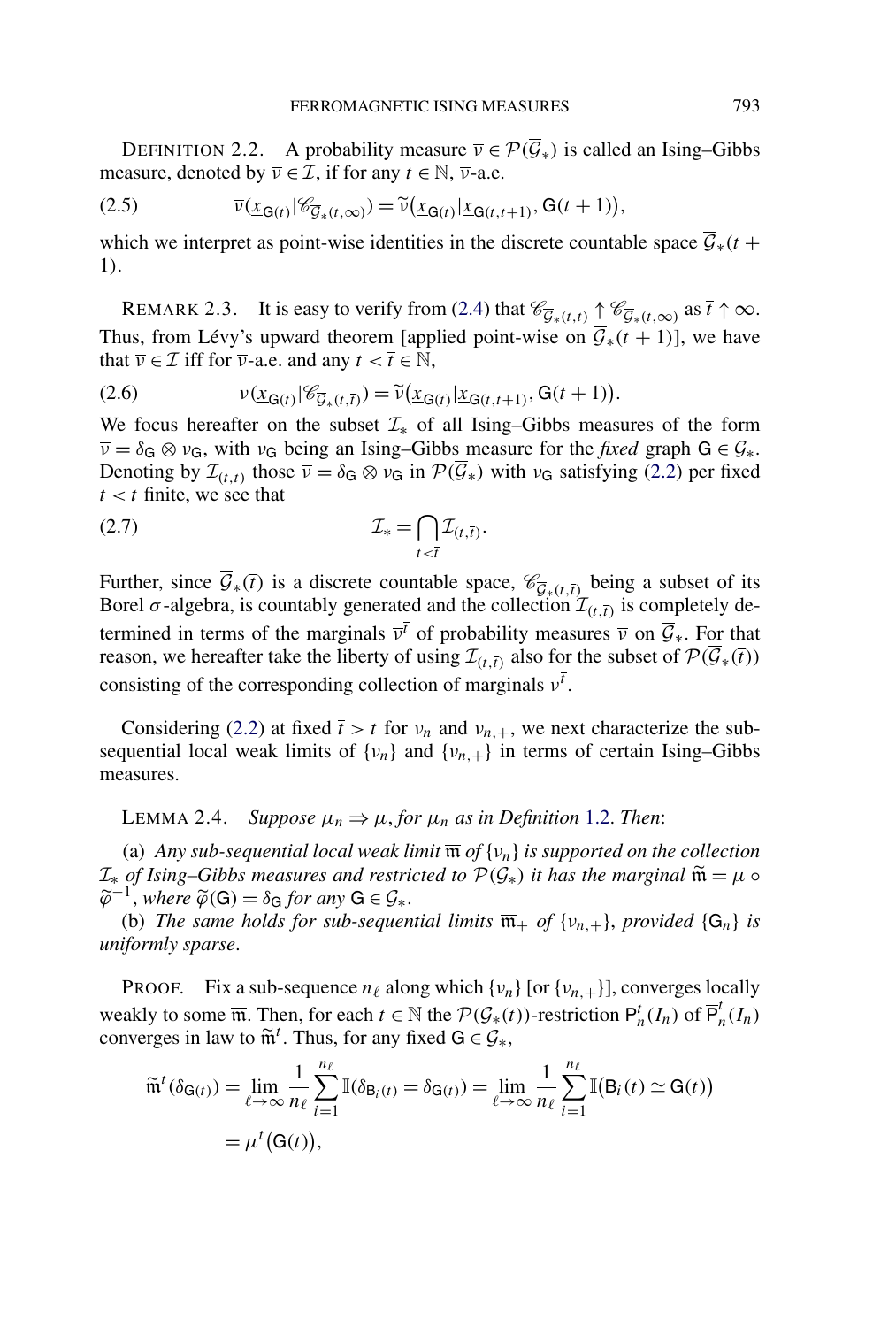<span id="page-14-0"></span>where, denoting by  $\mu^t$  the probability measure on  $\mathcal{G}_*(t)$  induced by  $\mu$ , the last equality follows from the weak convergence of  $\mu_n$  to  $\mu$  in  $\mathcal{G}_*$ . Thus, for any  $t \in \mathbb{N}$ the measure  $\tilde{m}^t$  is supported on the set of atomic measures { $\delta_{G(t)}$  :  $G \in \mathcal{G}_{*}$ } and coincides with  $(\mu \circ \tilde{\varphi}^{-1})^t$ . Since any probability measure m on  $\mathcal{P}(\mathcal{G}_*)$  is uniquely determined by the collection  $\{\mathfrak{m}^t : t \in \mathbb{N}\}\)$ , we conclude that  $\widetilde{\mathfrak{m}} = \mu \circ \widetilde{\varphi}^{-1}$ . As for proving that  $\overline{\mathfrak{m}} \in \mathcal{I}_*$ , in view of [\(2.7\)](#page-13-0) it suffices to show that for any finite  $\overline{t} > t$ ,

$$
\overline{\mathfrak{m}}^{\overline{t}}(\mathcal{I}_{(t,\overline{t})}) = 1.
$$

(a) Considering first the measures  $\{v_n\}$ , recall Definition [1.4](#page-5-0) that  $\overline{P}_n^{\overline{t}}(I_n)$  is supported for each *n* on the collection  $\{\delta_{\mathbf{B}_i(\overline{t})} \otimes v_{n,\mathbf{B}_i(\overline{t})} : i \in [n]\}$ , where the restriction  $v_{n,B_i(\bar{t})}$  to  $B_i(\bar{t})$  of the Ising–Gibbs measure  $v_n$ , is also an Ising–Gibbs measure. Next, per  $\varepsilon > 0$  recall the finite set of graphs  $\mathcal{G}_{\varepsilon}(\overline{t} + 1)$  we defined while prov-ing Lemma [2.1,](#page-11-0) and let  $\mathcal{G}_{\varepsilon}^+(\bar{t}) := \{ G(\bar{t}) : G \in \mathcal{G}_{\varepsilon}(\bar{t}+1) \}$ , denote the corresponding collection of one generation truncations. Based on it, define for each  $\delta \in [0, 1)$ ,

(2.9) 
$$
\mathcal{I}_{(t,\overline{t})}^{\varepsilon,\delta} := \left\{ \delta_{\mathsf{G}} \otimes \nu_{\mathsf{G}} : \mathsf{G} \in \mathcal{G}_{\varepsilon}^{+}(\overline{t}), \right\} \\ 1 - \delta \leq \frac{\nu_{\mathsf{G}}(\underline{x}_{\mathsf{G}(t)} | \underline{x}_{\mathsf{G}(t,\overline{t})})}{\widetilde{\nu}(\underline{x}_{\mathsf{G}(t)} | \underline{x}_{\mathsf{G}(t,t+1)}, \mathsf{G}(t+1))} \leq \frac{1}{1-\delta} \right\},
$$

a closed subset of  $\mathcal{P}(\overline{\mathcal{G}}_*(\overline{t}))$ . Now, if  $B_i(\overline{t} + 1) \simeq G$  for some  $G \in \mathcal{G}_{\varepsilon}(\overline{t} + 1)$ , then

$$
\nu_{n,\mathsf{B}_i(\bar{t})}(\underline{x}_{\mathsf{B}_i(t)}|\underline{x}_{\mathsf{B}_i(t,\bar{t})})=\widetilde{\nu}(\underline{x}_{\mathsf{G}(t)}|\underline{x}_{\mathsf{G}(t,t+1)},\mathsf{G}(t+1))
$$

and consequently  $\overline{P}_n^{\overline{t}}(i) \in \mathcal{I}_{(t,\overline{t})}^{\varepsilon,0}$ . Clearly, for any  $\varepsilon > 0$  fixed,  $\mathcal{I}_{(t,\overline{t})}^{\varepsilon,0}$  is a subset of  $\mathcal{I}_{(t,\bar{t})}$ , hence from [\(2.1\)](#page-11-0) and the assumed local weak convergence along the subsequence  $n_\ell$ , we deduce that

$$
(2.10) \quad 1 - \varepsilon \leq \limsup_{\ell \to \infty} \frac{1}{n_{\ell}} \sum_{i=1}^{n_{\ell}} \mathbb{I}\{\overline{\mathsf{P}}_{n_{\ell}}^{\overline{\mathsf{I}}}(i) \in \mathcal{I}_{(t,\overline{t})}^{\varepsilon,0}\} \leq \overline{\mathfrak{m}}^{\overline{\mathsf{I}}}\big(\mathcal{I}_{(t,\overline{t})}^{\varepsilon,0}\big) \leq \overline{\mathfrak{m}}^{\overline{\mathsf{I}}}\big(\mathcal{I}_{(t,\overline{t})}\big).
$$

Upon considering  $\varepsilon \downarrow 0$ , we conclude that (2.8) holds in this case.

(b) For odd  $n \in \mathbb{N}$  and  $i \in [n]$ , let

$$
Z_{n,i}^{0,t} = Z_{n,i}^{0,t}(\bar{t}, B_i(\bar{t}), \underline{x}_{B_i(\bar{t})}) := \nu_n \left( \sum_{j=1}^n x_j \ge 0 \Big| \underline{x}_{B_i(t,\bar{t})} \right),
$$

adopting also the notation  $Z_{n,i}^0 := Z_{n,i}^{0,-1}$ . While due to conditioning on  $\{\sum_j x_j \ge 0\}$ the measures  $v_{n,+}$  are not Ising–Gibbs measures, it is not hard to verify that for any  $i \in [n]$  and finite  $\overline{t} > t$ ,

(2.11) 
$$
v_{n,+}(\underline{x}_{B_i(t)}|\underline{x}_{B_i(t,\overline{t})}) = \frac{Z_{n,i}^0}{Z_{n,i}^{0,t}} v_{n,B_i(\overline{t})}(\underline{x}_{B_i(t)}|\underline{x}_{B_i(t,\overline{t})})
$$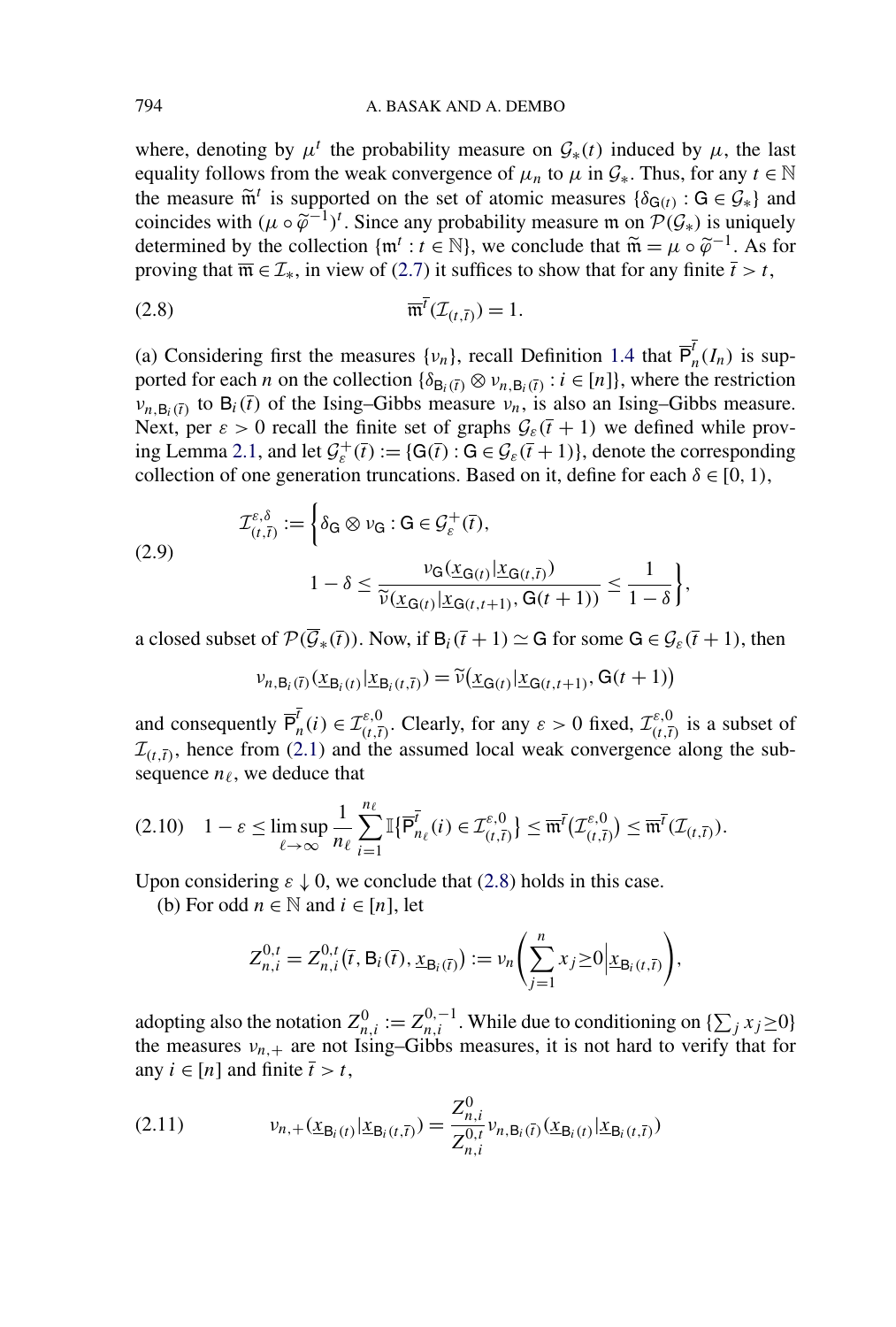<span id="page-15-0"></span>(for clarity of presentation we ignore the slight modification of  $Z_{n,i}^{0,t}$  which is required for *n* even, in accordance with Remark [1.10\)](#page-6-0). The conditioning effect eventually washes away, since setting

$$
Z_{n,i}^{\pm} := \nu_n \bigg( \sum_{j \notin B_i(\bar{t})} x_j > \pm \big| B_i(\bar{t}) \big| \big| \underline{x}_{B_i(t,\bar{t})} \bigg),
$$

which are independent of  $t < \overline{t}$ , and fixing  $\varepsilon, \delta > 0$  we show that for all *n* large enough and  $i \in [n]$ ,

(2.12) 
$$
\mathsf{B}_{i}(\overline{t}) \in \mathcal{G}_{\varepsilon}^{+}(\overline{t}) \Longrightarrow \inf_{\underline{x}_{\mathsf{B}_{i}}(\overline{t})} \left\{ \frac{Z_{n,i}^{+}}{Z_{n,i}^{-}} \right\} \geq 1 - \delta.
$$

Indeed, clearly  $Z_{n,i}^{+} \leq Z_{n,i}^{0,t} \leq Z_{n,i}^{-}$  and so by [\(2.11\)](#page-14-0) the right-hand side of (2.12) yields that the probability measures  $\mathbb{P}_n^{\bar{t}}(i)$  corresponding to  $v_{n,+}$  are then in  $\mathcal{I}_{(t,\bar{t})}^{\varepsilon,\delta}$ . Consequently, following the derivation of [\(2.10\)](#page-14-0) we find that  $1 - \varepsilon \leq \overline{\mathfrak{m}}^{\overline{t}}_+(\mathcal{I}_{(t,\overline{t})}^{\varepsilon,\delta})$ for any sub-sequential limit  $\overline{\mathfrak{m}}_+$  of  $\{v_{n,+}\}\$  and all  $\varepsilon, \delta > 0$ . Since

$$
\mathcal{I}_{(t,\overline{t})}^{\varepsilon,0}=\bigcap_{\delta>0}\mathcal{I}_{(t,\overline{t})}^{\varepsilon,\delta},
$$

considering  $\delta \downarrow 0$  followed by  $\varepsilon \downarrow 0$  completes the proof of [\(2.8\)](#page-14-0). As for (2.12), necessarily,

$$
\kappa:=\sup_{\mathsf{G}\in\mathcal{G}_{\varepsilon}(\bar{t}+1)}\big|E(\mathsf{G})\big|<\infty
$$

[since  $\mathcal{G}_{\varepsilon}(\bar{t} + 1)$  is a finite collection of finite graphs]. Thus, assuming hereafter that  $B_i(\bar{t} + 1) \simeq G$  for some  $G \in \mathcal{G}_{\varepsilon}(\bar{t} + 1)$ , at most  $\kappa$  edges of  $G_n$  touch  $B_i(\bar{t})$ . Hence, by the invariance with respect to a global sign change of the Ising measure  $v_{E_n \setminus E(B_i(\bar{t}+1))}$  on the sub-graph of  $G_n$  in which all edges within  $B_i(\bar{t} + 1)$  have been deleted, we conclude that

$$
Z_{n,i}^- \ge \nu_n\bigg(\sum_{j \notin \mathsf{B}_i(\overline{t})} x_j \ge 0 \Big| \underline{x}_{\mathsf{B}_i(\overline{t})}\bigg) \ge e^{-2\beta \kappa} \nu_{E_n \setminus E(\mathsf{B}_i(\overline{t}+1))} \bigg(\sum_{j \notin \mathsf{B}_i(\overline{t})} x_j \ge 0\bigg)
$$
  
(2.13)  

$$
\ge \frac{1}{2} e^{-2\beta \kappa}.
$$

Further,  $|B_i(\bar{t})| \leq \kappa$  and by the assumed uniform sparseness of  $\{G_n\}$ , there exists  $k \in \mathbb{N}$  and  $n_0 \geq 3\kappa$  large enough so that

$$
\sum_{i=1}^{n} \Delta_i(G_n) \mathbb{I}(\Delta_i(G_n) \ge k) \le \frac{n}{3} \qquad \forall n \ge n_0
$$

[see [\(1.6\)](#page-4-0)]. Consequently, for any  $n \ge n_0$  there are at least  $n/3$  vertices in  $G_n \setminus B_i(\bar{t})$ of degree at most *k* − 1, out of which collection one can extract an independent set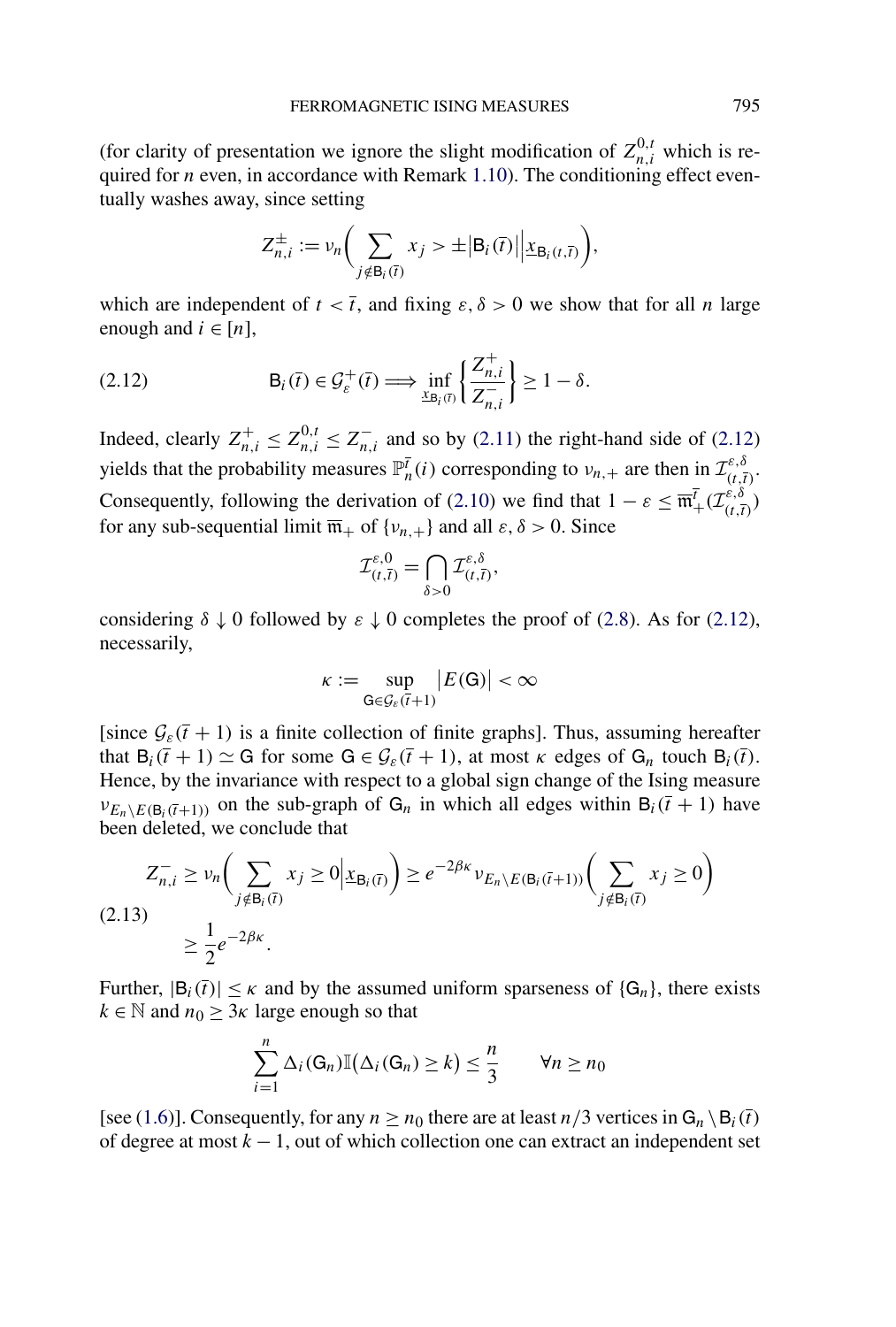<span id="page-16-0"></span>*S* of  $G_n$  whose size is at least  $n/(3k)$ . Thereby, one has as in the proof of [\[28\]](#page-43-0), Lemma 4.1, that under  $v_n$  and conditional on the values of  $x_{sc}$ , the  $\pm$ -valued  ${x_j}$ <sub> $j \in S$ </sub> are mutually independent, each having expectation within  $(-\eta, \eta)$  for some  $\eta = \eta(\beta, k)$  < 1 and all *n*. As explained there, the Berry–Esseen theorem then implies that for some  $C = C(k, \eta)$  finite and all  $n \ge n_0$ ,

$$
\sup_{r} \nu_n\bigg(\sum_{j \notin \mathsf{B}_i(\overline{t})} x_j = r \Big| \underline{x}_{\mathsf{B}_i(\overline{t})}\bigg) \le Cn^{-1/2},
$$

from which it follows that uniformly in  $x_{B_i(\bar{t})}$ ,

$$
0 \leq Z_{n,i}^- - Z_{n,i}^+ \leq 2|\mathsf{B}_i(\overline{t})|Cn^{-1/2} \leq 2\kappa Cn^{-1/2}.
$$

Combining this bound with [\(2.13\)](#page-15-0), we conclude that [\(2.12\)](#page-15-0) holds for all  $n \ge n_\delta$ sufficiently large.  $\Box$ 

**3. Identifying the limit Gibbs measure.** It helps to consider in the course of our proofs vertex dependent magnetic fields  $B_i$ , that is, to replace the model [\(1.1\)](#page-0-0) by

(3.1) 
$$
v(\underline{x}) = \frac{1}{Z(\beta, \underline{B})} \exp \bigg\{ \beta \sum_{(i,j) \in E} x_i x_j + \sum_{i \in V} B_i x_i \bigg\}.
$$

In this context, we often take advantage of the Griffiths inequality for ferromagnetic Ising models (which for completeness we state next, see also [\[24\]](#page-43-0), Theorem IV.1.21).

PROPOSITION 3.1 (The Griffiths inequality). *Consider two Ising models ν(*·*) and*  $v'(\cdot)$  *on finite graphs*  $G = (V, E)$  *and*  $G' = (V, E')$ *, inverse temperatures*  $\beta$ *and*  $\beta'$ , *and* magnetic fields  $\{B_i\}$  *and*  $\{B_i'\}$ , *respectively. If*  $E \subseteq E'$ ,  $\beta \leq \beta'$  *and*  $0 \leq B_i \leq B'_i$ , for all  $i \in V$ , then

$$
0 \le \nu \left[ \prod_{i \in W} x_i \right] \le \nu' \left[ \prod_{i \in W} x_i \right] \qquad \forall W \subseteq V.
$$

As we are having locally tree-like graphs, yielding local weak limit points supported on Ising–Gibbs measures on trees, we often rely on the following representation for marginals of Ising measures on finite trees.

**PROPOSITION 3.2** ([\[9\]](#page-42-0), Lemma 4.1). *For a subtree*  $T'$  *of a finite tree*  $T$ *, let*  $∂<sub>x</sub>$ *T' denote the subset of vertices* T' *connected by an edge to*  $W := T \setminus T'$  *and for each*  $u \in \partial_{\star} T'$  *let*  $\langle x_u \rangle_W$  *denote the root magnetization of the Ising model on the maximal subtree*  $T_u$  *of*  $W \cup \{u\}$  *rooted at u. The marginal on*  $T'$  *of an Ising measure ν on* **T**, *denoted ν*<sub>T</sub><sup>*i*</sup> *is then an Ising measure on* **T**<sup>*'*</sup> *with magnetic field*  $B'_u = \operatorname{atanh}(\langle x_u \rangle_W) \ge B_u$  *for*  $u \in \partial_\star T'$  *and*  $B'_u = B_u$  *for*  $u \in T' \setminus \partial_\star T'$ .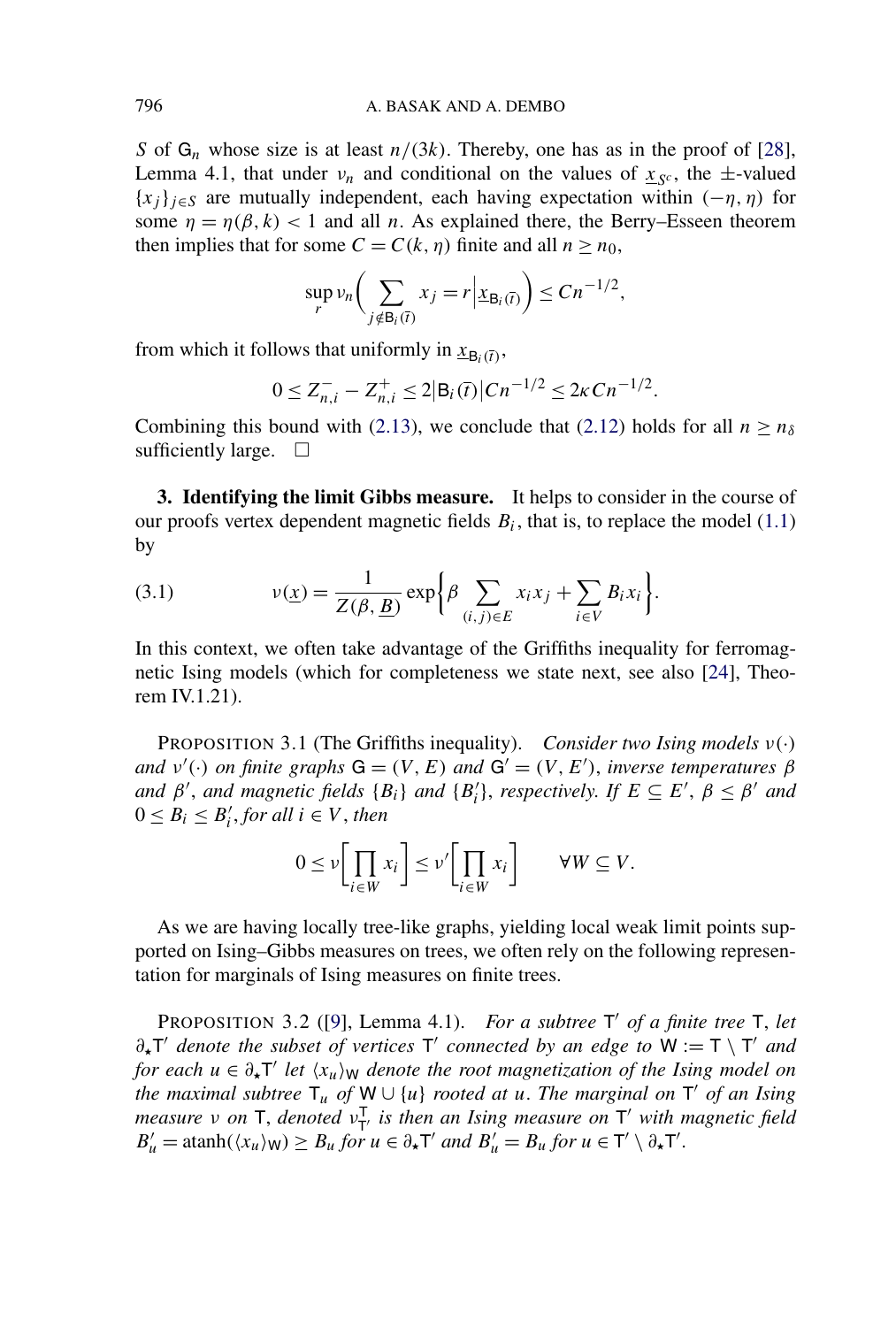<span id="page-17-0"></span>Adopting hereafter the notation  $T_{x\to y}$  for the connected component of the subtree of  $\mathsf T$  rooted at *x*, after the path between *x* and *y* has been deleted, we start by relating  $U(\beta, 0)$  to the limiting correlation  $x_i x_j$  across a uniformly chosen edge  $(i, j) \in E_n$ , under the measures  $v_{n,\pm}$  and  $v_n$ .

LEMMA 3.3. *Suppose*  $G_n \stackrel{\text{LWC}}{\Longrightarrow} \mu$  for some  $\mu \in \mathcal{U}_*$ . Then,  $(\beta, B) \mapsto \mathbb{U}(\beta, B)$  is *bounded, nondecreasing, right-continuous at*  $\beta$ ,  $B \ge 0$ , *continuous at any*  $B > 0$ , *and*

$$
(3.2) \quad \lim_{n\to\infty}\frac{1}{n}\sum_{(i,j)\in E_n}\nu_{n,+}^{\beta,0}\langle x_ix_j\rangle = \lim_{n\to\infty}\frac{1}{n}\sum_{(i,j)\in E_n}\nu_n^{\beta,0}\langle x_ix_j\rangle = \mathbb{U}(\beta,0),
$$

*at any continuity point of*  $\beta \mapsto \mathbb{U}(\beta, 0)$ .

**PROOF.** Since  $v_n^{\beta,0} = \frac{1}{2}v_{n,+}^{\beta,0} + \frac{1}{2}v_{n,-}^{\beta,0}$  and  $v_{n,-}^{\beta,0}(\underline{x}) = v_{n,+}^{\beta,0}(-\underline{x})$  for all <u>x</u>, clearly  $v_{n,\pm}^{\beta,0}(x_ix_j) = v_n^{\beta,0}(x_ix_j)$  for any  $(i,j) \in E_n$  and all *n*. It thus suffices to establish (3.2) in case of  $v_n^{\beta,0}$ , which since

$$
\frac{\partial}{\partial \beta} \phi_n(\beta, B) = \frac{1}{n} \sum_{(i,j) \in E_n} v_n^{\beta, B} \langle x_i x_j \rangle,
$$

for all  $n$ ,  $\beta$  and  $\beta$ , amounts to proving that

(3.3) 
$$
\lim_{n \to \infty} \frac{\partial}{\partial \beta} \phi_n(\beta, B) = \mathbb{U}(\beta, B),
$$

for  $B = 0$  and any  $\beta \ge 0$  at which  $\mathbb{U}(\beta, 0)$  is continuous. To this end, we first establish (3.3) for all  $\beta \ge 0$  and  $B > 0$ .

Applying [\[10\]](#page-42-0), Lemma 2.12, for  $A = \{i, j\}$  and  $U = B_i(t)$ , using the Griffiths inequality and local weak convergence, we obtain that per  $\beta$ ,  $B \ge 0$  and  $t \ge 2$ ,

$$
\mu \left[ \frac{1}{2} \sum_{i \in \partial o} \nu_{f,\mathsf{T}}^{\beta,B,t} \langle x_o x_i \rangle \right] \le \liminf_{n \to \infty} \frac{\partial}{\partial \beta} \phi_n(\beta, B)
$$
\n
$$
\le \limsup_{n \to \infty} \frac{\partial}{\partial \beta} \phi_n(\beta, B) \le \mu \left[ \frac{1}{2} \sum_{i \in \partial o} \nu_{+,\mathsf{T}}^{\beta,B,t} \langle x_o x_i \rangle \right],
$$

where  $v_{f,\mathsf{T}}^{\beta,B,t}$  is the Ising measure on  $\mathsf{T}(t)$  with *free* boundary condition on  $\frac{\partial \mathsf{T}(t)}{\partial t} = \mathsf{T}(t) \setminus \mathsf{T}(t-1)$  (for more details, see [\[10\]](#page-42-0), pages 163–164). Next, for probability measures

(3.5) 
$$
\widehat{\nu}(x_1, x_2) = z^{-1} \exp{\{\beta x_1 x_2 + H_1 x_1 + H_2 x_2\}},
$$

on  $\{-1, +1\}^2$  it is easy to check that

(3.6) 
$$
\widehat{\nu}\langle x_1x_2\rangle = F(\tanh(\beta), m_1m_2),
$$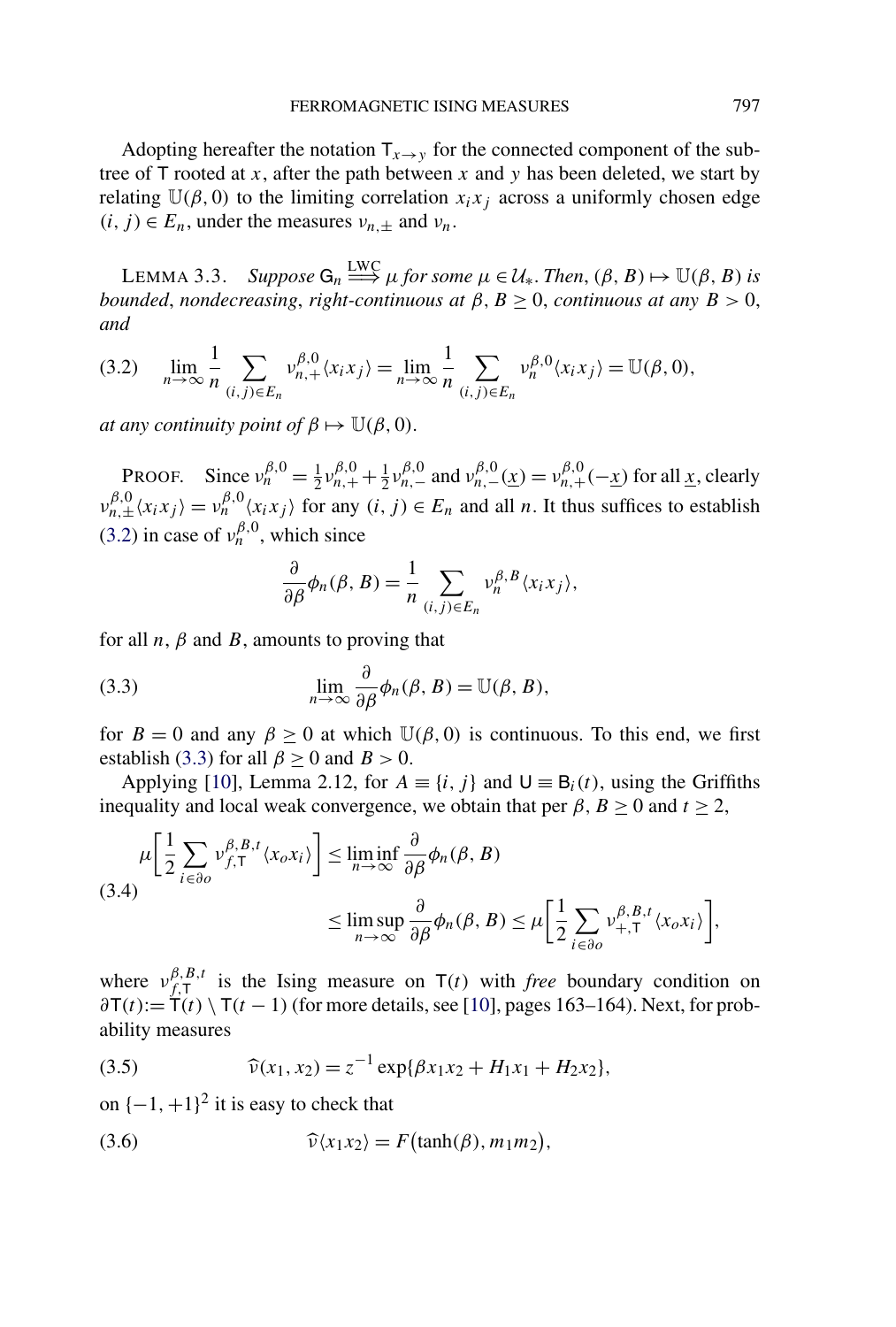<span id="page-18-0"></span>with  $m_j = \tanh(H_j)$ ,  $j = 1, 2$  and

$$
(3.7) \tF(\gamma, r) := \frac{\gamma + r}{1 + \gamma r}.
$$

Setting  $m^{\ell, \ddagger}(\mathsf{T}') := v^{\beta, B, \ell}_{\ddagger, \mathsf{T}'}(x_{o'})$  for  $\ddagger \in \{f, +\}$  and the corresponding *rootmagnetization* of the Ising measure on  $(T'(\ell), o') \in \mathcal{T}_{*}(\ell)$ , we note that for any  $i \in \partial$ *o*, the marginal on  $U' = (o, i)$  of the Ising measures  $v_{\ddagger, T}^{\beta, B, t}$  is by Proposi-tion [3.2](#page-16-0) of the form [\(3.5\)](#page-17-0), with  $m_1 = m^{t, \ddagger}(\mathsf{T}_{o \to i})$  and  $m_2 = m^{t-1, \ddagger}(\mathsf{T}_{i \to o})$ . Consequently,  $v^t_{\frac{1}{+},\mathsf{T}}\langle x_o x_i \rangle = F(\tanh(\beta), r_{\frac{1}{+}}(t))$  is a continuous function of  $r_{\frac{1}{+}}(t) :=$  $m^{t, \ddagger}(\mathsf{T}_{o \rightarrow i})m^{t-1, \ddagger}(\mathsf{T}_{i \rightarrow o})$ . In case  $B > 0$ , upon applying [\[14\]](#page-43-0), Lemma 3.1 (which only requires local finiteness of the tree), first for  $T = T_{\rho \to i}$  and then for  $T = T_{i \to \rho}$ , we deduce that  $r_+(t) - r_f(t) \to 0$  and hence  $v_{+,T}^{\beta,B,t} \langle x_o x_i \rangle - v_{f,T}^{\beta,B,t} \langle x_o x_i \rangle \to 0$  when  $t \to \infty$ . This holds for all  $i \in \partial$ *o*, so recalling that  $\mu \langle \Delta_o \rangle$  is finite (by uniform sparseness of  $\{G_n\}$ , we get by dominated convergence (DCT), that

$$
(3.8)\qquad \lim_{t\to\infty}\mu\bigg[\frac{1}{2}\sum_{i\in\partial o}v_{f,T}^{\beta,B,t}\langle x_o x_i\rangle\bigg]=\lim_{t\to\infty}\mu\bigg[\frac{1}{2}\sum_{i\in\partial o}v_{+,T}^{\beta,B,t}\langle x_o x_i\rangle\bigg],
$$

for any  $\beta \ge 0$  and  $B > 0$ . Now using [\(3.4\)](#page-17-0), and recalling the definition of  $\mathbb{U}(\beta, B)$ , we note that [\(3.3\)](#page-17-0) holds, at any  $B > 0$  and  $\beta \ge 0$ .

While (3.8) is typically false at *B* = 0 and *β* large enough, clearly for any  $T \in \mathcal{T}_{*}$ and finite  $t \ge 0$ , the function  $v_{+,T}^{\beta,B,t} \langle x_o x_i \rangle$  is jointly continuous in  $\beta$  and  $B$ . These Ising measures of plus boundary condition correspond to taking  $B_i \uparrow \infty$  at all  $i \in \mathsf{T} \setminus \mathsf{T}(t-1)$  (see Definition [1.5\)](#page-5-0). Hence, by the Griffiths inequality we have that  $\frac{1}{2}v_{+,T}^{\beta,B,t}\langle x_o x_i \rangle$  is nonincreasing in *t* and nondecreasing in  $\beta$ , *B* for  $\beta$ ,  $B \ge 0$ . The same monotonicity properties apply for the sum of such functions over  $i \in \partial$ o and in so far as  $(\beta, B)$  are concerned, retained by the expectation  $\mathbb{U}(\beta, B)$  with respect to the law  $\mu$  of T, of its limit as  $t \uparrow \infty$ . Since  $\mu \langle \Delta_{\rho} \rangle$  is finite, we further deduce by DCT the joint continuity of

$$
(\beta, B) \mapsto \mu \bigg[ \sum_{i \in \partial o} \nu_{+, \mathsf{T}}^{\beta, B, t} \langle x_o x_i \rangle \bigg],
$$

which upon interchanging limits in  $t$  and  $\beta$ ,  $B$ , yields the right-continuity of  $\mathbb{U}(\beta, B)$  at all  $\beta, B \geq 0$ .

We denote hereafter by  $f_n(\cdot) \stackrel{\mathbb{Q}^c}{\to} f(\cdot)$  the convergence of  $f_n$  to  $f$  on some cocountable set, and  $f(\cdot) \stackrel{\mathbb{Q}^c}{=} g(\cdot)$  when *f* and *g* agree on a co-countable set. Since  $\beta \mapsto \phi_n(\beta, B)$  are convex functions, so is their limit  $\phi(\beta, B)$  (see [\[11\]](#page-42-0), Theorem 1.8, for existence of such limit at any  $\beta \ge 0$ ,  $B \in \mathbb{R}$  fixed). Such pointwise convergence of R-valued convex functions yields that  $\frac{\partial}{\partial \beta}\phi_n(\beta, B) \stackrel{\mathbb{Q}^c}{\rightarrow} \frac{\partial}{\partial \beta}\phi(\beta, B)$ per fixed *B*  $\geq$  0, and consequently  $\frac{\partial}{\partial \beta} \phi(\beta, B) \stackrel{\mathbb{Q}^c}{=} \mathbb{U}(\beta, B)$  at any given *B* > 0. Fixing a sequence  $B_m \downarrow 0$ , by the convexity of  $\beta \mapsto \phi(\beta, B)$  and the continuity of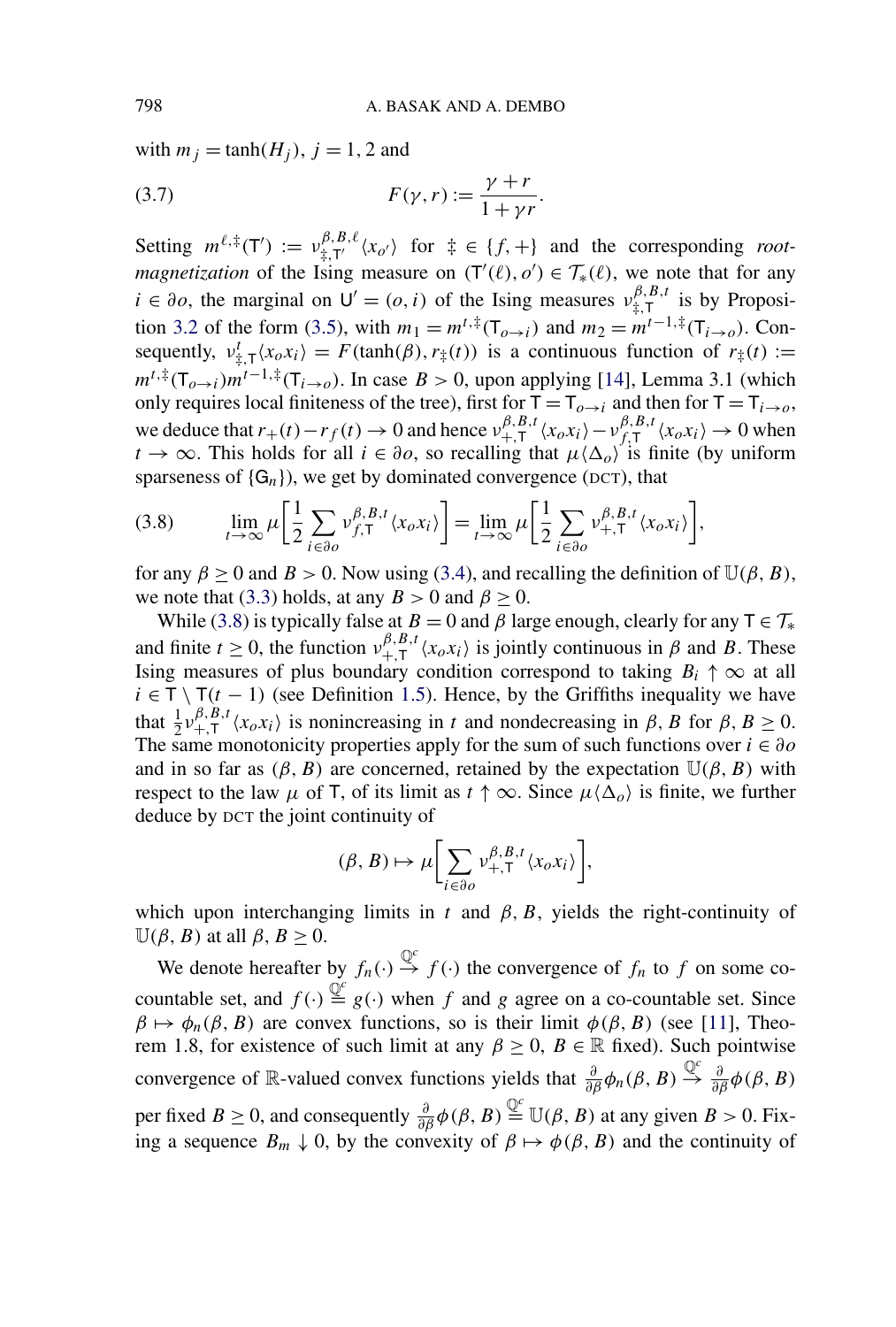<span id="page-19-0"></span>*B*  $\mapsto \phi(\beta, B)$  we have  $\frac{\partial}{\partial \beta}\phi(\beta, B_m) \stackrel{\mathbb{Q}^c}{\rightarrow} \frac{\partial}{\partial \beta}\phi(\beta, 0)$ . Further,  $B \mapsto \mathbb{U}(\beta, B)$  is right continuous, hence  $\mathbb{U}(\beta, B_m) \to \mathbb{U}(\beta, 0)$ . From these two convergences, we deduce that  $\mathbb{U}(\beta,0) \stackrel{\mathbb{Q}^c}{\equiv} \frac{\partial}{\partial \beta} \phi(\beta,0)$ . We have seen already that  $\frac{\partial}{\partial \beta} \phi_n(\beta,0) \stackrel{\mathbb{Q}^c}{\Rightarrow} \frac{\partial}{\partial \beta} \phi(\beta,0)$ , hence also  $\frac{\partial}{\partial \beta} \phi_n(\beta, 0) \stackrel{\mathbb{Q}^c}{\rightarrow} \mathbb{U}(\beta, 0)$ . Since  $\frac{\partial}{\partial \beta} \phi_n(\beta, 0)$  are nondecreasing continuous functions, this convergence extends to *all continuity points of*  $\beta \mapsto \mathbb{U}(\beta, 0)$ .  $\Box$ 

The following extension of [\[28\]](#page-43-0), Lemma 3.2, to arbitrary  $T \in \mathcal{T}_{*}$  allows us to utilize Lemma [3.3](#page-17-0) for restricting the weak limit points of  $v_{n,+}$  and  $v_n$ , to convex combinations of *ν*±*,*T.

LEMMA 3.4. *For any Ising–Gibbs measure*  $\nu$ <sub>T</sub> *on some*  $T \in \mathcal{T}_{*}$  *and all*  $i \in$ *V (*T*)*,

(3.9) 
$$
\sum_{j \in \partial i} \nu_{\mathsf{T}} \langle x_i x_j \rangle \leq \sum_{j \in \partial i} \nu_{+,\mathsf{T}} \langle x_i x_j \rangle = \sum_{j \in \partial i} \nu_{-,\mathsf{T}} \langle x_i x_j \rangle,
$$

*with strict inequality* for some  $i \in V(T)$  *unless*  $v_T$  *is a convex combination of*  $v_{+T}$ *and ν*−*,*T.

PROOF. The equality in (3.9) is an immediate consequence of the fact that under  $v_{+,\text{T}}$  the random vector  $-x_{\text{T}}$  admits the law  $v_{-,\text{T}}$ . Further, due to uniqueness of the Ising–Gibbs measure for a finite T, we may and shall consider hereafter a fixed *infinite tree* T. There are only countably many edges in T and the nonempty collection of Ising–Gibbs measures on T is convex, with each Ising–Gibbs measure on T being a mixture of the extremal Ising–Gibbs measures on T (see [\[16\]](#page-43-0), Chapter 7). Consequently, it suffices to fix an *extremal* Ising–Gibbs measure  $v_T \neq v_{\pm,T}$  and show that for every edge  $(i, j) \in E(T)$ ,

$$
(3.10) \t\t\t v_T\langle x_i x_j \rangle \le v_{+,T}\langle x_i x_j \rangle
$$

with a strict inequality for *at least one*  $(i, j) \in E(T)$ . To this end, for each  $(i, j) \in E(T)$  let  $m_{i \to j}^{\nu} := \nu_{T}^{(ij)} \langle x_i \rangle$  for the probability measure  $\nu_{T}^{(ij)}$  whose Radon– Nikodym derivative with respect to  $\nu$ <sub>T</sub> is proportional to  $e^{-\beta x_i x_j}$ . That is,

$$
m_{i\to j}^{\nu} = \frac{\nu_{\mathsf{T}}\langle x_i e^{-\beta x_i x_j}\rangle}{\nu_{\mathsf{T}}\langle e^{-\beta x_i x_j}\rangle} = \lim_{l\to\infty} \frac{\nu_{\mathsf{T}}\langle x_i e^{-\beta x_i x_j} | \underline{x}_{\mathsf{B}_i(l)^c}\rangle}{\nu_{\mathsf{T}}\langle e^{-\beta x_i x_j} | \underline{x}_{\mathsf{B}_i(l)^c}\rangle},
$$

where the limit exists by backward martingale convergence theorem and is a.e. constant by the tail triviality of the extremal measure  $\nu$ <sub>T</sub> (see [\[16\]](#page-43-0), Chapter 7). Using the DLR condition [\(2.2\)](#page-12-0) for  $v<sub>T</sub>$  and the tree structure of T, we deduce that *ν*T-a.e.

(3.11) 
$$
m_{i \to j}^{\nu} = \lim_{l \to \infty} \widetilde{\nu}(x_i | \underline{x}_{\tau_{i \to j}(l, l+1)}, \tau_{i \to j}(l+1)).
$$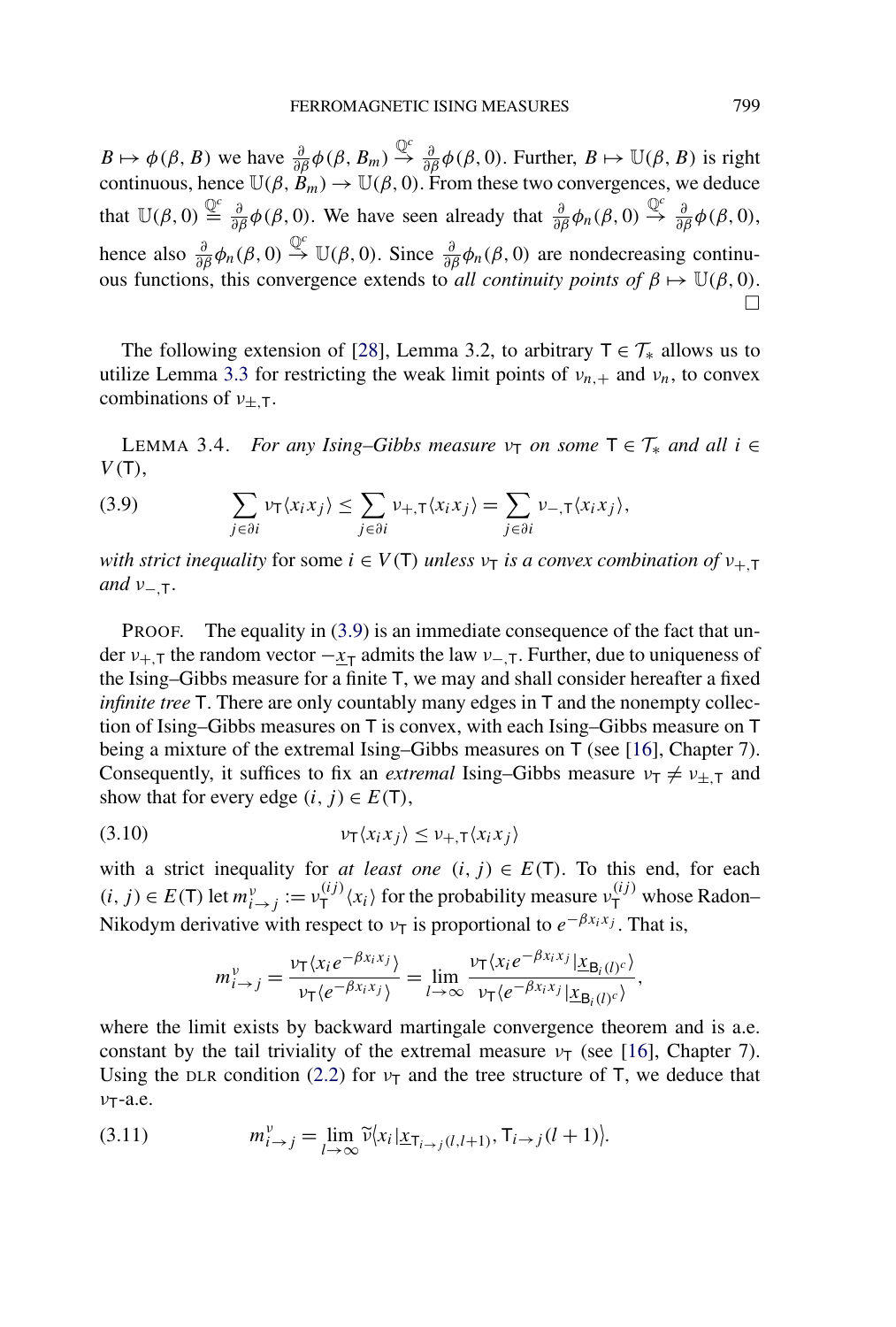<span id="page-20-0"></span>By the DCT, the DLR condition [\(2.2\)](#page-12-0) for  $v<sub>T</sub>$ , Proposition [3.2](#page-16-0) and [\(3.11\)](#page-19-0), for each  $t \in \mathbb{N}$  the marginal law of  $x_{T(t)}$  under  $v_T$  is completely determined by  ${m_{i \to j}^{\nu}}$ ,  $i \in \partial T(t)$ ,  $j \in \partial T(t-1)$ . In particular, considering the formula [\(3.6\)](#page-17-0), we get by the same line of reasoning that

(3.12) 
$$
\nu_{\mathsf{T}}\langle x_i x_j \rangle = F(\tanh(\beta), m_{i \to j}^{\nu} m_{j \to i}^{\nu}),
$$

for  $F(\gamma, r)$  of [\(3.7\)](#page-18-0) and any  $(i, j) \in E(T)$ , with the analogous expression in case of  $v_{+,\tau}\langle x_ix_j\rangle$ . Denoting by  $m_{i\to j}^-$  and  $m_{i\to j}^+$  the values of  $m_{i\to j}^v$  for Ising–Gibbs measures  $v_{-,\bar{T}}$  and  $v_{+,\bar{T}}$ , respectively, from [\(3.11\)](#page-19-0) and the Griffiths inequality we know that  $|m_{i\to j}^{\nu}| \leq m_{i\to j}^+$  for all  $(i, j) \in E(T)$ , out of which we get the inequal-ity [\(3.10\)](#page-19-0) by the strict monotonicity of  $r \mapsto F(\gamma, r)$  on [−1, 1] (when  $|\gamma| < 1$ ). Turning to prove that having equality in [\(3.10\)](#page-19-0) for all  $(i, j) \in E(T)$  implies either  $\nu_{\text{T}} = \nu_{+,\text{T}}$  or  $\nu_{\text{T}} = \nu_{-,\text{T}}$ , note that by the preceding such an equality in [\(3.10\)](#page-19-0) translates into

(3.13) 
$$
m_{i \to j}^{\nu} m_{j \to i}^{\nu} = m_{i \to j}^{+} m_{j \to i}^{+} \qquad \forall (i, j) \in E(\mathsf{T}).
$$

From  $(3.11)$ , one also have by an explicit calculation for Ising measures on trees, that

$$
(3.14) \t m_{i \to j}^{\nu} = \tanh\left[\sum_{k \in \partial i \setminus \{j\}} \operatorname{atanh}(\tanh(\beta)m_{k \to i}^{\nu})\right] \t \forall (i, j) \in E(\mathsf{T}),
$$

with the same recursion holding for the collections  ${m_{i \to j}^{\pm}, (i, j) \in E(T)}$ . Suppose now that some  $(i, j) \in E(T)$  is a *plus edge*, namely both  $m_{i \to j}^{\nu} = m_{i \to j}^{+}$  and  $m_{j\to i}^{\nu} = m_{j\to i}^+$ . Out of (3.14), we have that  $m_{i\to j}^{\nu}$  is *strictly* increasing in each  $m_{k\to i}^{\nu}$ ,  $k \in \partial i \setminus \{j\}$ , so with  $|m_{k\to i}^{\nu}| \le m_{k\to i}^+$ , the assumed equality  $m_e^{\nu} = m_e^+$  at both directed edges  $e = \{i \rightarrow j\}$  and  $e = \{j \rightarrow i\}$ , implies the same at all directed edges  $k \to i$ ,  $k \in \partial i$ . Further, by (3.14) the values of  $m_{i \to k}^{\nu}$  and  $m_{i \to k}^{+}$  are given by the same function of  $\{m_e^v\}$  and  $\{m_e^+\}$ , respectively, whose arguments are directed edges *e* where we already have  $m_e^v = m_e^+$ . Hence, that equality holds also for all directed edges of the form  $e = \{i \rightarrow k\}$ , that is, every edge of  $B_i(1)$  is a plus edge. This property extends in the same manner to  $B_i(t)$ ,  $t = 2, 3, \ldots$ , and so we conclude that a single plus edge in T results with each edge being plus edge, and thereby with  $v_T = v_{+,T}$ . By the same line of reasoning, a single *minus edge* (*i, j*) where both  $m_{i \to j}^{\nu} = m_{i \to j}^-$  and  $m_{j \to i}^{\nu} = m_{j \to i}^-$  yields that all edges of T are minus edges and thereby  $v_T = v_{-T}$ . Suppose now that there are neither plus nor minus edges in T. We then have by  $(3.13)$  that at each edge  $(i, j)$  either  $m^+_{i \to j} > 0$  and  $m^+_{j \to i} = 0$ , or the same applies upon reversing the roles of *i* and *j*, and we thus complete the proof by ruling out the possibility of  $v_{+,\text{T}}$  having the latter property. Indeed, by (3.14) if some  $m^+_{i \to j} > 0$  then  $m^+_{i \to i}$  is strictly positive for at least one edge  $(l, i)$  of T. The latter is neither plus nor minus edge, so  $m_{i\to l}^+ = 0$ , which with  $m^+$  everywhere nonnegative, implies by (3.14) that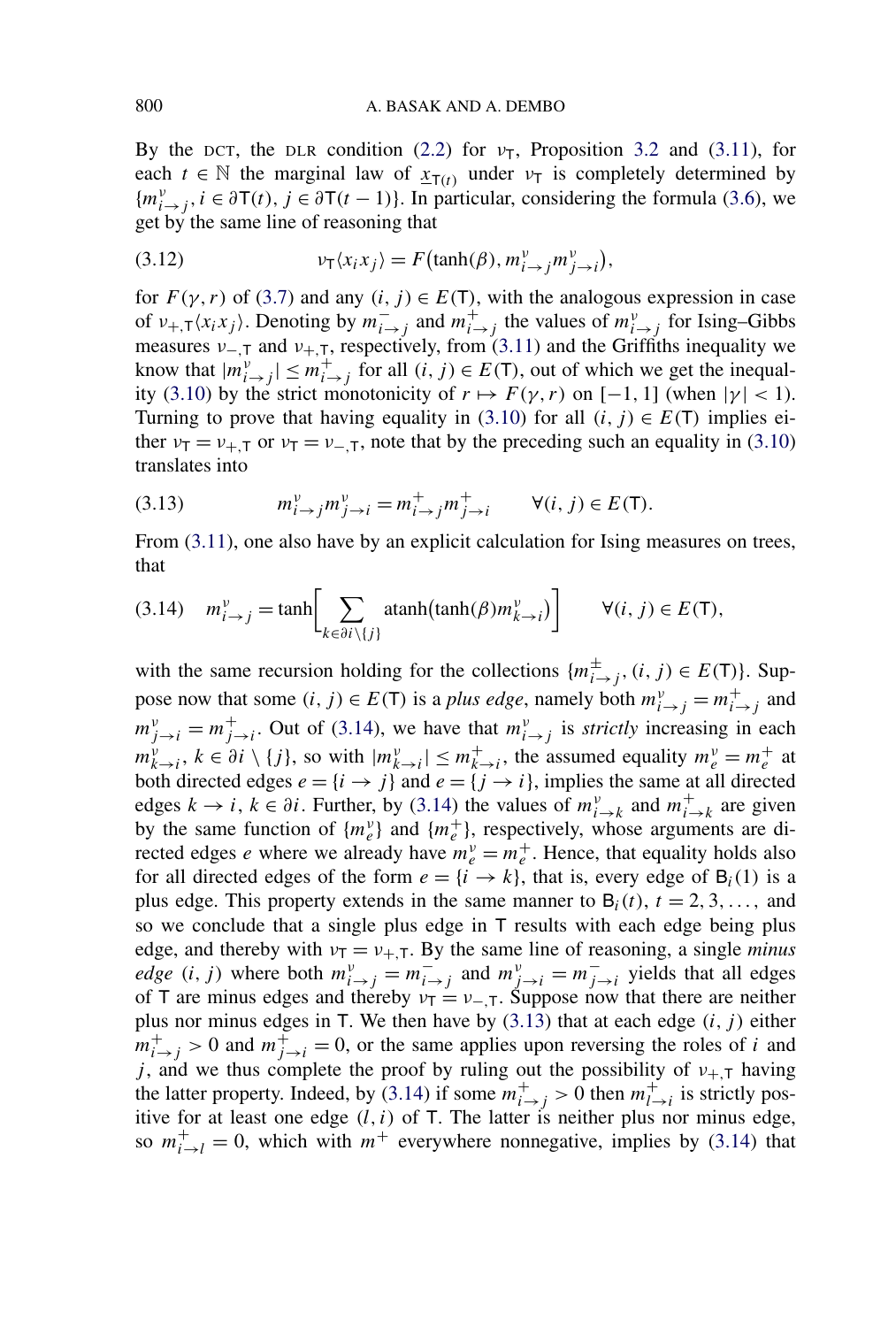<span id="page-21-0"></span> $m_{k\to i}^+ = 0$  at all  $k \in \partial i \setminus \{l\}$ , that is, having  $m_{i\to j}^+ > 0$  results with  $m_e^+$  strictly positive at exactly one edge *e* directed into *i*. Continuing in this manner, we find an infinite directed ray  $\{i_s \rightarrow i_{s-1} : (i_s, i_{s-1}) \in E(T), s \in \mathbb{N}\}\$  (ending at  $i_1 = i$  and *i*<sub>0</sub> = *j*), with  $m^+_{i_s \to i_{s-1}} > 0$  while  $m^+_{k \to i_{s-1}} = 0$  for all  $k \neq i_s$ , *s* ≥ 1, that is, again by [\(3.14\)](#page-20-0),  $m^+_{i_s \to i_{s-1}} = \tanh(\beta) m^+_{i_{s+1} \to i_s}$  for all  $s \ge 1$ . With  $\tanh(\beta) < 1$  it is obviously impossible to have such an infinite sequence of strictly positive  $m_{i_s \to i_{s-1}}^+ \leq 1$ .  $\Box$ 

REMARK 3.5. Unlike the case of *k*-regular trees  $T_k$  considered in [\[28\]](#page-43-0), Lemma 3.2, we may have

$$
\sum_{i \in \partial o} v_{\mathsf{T}} \langle x_o x_i \rangle = \sum_{i \in \partial o} v_{+,\mathsf{T}} \langle x_o x_i \rangle
$$

for some  $T \in \mathcal{T}_{*}$  and an extremal Ising–Gibbs measure  $\nu_{\tau} \neq \nu_{\pm,\tau}$  on it. Indeed, as the proof of Lemma [3.4](#page-19-0) shows, this happens whenever  $\beta > 0$  is such that for some  $i \in \partial$ *o* there is a unique Ising–Gibbs measure on the sub-tree  $\mathsf{T}_{o \to i}$  while  $T' := T_{i \to o}$  admits an extremal Ising–Gibbs measure other than  $v_{\pm,T'}$  [e.g., when  $T_{i\rightarrow o}$  is *k*<sub>2</sub>-regular, while  $T_{o\rightarrow i}$  is finite or *k*<sub>1</sub>-regular and  $\beta_c(k_2) < \beta < \beta_c(k_1)$ ]. Nevertheless, our next lemma utilizes the unimodularity of  $\mu$  to circumvent this problem.

LEMMA 3.6. *Fixing*  $\mu \in \mathcal{U}_*$ , for any  $\overline{\mathfrak{m}}$  supported on the collection  $\mathcal{I}_*$  of *Ising–Gibbs measures*  $\overline{v} = \delta_{\overline{1}} \otimes v_{\overline{1}}$  *and having the law*  $\mu$  *for*  $\overline{1}$ ,

$$
(3.15) \qquad \overline{\mathfrak{m}}\bigg[\sum_{i\in\partial o}\nu_{\mathsf{T}}\langle x_o x_i\rangle\bigg] \leq \mu\bigg[\sum_{i\in\partial o}\nu_{+,\mathsf{T}}\langle x_o x_i\rangle\bigg] = \mu\bigg[\sum_{i\in\partial o}\nu_{-,\mathsf{T}}\langle x_o x_i\rangle\bigg],
$$

*with strict inequality unless*  $\overline{\mathfrak{m}}$  *is supported on the sub-collection*  $\mathcal{I}_{\pm} \subset \mathcal{I}_{*}$  *of*  $\overline{\nu}$  = *δ*<sup>T</sup> ⊗ *ν*<sup>T</sup> *where*

(3.16) 
$$
v_T = \alpha_T v_{+,T}^{\beta} + (1 - \alpha_T) v_{-,T}^{\beta}
$$

*for some Borel measurable function*  $\alpha : \mathcal{T}_{*} \mapsto [0, 1]$ *. Further, w.l.o.g. we take here-* $\alpha$ <sub>T</sub> =  $\frac{1}{2}$  *on the set* { $\tau \in \mathcal{T}_{*}: \nu_{+,\tau}^{\beta} = \nu_{-,\tau}^{\beta}$ }.

REMARK 3.7. In the proof of Lemma 3.6, we take advantage of the  $\mathcal{T}_{*}$ -valued Markov chain  $\{Y_{\ell}\}\$ commonly known as "walk from the point of view of the particle", induced by setting the root of T to follow the path of discrete time simple random walk (DSRW)  $\{Y_{\ell}\}\$  of law  $\widehat{\mathbb{P}}_{o}^{\mathsf{T}}$  on  $(\mathsf{T}, o) \in \mathcal{T}_{*}$ , starting at  $Y_0 = o$ . Specifically, associating with each  $\mu \in \mathcal{U}_*$  for which  $\mu \langle \Delta_o \rangle > 0$ , the "size-biased-root" probability measure  $\hat{\mu} := \frac{\Delta_{\theta}}{\mu \langle \Delta_{\theta} \rangle} \mu$  and choosing  $\widetilde{Y}_0 \in \mathcal{T}_{*}$  according to  $\hat{\mu}$ , yields the stationary and reversible joint law  $\widehat{\mu} \otimes \widehat{\mathbb{P}}_{o}^{\mathsf{T}}$  for the trajectory  $\{\widetilde{Y}_{\ell}\}\$  (cf. [\[3\]](#page-42-0), Theorem 4.1).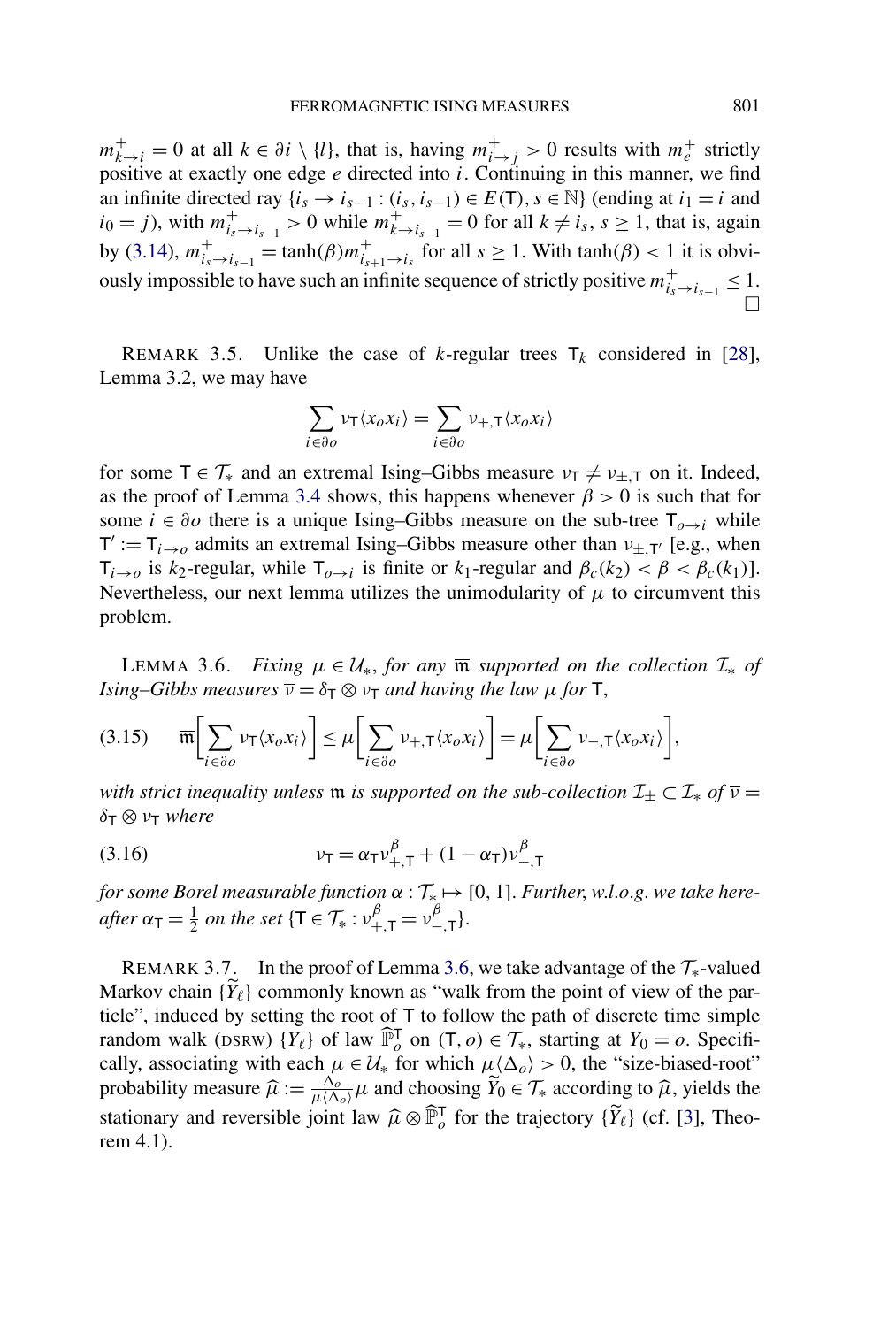<span id="page-22-0"></span>PROOF OF LEMMA [3.6.](#page-21-0) We get [\(3.15\)](#page-21-0) by considering the expectation of [\(3.9\)](#page-19-0) for  $i = 0$ , over the law  $\overline{\mathfrak{m}}$  of T and the Ising–Gibbs measure  $v_{\overline{1}}$  on it. Further, there is only one Ising–Gibbs measure on  $T = \{o\}$ . So, our claim about strictness of the inequality in [\(3.15\)](#page-21-0) trivially holds in case  $\mu \langle \Delta_{\rho} \rangle = 0$ , and assuming hereafter that  $\mu \langle \Delta_o \rangle > 0$ , we consider the  $\mathcal{T}_{*}$ -valued stationary Markov chain  $\{Y_{\ell}\}\$ , as in Re-mark [3.7.](#page-21-0) Let  $\overline{v}_T$  denote the expected value of  $v_T$  under the probability measure  $\overline{m}$ conditional upon  $T \in \mathcal{T}_*$ , which up to some  $\mu$ -null set  $\mathcal{N} \subset \mathcal{T}_*$  is a uniquely defined Ising–Gibbs measure on T (due to convexity of the latter collection). Equality in [\(3.15\)](#page-21-0) thus amounts to  $\mathbb{E}[f(\tilde{Y}_0)] = 0$  for the  $\mathcal{T}_{*}$ -measurable, uniformly bounded and nonnegative [see [\(3.9\)](#page-19-0)],

$$
f((\mathsf{T}, o)) := \frac{1}{\Delta_o} \sum_{j \in \partial o} \left[ \nu_{+,\mathsf{T}} \langle x_o x_j \rangle - \overline{\nu}_{\mathsf{T}} \langle x_o x_j \rangle \right],
$$

which by the stationarity of  $\{Y_{\ell}\}\$  (cf. [\[3\]](#page-42-0), Theorem 4.1), implies that

(3.17)  $\mathbb{E}[f(\widetilde{Y}_{\ell})] = 0 \quad \forall \ell \in \mathbb{N}.$ 

Conditional on  $\tilde{Y}_0 = (T, o)$ , the probability of  $\tilde{Y}_\ell = (T, i)$  is strictly positive for each  $\ell \in \mathbb{N}$  and  $i \in \partial \mathsf{T}(\ell)$ , hence with  $f(\cdot)$  nonnegative, it follows from (3.17) that

$$
\widehat{\mu}((\mathsf{T}, o) \in \mathcal{T}_* : \exists i \in V(\mathsf{T}), f((\mathsf{T}, i)) > 0) = 0.
$$

We thus conclude that for  $\mu$ -a.e. T, equality holds in [\(3.9\)](#page-19-0) for  $\overline{v}_T$  and *all*  $i \in V(T)$ , so by Lemma [3.4](#page-19-0) the Ising–Gibbs measure  $\bar{v}_T$  must then be a convex combination of  $v_{+,\text{T}}$  and  $v_{-,\text{T}}$ . Now recall that to any Ising–Gibbs measure  $v_{\text{T}}$  on T corresponds a unique probability measure  $\Theta_{\nu_{\text{T}}}$  supported on the collection  $\{\nu_{\text{T}}^e\}$  of extremal Ising–Gibbs measures on T, such that  $v_T(\cdot) = \int v_T^e(\cdot) d\Theta_{v_T}$  (cf. [\[16\]](#page-43-0), Theorem 7.26). Therefore, by its definition,  $\mu$ -a.e.  $\overline{v}_T(\cdot) = \int v_T^e(\cdot) d\Theta_T$  for the expected value  $\Theta_T(\cdot)$  of  $\Theta_{\nu_T}(\cdot)$  under the probability measure m conditional upon  $T \in \mathcal{T}_{*}$ . We have just shown that  $\mu$ -a.e.  $\Theta_T(\{\nu_{+,T}, \nu_{-,T}\}^c) = 0$ , hence m-a.e. this holds for  $\Theta_{\nu_{\overline{1}}}$ . That is, up to some m-null set,  $\nu_{\overline{1}}$  is of the form [\(3.16\)](#page-21-0), as claimed.  $\Box$ 

The following lemma completes the proof of Theorem [1.6.](#page-6-0)

LEMMA 3.8. *Under the conditions of Lemma* [3.3,](#page-17-0) *we have that*:

(a) *Any sub-sequential local weak limit*  $\overline{\mathfrak{m}}_+$  *of*  $\{v_{n,+}\}\$  *is supported on the collection*  $\mathcal{I}_{\pm}$ , *with*  $\mathsf{T}$  *distributed according to*  $\mu$ .

(b) *Any sub-sequential local weak limit of*  $\{v_n\}$  *equals*  $\overline{\mathfrak{m}} = \mu \circ \overline{\varphi}^{-1}$  *for*  $\overline{\varphi}(\mathsf{T}) =$  $\delta \tau \otimes (\frac{1}{2} \nu^{\beta}_{+, \mathsf{T}} + \frac{1}{2} \nu^{\beta}_{-, \mathsf{T}}).$ 

PROOF. (a) Recall Lemma [3.3,](#page-17-0) that

$$
(3.18) \quad \frac{2}{n} \sum_{(i,j)\in E_n} v_{n,+}^{\beta,0} \langle x_i x_j \rangle = \mu_n \big[ F(\overline{\mathsf{P}}_n^2(I_n)) \big] \to \mu \bigg[ \sum_{i \in \partial o} v_{+, \mathsf{T}} \langle x_o x_i \rangle \bigg],
$$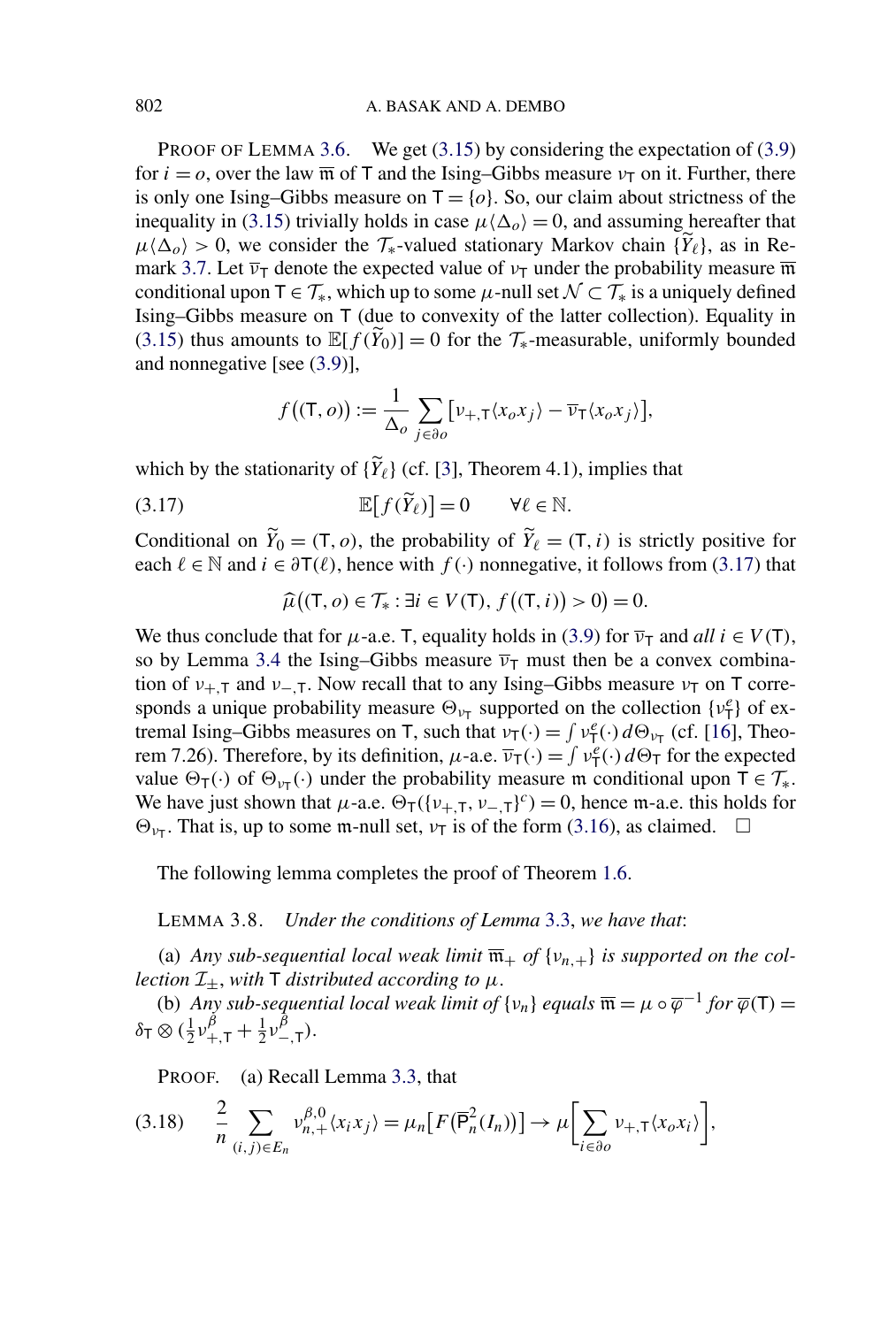<span id="page-23-0"></span>for  $\overline{P}_n^t(i)$  corresponding to  $v_{n,+}$  and the function  $F(\overline{v}) := \overline{v} \langle \sum_{i \in \partial o} x_o x_i \rangle$  on  $\mathcal{P}(\overline{\mathcal{G}}_*(2))$ , which is bounded by  $\overline{v}(\Delta_o)$  and continuous with respect to weak convergence. By assumption, under  $\mu_n$  the law of  $\overline{P}_n^2(I_n)$  converges weakly to  $\overline{m}_+^2$ along some sub-sequence  $n_\ell \to \infty$ . Hence, by DCT and the uniform integrability of  $\{\Delta_{I_n}\},\$ 

(3.19) 
$$
\lim_{\ell \to \infty} \mu_{n_{\ell}} [F(\overline{\mathsf{P}}_{n_{\ell}}^2(I_{n_{\ell}}))] = \overline{\mathfrak{m}}_+[F(\overline{\mathsf{v}}^2)].
$$

Recall part (b) of Lemma [2.4](#page-13-0) that  $\overline{m}_+$  is supported on the collection  $\mathcal{I}_*$  of Ising– Gibbs measures of the form  $\delta_T \otimes \nu_T$ , having the law  $\mu \in \mathcal{U}$  for  $T \in \mathcal{T}_*$ . Thus, comparing the RHS of [\(3.18\)](#page-22-0) with the RHS of (3.19), we deduce that

$$
\overline{\mathfrak{m}}_{+}\bigg[\sum_{i\in\partial o}\nu_{\mathsf{T}}\langle x_o x_i\rangle\bigg]=\mu\bigg[\sum_{i\in\partial o}\nu_{+,\mathsf{T}}\langle x_o x_i\rangle\bigg]
$$

out of which it follows by Lemma [3.6](#page-21-0) that  $m_+$  is supported on the subcollection  $\mathcal{I}_{\pm}$ .

(b) Considering now part (a) of Lemma [2.4](#page-13-0) we get by the preceding argument that any sub-sequential weak limit  $\overline{m}$  of  $\{v_n\}$  is supported on  $\mathcal{I}_\pm$  with T distributed according to  $\mu$ . In particular,  $\overline{m}$ -a.e.

$$
\big|\nu_{\mathsf{T}}\langle x_o\rangle\big|=|2\alpha_{\mathsf{T}}-1|\nu_{+,\mathsf{T}}\langle x_o\rangle.
$$

As in the proof of Lemma [3.4,](#page-19-0) if  $v_{+,T} \langle x_o \rangle = 0$ , then necessarily  $m_{i \to j}^+ = 0$  for all  $(i, j) \in E(T)$ , hence  $v_{\pm, T} = v_{-\pm}$  and by our convention  $\alpha_T = \frac{1}{2}$ . More generally, the bounded function  $\widetilde{F}(\overline{v}) := |\overline{v}\langle x_0 \rangle|$  on  $\mathcal{P}(\overline{\mathcal{G}}_*(1))$  is continuous with respect to weak convergence. Since

$$
0 = n^{-1} \sum_{i=1}^{n} |\nu_n \langle x_i \rangle| = \mu_n \big[ \widetilde{F}(\overline{\mathsf{P}}_n^1(I_n)) \big]
$$

for all *n*, it thus follows that for any local weak limit point  $\overline{m}$  of  $\{v_n\}$ ,

$$
0 = \overline{\mathfrak{m}}[\widetilde{F}(\overline{\nu}^1)] = \overline{\mathfrak{m}}[|\nu_{\mathsf{T}}\langle x_o\rangle|] = \overline{\mathfrak{m}}[|2\alpha_{\mathsf{T}}-1|\nu_{+,\mathsf{T}}\langle x_o\rangle],
$$

thereby forcing  $\overline{\mathfrak{m}}$ -a.s.  $\alpha_{\mathsf{T}} = \frac{1}{2}$ .  $\Box$ 

**4. Proof of Theorem [1.8.](#page-6-0)** Given part (a) of Lemma [3.8](#page-22-0) it remains only to show that  $\overline{m}_{+}$ -a.s., we may take  $\alpha_{\overline{1}} = 1$  for any sub-sequential local weak limit point  $\overline{\mathfrak{m}}_+$  of  $\{v_{n,+}\}\$ . To this end, we make use of the following definition.

DEFINITION 4.1. Given graphs  $\{G_n\}_{n\in\mathbb{N}}$  having vertex sets  $V_n = [n]$  and probability measures  $\zeta_n$  on  $\mathcal{X}^{[n]}$ , let  $\overline{P}_n^t \in \mathcal{P}(\overline{\mathcal{G}}_*(t), \mathcal{C}_{\overline{\mathcal{G}}_*(t)})$  denote the average over a uniformly chosen  $I_n \in [n]$ , of the law of  $(B_{I_n}(t), \tilde{x}_{B_{I_n}(t)})$ , for a positive integer *t* and <u>*x*</u> drawn according to  $\zeta_n$  [i.e.,  $\overline{P}_n^t = \mu_n(\overline{P}_n^t(I_n))$  for  $\overline{P}_n^t(i)$  of Definition [1.4\]](#page-5-0).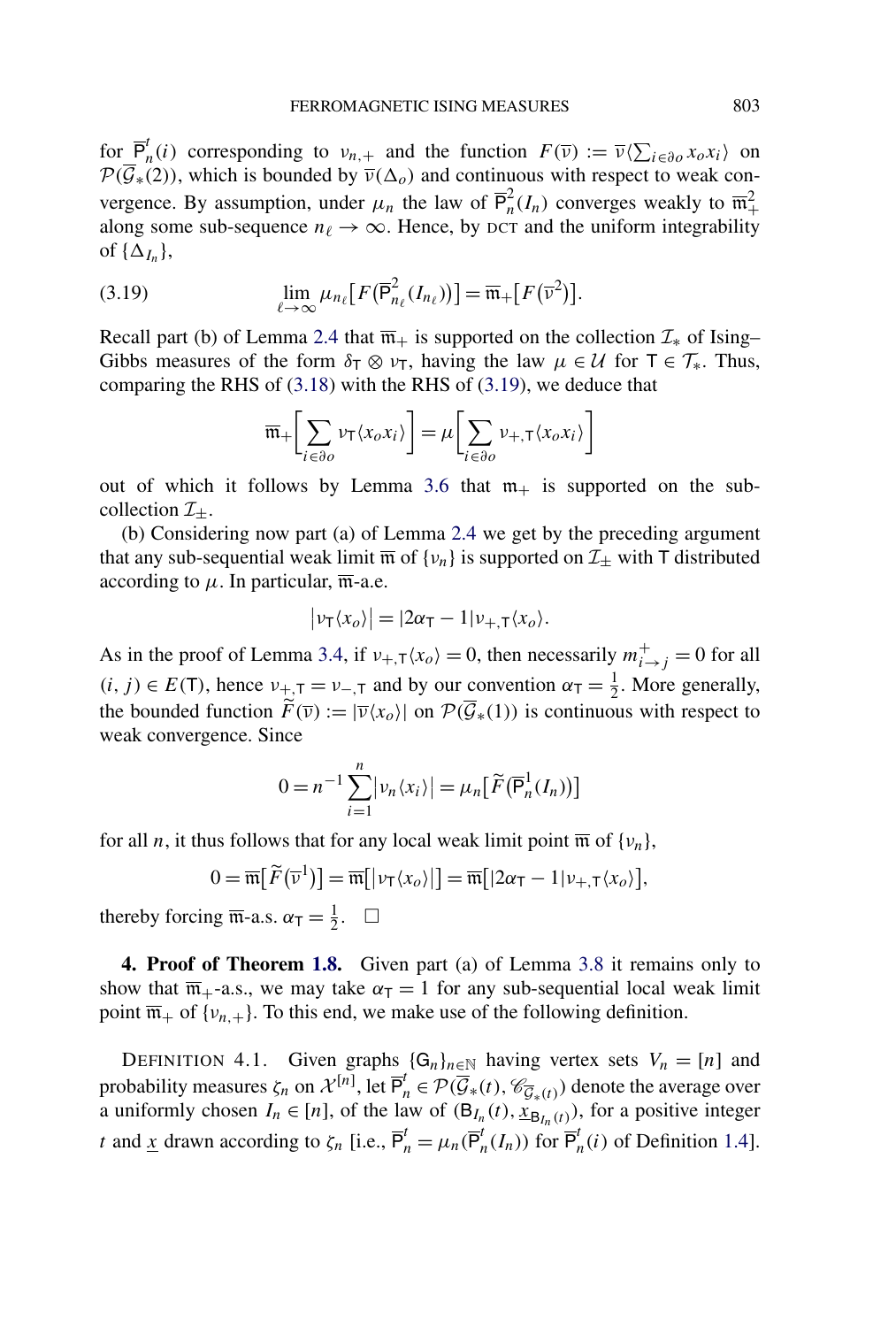<span id="page-24-0"></span>We say that  $(G_n, \zeta_n)$ , or in short, that  $\zeta_n$ , converge *on average* to  $\overline{\nu}$ , a probability measure on  $(\overline{\mathcal{G}}_*, \mathcal{C}_{\overline{\mathcal{G}}_*})$ , if for any fixed positive integer *t*,

(4.1) 
$$
\overline{\mathsf{P}}_n^t \Rightarrow \overline{\mathsf{v}}^t \qquad \text{as } n \to \infty.
$$

REMARK 4.2. Note that if  $\{\zeta_n\}$  converges locally weakly to  $\overline{m}$  then it also converges on average to  $\overline{v} = \int v \overline{\mathfrak{m}}(dv)$ . In particular, if  $\overline{\mathfrak{m}}$  is supported on the subset  $\mathcal{I}_{\pm}$  of Ising–Gibbs measures then it follows by linearity of the conditional expectation that the corresponding limit on average  $\bar{v}$  of  $\{\zeta_n\}$ , is itself an Ising– Gibbs measure, with T distributed according to the  $\mathcal{P}(\mathcal{T}_{*})$ -marginal of  $\overline{\mathfrak{m}}$  and  $\overline{\nu}_{\mathsf{T}}$ of the form [\(3.16\)](#page-21-0) for some measurable  $\alpha : \mathcal{T}_{*} \mapsto [0, 1].$ 

Given  $G \in \mathcal{G}_*$  and  $X_0 \in V(G)$ , let  $\{X_s\}$  denote the variable speed continuous time simple random walk (VSRW) on G, that is, the Markov jump process of state space  $V(G)$ , which upon arriving at any  $j \in V(G)$ , jumps with unit rate to each possible *j'* ∈  $\partial j$ . Now, for  $r \in \mathbb{N}, l > 0$  and  $i \in V(G)$ , let  $a_{i,j}^{l,r,G}$  denote the expected relative to *l* occupation time at  $j \in V(G)$  by such VSRW  $\{X_s\}$  on G which starts at  $X_0 = i$  and run till min $(l, \theta_r)$  for  $\theta_r := \inf\{s \ge 0 : X_s \notin \mathsf{B}_i(r)\}\)$ . That is, with  $\mathbb{P}_i^{\mathsf{G}}$ denoting the law of VSRW on the fixed G, starting at  $X_0 = i$ ,

(4.2) 
$$
a_{i,j}^{l,r,\mathsf{G}} := \frac{1}{l} \int_0^l \mathbb{P}_i^{\mathsf{G}}(X_s = j, s \leq \theta_r) \, ds.
$$

These nonnegative weights induce for every  $x \in \mathcal{X}^{V(G)}$  the weighted averages

(4.3) 
$$
y_i^{l,r,\mathsf{G}}(\underline{x}) := \sum_j x_j a_{i,j}^{l,r,\mathsf{G}},
$$

having mean value

(4.4) 
$$
m_i^{l,t,r,\mathsf{G}} := \nu_{+,\mathsf{B}_i(t)}(y_i^{l,r,\mathsf{G}}),
$$

under the Ising measure  $v_{+,B_i(t)}$  on  $(G, i)$ , at parameters  $(\beta, 0)$ , conditioned to  $x_{\mathbf{B}_i(t)^c} = (+)_{\mathbf{B}_i(t)^c}$ . Our proof is based on analyzing per  $\eta \in (0, 1)$  and  $t \in \mathbb{N}$ , the functionals

$$
(4.5) \quad \bar{\mathbf{J}}_i^{l,t,r,\mathbf{G}}(\underline{x},\eta) := \mathbf{J}_i^{l,r,\mathbf{G}}(\underline{x},\eta)\mathbf{M}_i^{l,t,r,\mathbf{G}}(\eta),
$$
\n
$$
(4.6) \quad \mathbf{J}_i^{l,r,\mathbf{G}}(\underline{x},\eta) := \mathbb{I}\{\mathbf{y}_i^{l,r,\mathbf{G}}(\underline{x}) \leq -\eta\}, \quad \mathbf{M}_i^{l,t,r,\mathbf{G}}(\eta) := \mathbb{I}\{m_i^{l,t,r,\mathbf{G}} \geq 2\eta\}.
$$

In doing so, we use  $a_{i,j}^{l,r,n}$ ,  $y_i^{l,r,n}$ ,  $m_i^{l,t,r,n}$   $(\mathbf{J}_i^{l,r,n}, \mathbf{M}_i^{l,t,r,n}, \mathbf{J}_i^{l,t,r,n})$ , when  $\mathsf{G} = \mathsf{G}_n$  and similarly  $a_{i,j}^{l,r,\mathsf{T}}, y_i^{l,r,\mathsf{T}}, m_i^{l,t,r,\mathsf{T}}$  ( $\mathbf{J}_i^{l,r,\mathsf{T}}, \mathbf{M}_i^{l,t,r,\mathsf{T}}, \mathbf{J}_i^{l,t,r,\mathsf{T}}$ ) when  $\mathsf{G} = \mathsf{T} \in \mathcal{T}_*$ , omitting *r* and *t* in case  $r = \infty$  (respectively,  $t = \infty$ , which for  $M_i^{l,r,T}$  means using  $v_{+,T}$ ), and arguments  $\eta$ , G, *x* whose value is clear from the context.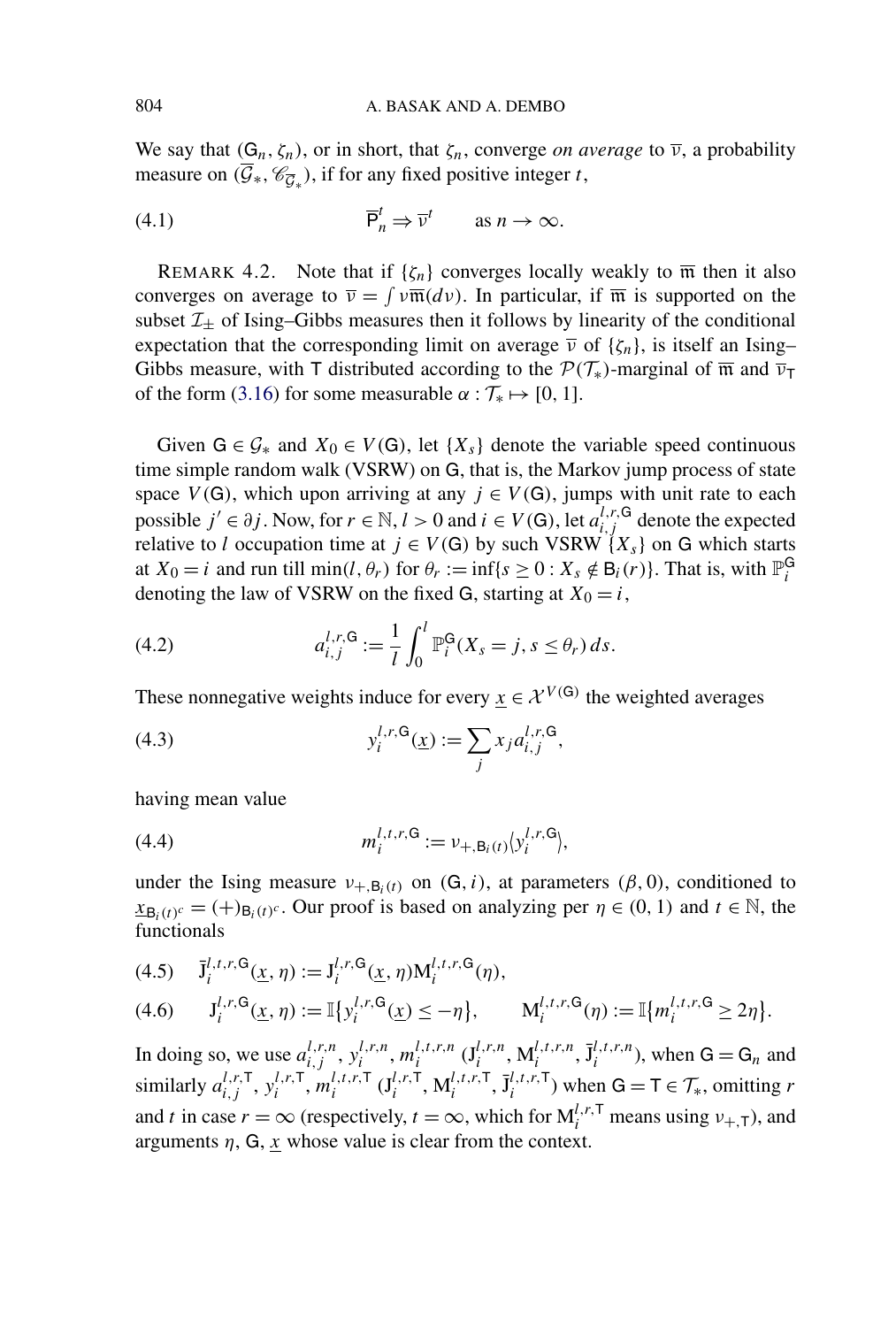<span id="page-25-0"></span>To explain the role of the various quantities introduced in [\(4.3\)](#page-24-0)–[\(4.6\)](#page-24-0), recall that for *k*-regular graphs [\[28\]](#page-43-0) fix  $\eta > 0$  small so the indicators  $J_i^{l,n}$  identify vertices  $i \in G_n$  in the "-state" of each configuration <u>x</u>, while the conditioning inherent to  $v_{n,+}^{\beta}$  keeps at least  $\frac{\eta}{2}n$  vertices  $i \in G_n$  out of this state. If we take  $a_{i,j} = |B_i(l)|^{-1} \mathbb{I}_{\{j \in B_i(l)\}}$  in [\(4.3\)](#page-24-0), as [\[28\]](#page-43-0) do, then due to the variability of ball sizes  $|B_i(l)|$  across  $i \in G_n$ , we would no longer find a clear relation between  $\sum_i y_i$ and the value  $\sum_j x_j$  on which we conditioned. We resolve this problem by using instead the weights of [\(4.2\)](#page-24-0) and taking advantage of the reversibility of the VSRW. Indeed, as we show next, then within the support of  $v_{n,+}$  one has at least *n*<sub>2</sub>*n* vertices *i*  $\in$  G<sub>*n*</sub> for which  $J_i^{l,n}(\underline{x}, \eta) = 0$  [and hence  $\bar{J}_i^{l,t,n}(\underline{x}, \eta) = 0$ ].

LEMMA 4.3. *For any*  $\eta \in (0, 1)$ ,  $l \ge 0$ ,  $n \in \mathbb{N}$  and <u>x</u> such that  $\sum_j x_j \ge 0$ ,

$$
\mu_n[1-J_{I_n}^{l,n}(\underline{x},\eta)]\geq \frac{\eta}{2}.
$$

PROOF. Since  $\sum_{k} a_{j,k}^{l,n} = 1$  for any *n*, *l*, we have that  $J_i^{l,n}(\underline{x}, \eta) = \mathbb{I}_{\{z_i \geq 1 + \eta\}}$  for the nonnegative  $z_i := \sum_j (1 - x_j) a_{i,j}^{l,n}$ . Further, due to reversibility of the VSRW,  $a_{i,j}^{l,n} = a_{j,i}^{l,n}$  for all *i*,  $j \in V_n$ . Hence, by our assumption that  $\sum_j x_j \ge 0$ ,

$$
\mu_n[z_{I_n}] = \frac{1}{n} \sum_{k,j=1}^n (1-x_j) a_{k,j}^{l,n} = \frac{1}{n} \sum_{j=1}^n (1-x_j) \le 1.
$$

Thus, applying Markov's inequality to  $z_{I_n}$  completes the proof.  $\Box$ 

In the regular case, [\[28\]](#page-43-0) show that for  $\beta > \beta_c$ , if  $\ell \gg 1$  then  $J_i^{l,n} = J_j^{l,n}$  for most  $(i, j) \in E_n$  which by the assumed edge-expander properties of  $G_n$  forces every limit point of  $v_{n,+}^{\beta}$  to have  $\frac{\eta}{2} \ge 1 - \alpha_{\tau_k}$  (so taking  $\eta \to 0$  completes their proof). To make this argument work, one needs that as  $l \to \infty$  the means  $m_i^{l, \mathsf{T}}$  be uniformly bounded away from zero, for  $\mu$ -a.e. T. We have the latter property for  $\beta > \beta_c$ , provided that *μ* is an *extremal* element of  $\mathcal{U}_*$ , since then  $m_o^{l,\mathsf{T}}$  converges as  $l \rightarrow \infty$  to the strictly positive expected magnetization

$$
(4.7) \t m_{\mu} := \mu \big[ \nu_{+,\mathsf{T}} \langle x_o \rangle \big]
$$

(see Lemma [4.5](#page-28-0) and Remark [4.6\)](#page-28-0). However, for general  $\mu \in \mathcal{U}_{*}$  we have no nontrivial uniform asymptotic lower bound on  $m_i^{l,\mathsf{T}}$ , so use the indicators  $M_i^{l,n}$  for masking out in [\(4.5\)](#page-24-0) those  $i \in G_n$  for which  $B_i(t)$  converges to a tree T of too small mean (and we later dispense of this masking effect by taking  $\eta \to 0$ ).

Both for utilizing the reversibility of VSRW and for masking the noise by  $M_o^{l, T}$ we needed nonlocal functionals, so we in turn approximate these in [\(4.6\)](#page-24-0) by the local functions corresponding to  $r, t \in \mathbb{N}$ . Indeed, our next order of business is to use such approximations in relating the relevant functions of  $\bar{J}_{I_n}^{l,t,n}$  to those of  $\bar{J}_{o}^{l,\tau}$ (when  $t, n \to \infty$ ).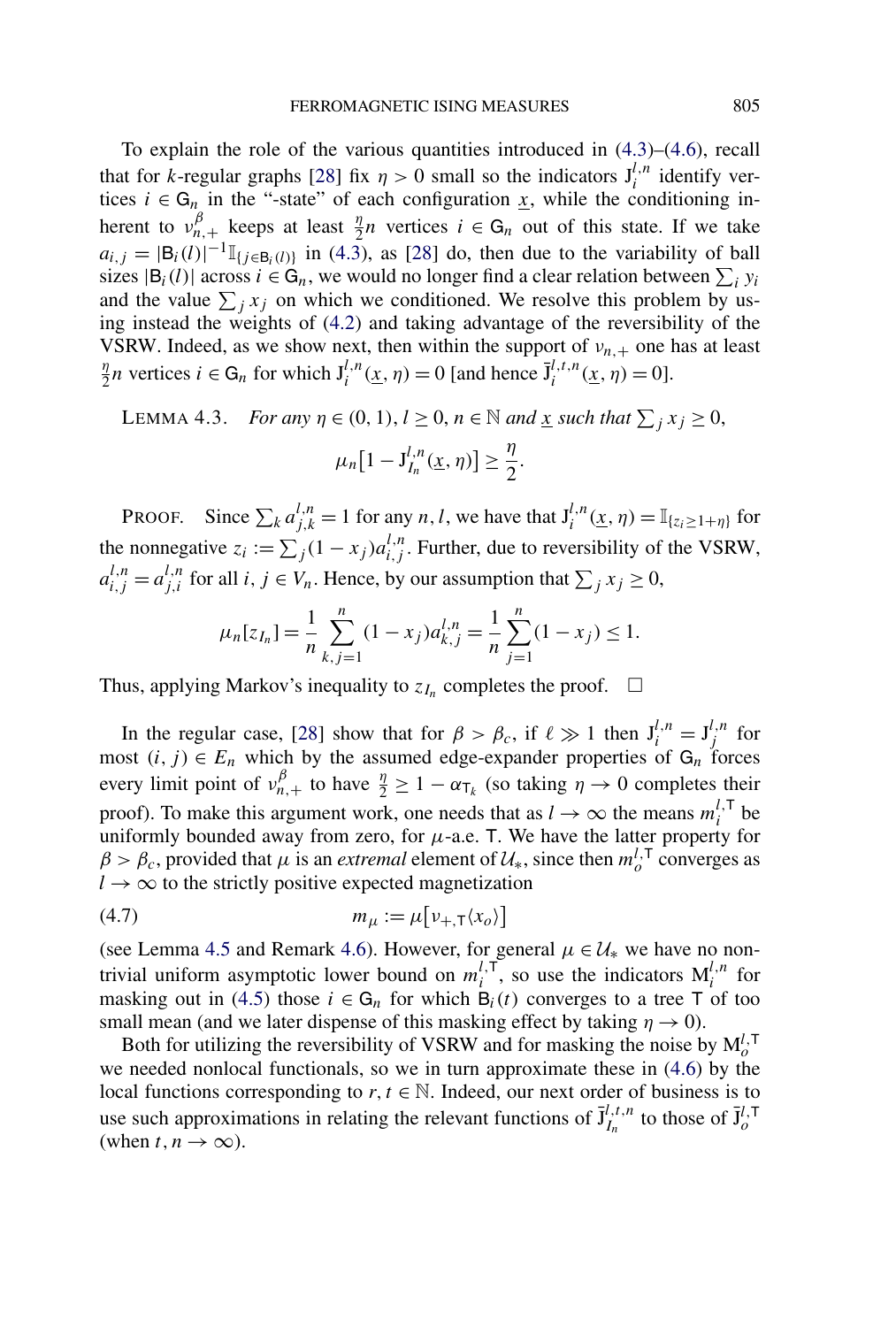<span id="page-26-0"></span>LEMMA 4.4. *Suppose*  $G_n \stackrel{\text{LWC}}{\Longrightarrow} \mu$  *for some*  $\mu \in \mathcal{U}_*$ , and  $\{v_{n,\pm}\}\$  *converges locally weakly to some*  $\overline{\mathfrak{m}}_+$  *supported on*  $\mathcal{I}_*$ *. Then, with*  $\overline{\nu}_+ \in \mathcal{P}(\overline{\mathcal{T}}_*)$  *denoting the corresponding limit on average of* {*νn,*+}, *for any fixed l and except for at most countably many*  $n > 0$ ,

(4.8)  
\n
$$
\lim_{t \to \infty} \lim_{n \to \infty} \mu_n \big[ \nu_{n,+} (\bar{J}_{I_n}^{l,t,n}) \big] = \lim_{t \to \infty} \bar{\nu}_+ [\bar{J}_o^{l,t,T}] = \bar{\nu}_+ [\bar{J}_o^{l,T}],
$$
\n
$$
\lim_{t \to \infty} \lim_{n \to \infty} \mu_n \bigg[ \sum_{i \in \partial I_n} \nu_{n,+} (\bar{J}_{I_n}^{l,t,n} \neq \bar{J}_i^{l,t,n}) \bigg] = \lim_{t \to \infty} \bar{\nu}_+ \bigg[ \sum_{i \in \partial o} \mathbb{I} (\bar{J}_o^{l,t,T} \neq \bar{J}_i^{l,t,T}) \bigg]
$$
\n
$$
= \bar{\nu}_+ \bigg[ \sum_{i \in \partial o} \mathbb{I} (\bar{J}_o^{l,T} \neq \bar{J}_i^{l,T}) \bigg].
$$

PROOF. We show that all functions considered here can be approximated well by local functions, upon which our conclusions follow from the local weak convergence of  $\{v_{n,+}\}\$ . Indeed, with  $|x_i| \leq 1$ , for any graph G, positive *l*, *r*, and  $i \in V(G)$ ,

$$
(4.10) \quad \left| y_i^{l,\mathsf{G}}(\underline{x}) - y_i^{l,r,\mathsf{G}}(\underline{x}) \right| \le \frac{1}{l} \int_0^l \mathbb{P}_i^{\mathsf{G}}(\theta_r \le s) \, ds \le \mathbb{P}_i^{\mathsf{G}}(\theta_r < l) =: \bar{a}_i^{l,r,\mathsf{G}}.
$$

In particular, for all  $t \in \mathbb{N}$ ,

(4.11) 
$$
|m_i^{l,t,\mathsf{G}} - m_i^{l,t,r,\mathsf{G}}| \leq \bar{a}_i^{l,r,\mathsf{G}}
$$

and by (4.10)–(4.11), for any graph G, all  $i \in V(G)$ , positive *l*, *t*, *r* and  $\eta > \varepsilon_r \ge 0$ ,

$$
\overline{\mathbf{J}}_i^{l,t,r,\mathbf{G}}(\eta+\varepsilon_r) - \mathbb{I}(\overline{a}_i^{l,r,\mathbf{G}} \ge \varepsilon_r) \le \overline{\mathbf{J}}_i^{l,t,\mathbf{G}}(\eta) \le \overline{\mathbf{J}}_i^{l,t,r,\mathbf{G}}(\eta-\varepsilon_r) + \mathbb{I}(\overline{a}_i^{l,r,\mathbf{G}} \ge \varepsilon_r).
$$

Further, if the balls  $B_i(t \vee r + 1)$  of  $G_1$  and  $G_2$  are isomorphic then  $a_{i,j}^{l,r,G_1} =$  $a_{i,j}^{l,r,\mathsf{G}_2}$  and, restricted to  $\mathsf{B}_i(t)$ , the Ising measures  $v_{+,\mathsf{B}_i(t)}$  coincide for both graphs. Consequently,

(4.13) 
$$
\bar{J}_i^{l,t,r,\mathsf{G}_1}(\underline{x},\eta) = \bar{J}_i^{l,t,r,\mathsf{G}_2}(\underline{x},\eta), \qquad \bar{a}_i^{l,r,\mathsf{G}_1} = \bar{a}_i^{l,r,\mathsf{G}_2}.
$$

Choosing  $\varepsilon_r^2 = \mu[\bar{a}_o^{l,r,\mathsf{T}}]$ , we get from Markov's inequality that

$$
\mu(\bar{a}_o^{l,r,\mathsf{T}} \ge \varepsilon_r) \le \varepsilon_r.
$$

Recall that for  $\zeta_n = v_{n,+}$ , as in Definition [4.1](#page-23-0) we assumed that  $\overline{P}_n^s \Rightarrow \overline{v}_+^s$  for any fixed *s* > *t* ∨ *r*, hence by (4.12)–(4.14), for  $\eta$  > 2 $\varepsilon$ <sub>*r*</sub>

$$
\overline{\nu}_{+}[\overline{\mathbf{j}}_{o}^{l,t,T}(\eta+2\varepsilon_{r})]-2\varepsilon_{r}
$$
\n
$$
\leq \overline{\nu}_{+}^{s}[\overline{\mathbf{j}}_{o}^{l,t,r,T}(\eta+\varepsilon_{r})]-\mu(\overline{a}_{o}^{l,r,T}\geq\varepsilon_{r})
$$
\n
$$
\leq \liminf_{n\to\infty}\mu_{n}[\nu_{n,+}(\overline{\mathbf{j}}_{I_{n}}^{l,t,n}(\eta))]\leq \limsup_{n\to\infty}\mu_{n}[\nu_{n,+}(\overline{\mathbf{j}}_{I_{n}}^{l,t,n}(\eta))]
$$
\n
$$
\leq \overline{\nu}_{+}^{s}[\overline{\mathbf{j}}_{o}^{l,t,r,T}(\eta-\varepsilon_{r})]+\mu(\overline{a}_{o}^{l,r,T}\geq\varepsilon_{r})\leq \overline{\nu}_{+}[\overline{\mathbf{j}}_{o}^{l,t,T}(\eta-2\varepsilon_{r})]+2\varepsilon_{r}.
$$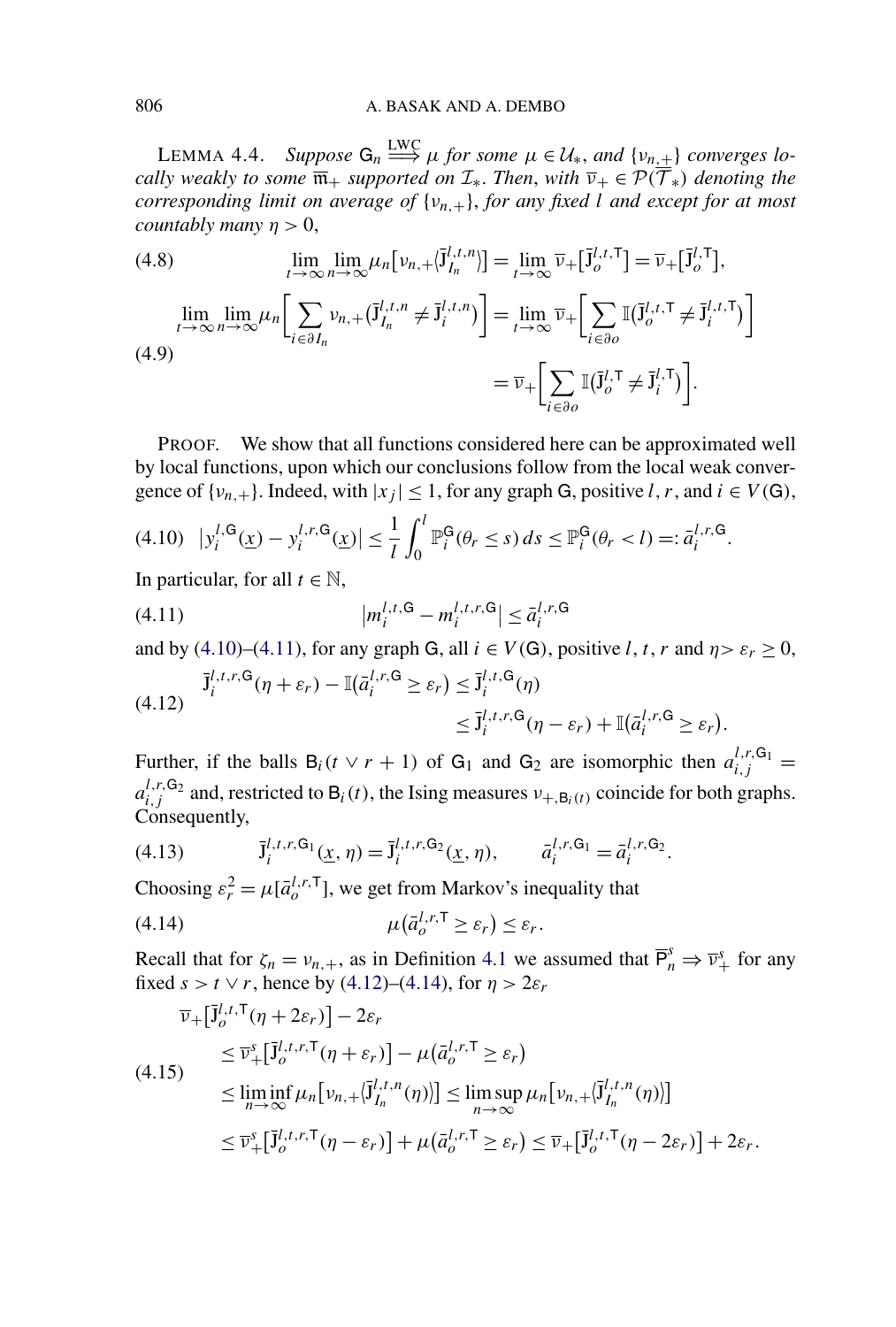Proceeding to show that  $\varepsilon_r \downarrow 0$ , recall that  $\theta_r \geq \tau_r$ , the time of the *r*th jump made by the VSRW  $\{X_t\}$  on T. With  $\mu \langle \Delta_o \rangle < \infty$ , we have by [\[3\]](#page-42-0), Corollary 4.4, that this continuous time Markov chain is a.s. nonexplosive. That is,  $\tau_r \uparrow \infty$  a.s. and hence for  $r \to \infty$ ,

$$
\varepsilon_r^2 = \mu \big[ \mathbb{P}_o^{\mathsf{T}}(\theta_r < l) \big] \le \mu \big[ \mathbb{P}_o^{\mathsf{T}}(\tau_r \le l) \big] \to 0.
$$

Taking  $r \to \infty$  and excluding for  $\eta > 0$  the union over  $t \in \mathbb{N} \cup \{\infty\}$  of the countably many points of discontinuity for the [0*,* 1]-valued, nonincreasing, leftcontinuous  $\overline{v}_+[\overline{J}_{Q}^{\overline{f},t,T}(\eta)]$ , we deduce that both lower and upper bounds in [\(4.15\)](#page-26-0) converge to  $\overline{\nu}_+[\overline{J}^{i,t,T}_{o}(\eta)]$ , thus establishing the left identity of [\(4.8\)](#page-26-0), as well as the bounds

$$
(4.16)\quad \overline{\nu}_{+}\left[\overline{\mathbf{J}}_{o}^{l,t,r,\mathsf{T}}(\eta+\varepsilon_{r})\right]-\varepsilon_{r}\leq \overline{\nu}_{+}\left[\overline{\mathbf{J}}_{o}^{l,t,\mathsf{T}}(\eta)\right]\leq \overline{\nu}_{+}\left[\overline{\mathbf{J}}_{o}^{l,t,r,\mathsf{T}}(\eta-\varepsilon_{r})\right]+\varepsilon_{r},
$$

for all  $t, r \in \mathbb{N}$ . Further,  $M_i^{l,t,r,T}(\eta) = \mathbb{I}\lbrace m_o^{l,t,r,T} \geq 2\eta \rbrace$  and for any fixed  $i \in V(T)$ the Ising measures  $v^{(\beta,0,t)}_{+,\tau,0}$  of Definition [1.5](#page-5-0) converge locally to  $v_{+,\tau}$  when  $t \to \infty$ . Consequently, upon taking  $t \to \infty$  followed by  $r \to \infty$ , and further excluding for *η* > 0 the countable collection of points of discontinuity for any of  $\{\overline{v} + [\overline{J}^{\overline{l},r},\overline{T}(\eta \pm \overline{T}^{\overline{l},r},\overline{T}(\eta \pm \overline{T}^{\overline{l},r},\overline{T}(\eta \pm \overline{T}^{\overline{l},r},\overline{T}(\eta \pm \overline{T}^{\overline{l},r},\overline{T}(\eta \pm \overline{T}^{\overline{l},r},\overline{T}(\eta \pm \overline{T}^{\over$  $\varepsilon_r$ )],  $r \in \mathbb{N}$ , we deduce that

$$
\overline{\nu}_{+}[\overline{J}_{o}^{l,t,r,T}(\eta \pm \varepsilon_{r})] \to \overline{\nu}_{+}[\overline{J}_{o}^{l,T}(\eta)],
$$

which by  $(4.16)$  gives the RHS of  $(4.8)$ . Turning to prove the left identity in  $(4.9)$ , since

$$
\mu_n \bigg[ \sum_{i \in \partial I_n} v_{n,+} (\bar{J}_{I_n}^{l,t,n} = 1, \bar{J}_i^{l,t,n} = 0) \bigg] = \mu_n \bigg[ \sum_{i \in \partial I_n} v_{n,+} (\bar{J}_{I_n}^{l,t,n} = 0, \bar{J}_i^{l,t,n} = 1) \bigg]
$$

it suffices to prove that

$$
(4.17) \quad \lim_{n \to \infty} \mu_n \bigg[ \sum_{i \in \partial I_n} v_{n,+} \langle \overline{J}_{I_n}^{l,t,n} \overline{J}_i^{l,t,n} \rangle \bigg] = \overline{\nu}_+ \bigg[ \sum_{i \in \partial \mathcal{O}} \overline{J}_{\mathcal{O}}^{l,t,\mathsf{T}} \overline{J}_i^{l,t,\mathsf{T}} \bigg] =: F_{11}^t(\eta)
$$

and

$$
(4.18) \qquad \lim_{n \to \infty} \mu_n \big[ \Delta_{I_n} v_{n,+} \langle \bar{J}^{l,t,n}_{I_n} \rangle \big] = \overline{\nu}_+ \big[ \Delta_o \bar{J}^{l,t,T}_o \big] =: F_1^t(\eta).
$$

Both  $F'_{11}(\eta)$  and  $F'_{1}(\eta)$  are bounded (by  $\overline{v}_{+}[\Delta_{o}] = \mu \langle \Delta_{o} \rangle$ ), nonnegative, leftcontinuous, nonincreasing functions of  $\eta$ . Thus, excluding the at most countably many points of discontinuity of  $\eta \mapsto (F_{11}^t(\eta), F_1^t(\eta))$  over all choices of  $t \in \mathbb{N} \cup \{\infty\}$ , we establish (4.17) and (4.18) upon deriving inequalities analogous to [\(4.15\)](#page-26-0) for  $\sum_{i \in \partial I_n} \overline{J}^{l,t,n}_{I_n}(\eta) \overline{J}^{l,t,n}_{i}(\eta)$  and  $\Delta_{I_n} \overline{J}^{l,t,n}_{I_n}(\eta)$ , respectively. These in turn also provide the analogs of (4.16) with  $\overline{v}_+ [\overline{J}^t_{o} \overline{r}(\eta \pm \varepsilon_r)]$  replaced by the nonincreasing in *η* and uniformly bounded  $F_{11}^{t,r}(\eta \pm 2\varepsilon_r)$ ,  $F_1^{t,r}(\eta \pm 2\varepsilon_r)$ , respectively, out of which we get the RHS of [\(4.9\)](#page-26-0) along the same lines we used for deriving the RHS of  $(4.8)$ .  $\Box$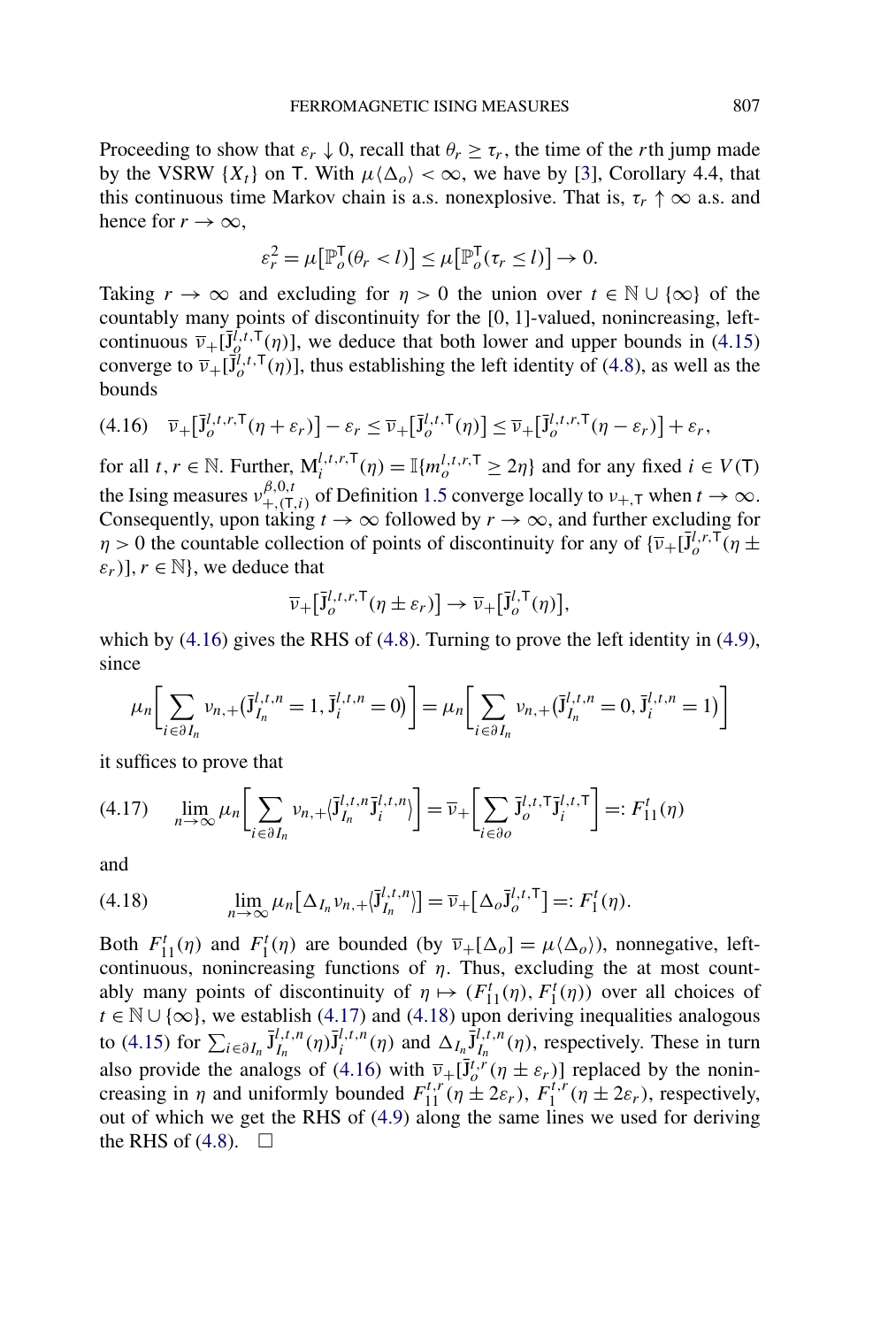In Lemma [4.7,](#page-29-0) we show that for generic  $\eta > 0$ , as  $l \to \infty$  the RHS of [\(4.9\)](#page-26-0) goes to zero, whereas the RHS of [\(4.8\)](#page-26-0) has the limit point

$$
g(\eta) := \mu \Big[ (1 - \alpha_{\mathsf{T}}) \liminf_{l \to \infty} \mathsf{M}_{o}^{l, \mathsf{T}}(\eta) \Big].
$$

Utilizing the edge-expander property of  $G_n$  to control the LHS of the corresponding identities allows us to then deduce that  $g(\eta) \to 0$  when  $\eta \to 0$  out of which we reach the stated conclusion that  $\mu$ -a.e.  $\alpha_T = 1$ . To be able to carry this out, we next show that  $M_i^{l, T}$  is sufficiently regular for  $i \in \partial \mathcal{O}$ , and that  $\liminf_l \{m_o^{l, T}\}\$ is uniformly (in T), bounded away from zero, at least  $\mu^e$ -a.e. for each  $\mu^e$  which is an extremal element of  $U_*$ . For proving the latter result, we recall [\[3\]](#page-42-0), Corollary 4.4, that every  $\mu \in \mathcal{U}_*$  is invariant for the  $\mathcal{T}_*$ -valued Markov process  $s \mapsto \widetilde{X}_s$ , where  $\widetilde{X}_s = (T, X_s)$  (for the VSRW  $\{X_s\}$  on T, starting at  $X_0 = o$ ), and say that such  $\mu$  is VSRW-ergodic if all the (continuous)-shift invariant events for  $\tilde{X}$  are  $\mu \otimes \mathbb{P}_{o}^{\mathsf{T}}$ -trivial.

LEMMA 4.5. *If*  $\mu \in \mathcal{U}_*$  *is VSRW*-ergodic *then* 

(4.19) 
$$
m_o^{l, \mathsf{T}} \to m_\mu \quad \text{as } l \to \infty, \text{ for } \mu\text{-a.e. } \mathsf{T} \in \mathcal{T}_*.
$$

*Further, for all*  $\mu \in \mathcal{U}_*$  *and any fixed*  $\varepsilon > 0$ ,

(4.20) 
$$
\mu \bigg[ \sum_{i \in \partial o} \mathbb{I}(|m_o^{l, \mathsf{T}} - m_i^{l, \mathsf{T}}| > \varepsilon) \bigg] \to 0 \quad \text{as } l \to \infty.
$$

REMARK 4.6. From [\[3\]](#page-42-0), we easily deduce that all extremal elements  $\mu^e$  of the convex set  $U_*$  are VSRW-ergodic. Indeed, this trivially holds if  $\mu^e(\Delta_0 = 0) = 1$ . Otherwise, by extremality  $\mu^e(\Delta_o = 0) = 0$ , in which case by [\[3\]](#page-42-0), Theorems 4.6, 4.7, the "size-biased-root"  $\hat{\mu}^e$  is DSRW-ergodic (i.e. all shift invariant events are  $\hat{\mu}^e \otimes \hat{\mathbb{P}}_o^{\mathsf{T}}$ -trivial for the corresponding stationary  $\mathcal{T}_*$ -valued Markov chain {*Y*<sub>*e*</sub>} of Remark [3.7\)](#page-21-0). Now if  $\mu^e$  is not VSRW-ergodic then the corresponding stationary  $\mathcal{T}_{*}$ -valued Markov chain  $\{\widetilde{X}_{\ell}\}_{\ell \in \mathbb{N}}$  must be nonergodic, hence has some  $S \subseteq \mathcal{T}_{*}$ with  $\mu^{e}(S) \in (0, 1)$ , as a trap set (namely, starting from  $\widetilde{X}_0 \in S$ , w.p.1.  $\{\widetilde{X}_\ell\} \subseteq S$ , cf. [\[21\]](#page-43-0), Proposition 1.8). Clearly also  $\hat{\mu}^e(\mathcal{S}) \in (0, 1)$ , and by the same reasoning, due to the DSRW-ergodicity of  $\hat{\mu}^e$ , with positive  $\hat{\mu}^e \otimes \hat{\mathbb{P}}$ <sub>*o*</sub>-probability  $\tilde{Y}_0 \in \mathcal{S}$  and the first exit time  $\tau$  of S by  $\{Y_{\ell}\}\$  is finite. Recall that the chain  $\{Y_{\ell}\}\$ is embedded at the jump-times of  $\{X_s\}$ , so applying the strong Markov property of  $\{X_s\}$  at the stopping time  $\tau$ , we have that  $\overline{X}_s = \overline{X}_{\tau} \notin S$  for all  $s \in [\tau, \tau + 1]$  with positive  $\mu^e \otimes \mathbb{P}_o^{\dagger}$ -probability, in contradiction to S being a trap set for  $\{\widetilde{X}_e\}.$ 

PROOF OF LEMMA 4.5. By definition of  $a_{i,j}^{l,\mathsf{T}}$  we have the representation

$$
(4.21) \t m_o^{l,\mathsf{T}} = \frac{1}{l} \int_0^l \sum_j \nu_{+,\mathsf{T}} \langle x_j \rangle \mathbb{P}_o^{\mathsf{T}}(X_t = j) dt = \mathbb{P}_o^{\mathsf{T}} \bigg[ \frac{1}{l} \int_0^l \nu_{+,\mathsf{T}} \langle x_{X_l} \rangle dt \bigg].
$$

<span id="page-28-0"></span>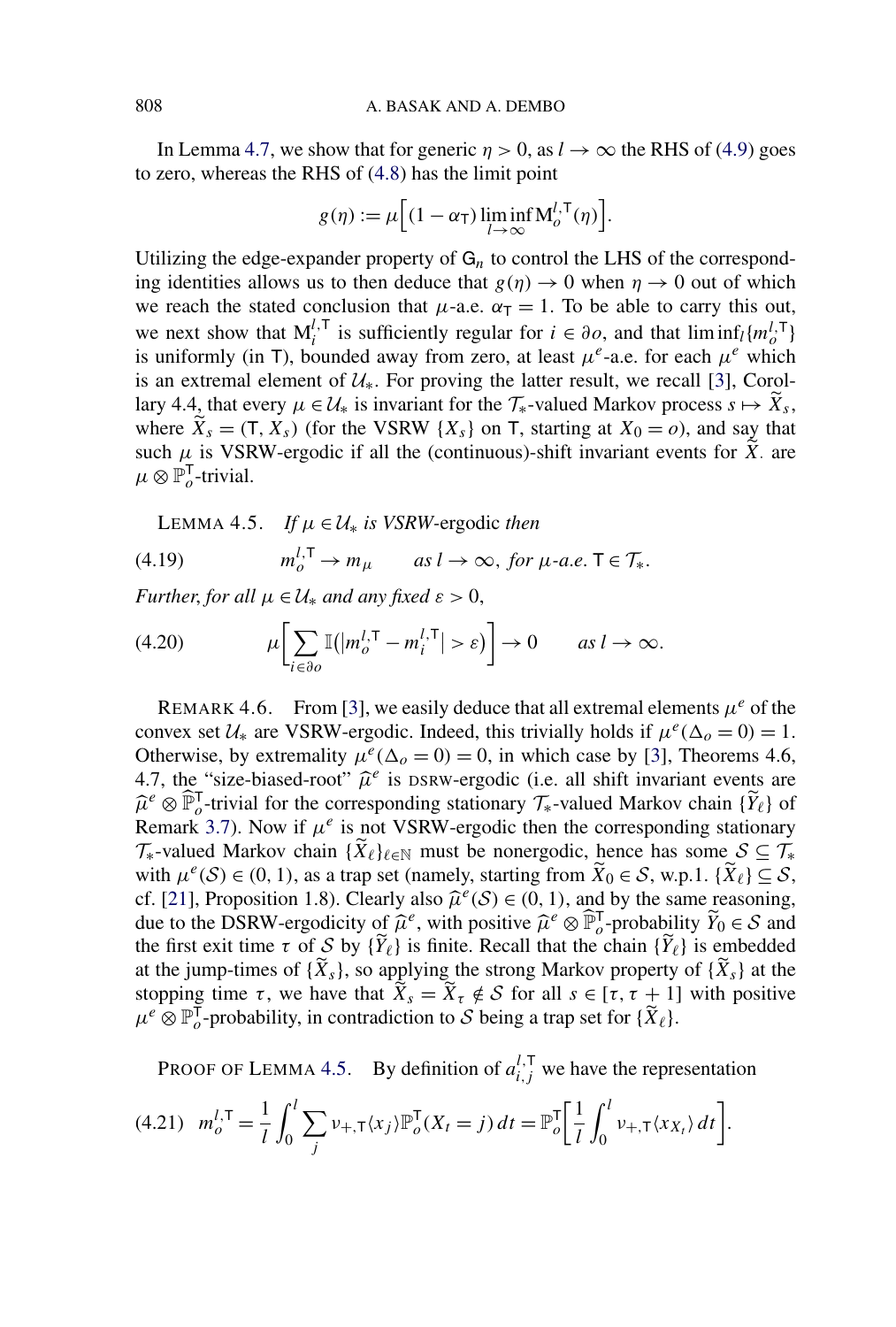<span id="page-29-0"></span>Further, if  $\mu \in \mathcal{U}_*$  is VSRW-ergodic then  $\mu \otimes \mathbb{P}_o^T$ -a.s.

$$
\frac{1}{l} \int_0^l v_{+,\mathsf{T}} \langle x_{X_t} \rangle \, dt \longrightarrow m_\mu
$$

(cf. [\[21\]](#page-43-0), pages 10–11), which by [\(4.21\)](#page-28-0) and DCT for conditional expectation, yields the *μ*-a.e. convergence [\(4.19\)](#page-28-0). Turning to [\(4.20\)](#page-28-0), we assume w.l.o.g. that  $\mu \langle \Delta_o \rangle$  > 0 and setting

$$
f^{l,\mathsf{T}} := \sum_{i \in \partial o} \mathbb{I}(|m_o^{l,\mathsf{T}} - m_i^{l,\mathsf{T}}| > 2\varepsilon),
$$

note that by the triangle inequality, for any  $l \in \mathbb{N}$ ,  $\varepsilon > 0$ ,

$$
\mu \langle f^{l,\mathsf{T}} \rangle \leq \mu \big[ \Delta_o \mathbb{I} \big( |m_o^{l,\mathsf{T}} - m_\mu| > \varepsilon \big) \big] + \mu \bigg[ \sum_{i \in \partial o} \mathbb{I} \big( |m_i^{l,\mathsf{T}} - m_\mu| > \varepsilon \big) \bigg]
$$
\n
$$
(4.22) \qquad = \frac{1}{\mu \langle \Delta_o \rangle} \bigg[ \widehat{\mu} \big[ \mathbb{I} \big( |m_o^{l,\mathsf{T}} - m_\mu| > \varepsilon \big) \big] + \widehat{\mu} \bigg[ \frac{1}{\Delta_o} \sum_{i \in \partial o} \mathbb{I} \big( |m_i^{l,\mathsf{T}} - m_\mu| > \varepsilon \big) \big] \bigg]
$$
\n
$$
= \frac{2}{\mu \langle \Delta_o \rangle} \widehat{\mu} \big( |m_o^{l,\mathsf{T}} - m_\mu| > \varepsilon \big).
$$

For VSRW-ergodic  $\mu$  we have, in view of [\(4.19\)](#page-28-0), the convergence to zero of the bound (4.22). Hence,  $\mu$  ( $f^{l,\mathsf{T}}$ )  $\rightarrow$  0, namely [\(4.20\)](#page-28-0) holds for VSRW-ergodic measures, and in particular for all extremal elements of  $\mathcal{U}_{*}$  (by Remark [4.6\)](#page-28-0). Recall that any fixed  $\mu \in \mathcal{U}_*$  can be written as a *Choquet integral* of extremal measures [\[3\]](#page-42-0), Lemma 6.8. So, we have a probability measure  $\Theta$  on the collection of extremal measures of  $\mathcal{U}_*$  such that  $\mu \langle f^{l, \mathsf{T}} \rangle = \int \mu^e \langle f^{l, \mathsf{T}} \rangle d\Theta(\mu^e)$  for all *l*. The nonnegative  $f^{l,\mathsf{T}}$  are bounded by  $\Delta_o$ , hence  $0 \leq \mu^e \langle f^{l,\mathsf{T}} \rangle \leq \mu^e \langle \Delta_o \rangle$  for all *l*. Further,  $\int \mu^e \langle \Delta_o \rangle d\Theta(\mu^e) = \mu \langle \Delta_o \rangle$  is finite, so by DCT we deduce from the fact that  $\mu^e$ ( $f^{l,\mathsf{T}}$ )  $\rightarrow$  0 for  $\Theta$ -a.e.  $\mu^e$  that  $\mu$ ( $f^{l,\mathsf{T}}$ )  $\rightarrow$  0. That is, [\(4.20\)](#page-28-0) holds for all  $\mu \in \mathcal{U}_*$ .  $\Box$ 

Equipped with Lemma [4.5,](#page-28-0) we proceed to identify the limit as  $l \to \infty$  of the relevant functionals from Lemma [4.4.](#page-26-0)

**LEMMA 4.7.** *Suppose probability measure*  $\overline{v}_+ = \mu \otimes \overline{v}_{+,\tau}$ , *with*  $\overline{T}$  *distributed according to*  $\mu \in \mathcal{U}_*$  *and*  $\overline{\nu}_{+,\overline{1}} = \alpha_{\overline{1}} \nu_{+,\overline{1}} + (1 - \alpha_{\overline{1}}) \nu_{-,\overline{1}}$  *for some fixed, measurable*  $\alpha : \mathcal{T}_{*} \mapsto [0, 1]$ , *with*  $\alpha_{\mathsf{T}} = 1$  *whenever*  $\nu_{+,\mathsf{T}} = \nu_{-,\mathsf{T}}$ *. Then, for any*  $\eta > 0$ ,

(4.23) 
$$
\lim_{l\to\infty}\left|\overline{\nu}_{+}\left[\overline{\mathbf{j}}_{o}^{l,\mathsf{T}}\right]-\mu\left[(1-\alpha_{\mathsf{T}})M_{o}^{l,\mathsf{T}}\right]\right|=0.
$$

*Furthermore, for Lebesgue a.e.*  $n \in (0, 1)$ ,

(4.24) 
$$
\liminf_{l \to \infty} \overline{\nu}_{+} \bigg[ \sum_{i \in \partial o} \mathbb{I} (\overline{\mathbf{J}_{o}^{l, \mathsf{T}}} \neq \overline{\mathbf{J}}_{i}^{l, \mathsf{T}}) \bigg] = 0.
$$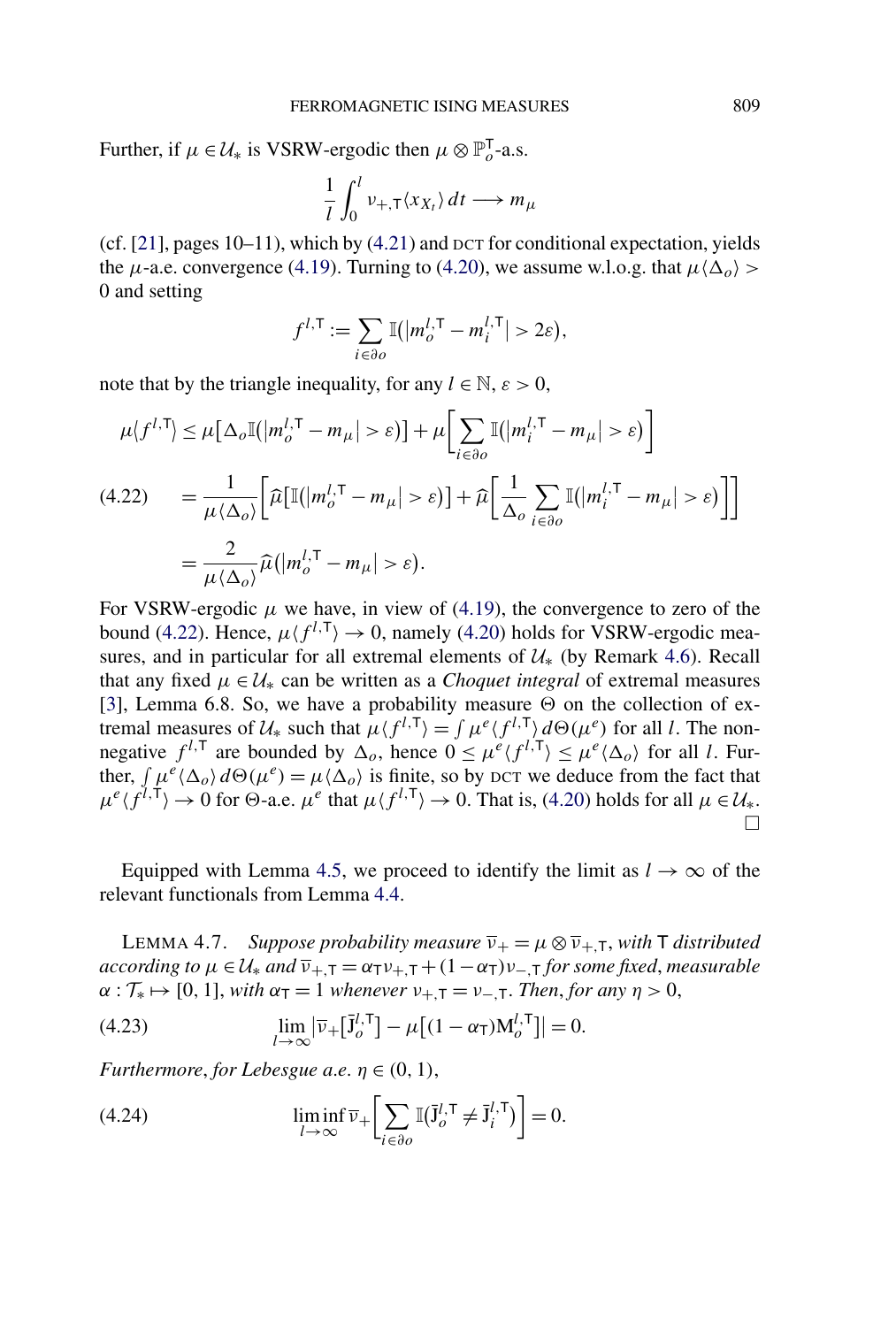<span id="page-30-0"></span>REMARK 4.8. Recall the *branching number* of a rooted tree  $T \in \mathcal{T}_{*}$ ,

$$
\text{br } T := \left\{ \lambda > 0 : \inf_{\Pi} \sum_{j \in \Pi} \lambda^{-|j|} = 0 \right\},\
$$

where  $\Pi \subseteq V(T)$  is a cutset (i.e., a finite set of vertices that every infinite path from the root intersects), and  $|j|$  denotes the distance in  $\mathsf T$  between  $j$  and the root. Our proof of Lemma [4.7](#page-29-0) relies on connections between brT and recurrence/transience of the VSRW or phase transitions for Ising models on T (cf. [\[25,](#page-43-0) [26\]](#page-43-0)).

PROOF OF LEMMA [4.7.](#page-29-0) For any  $T$ ,  $l$ ,  $\eta > 0$  and  $i \in V(T)$ ,

$$
1 - \nu_{-,T} \langle J_i^{l,T}(\eta) \rangle = \nu_{-,T} (y_i^{l,T} > -\eta)
$$
  
=  $\nu_{+,T} (y_i^{l,T} < \eta) \ge \nu_{+,T} (y_i^{l,T} \le -\eta) = \nu_{+,T} \langle J_i^{l,T}(\eta) \rangle$ 

and consequently

(4.25) 
$$
D_i^{l, \mathsf{T}}(\eta) := \mathsf{M}_i^{l, \mathsf{T}}(\eta) v_{+, \mathsf{T}}(y_i^{l, \mathsf{T}} < \eta) = \mathsf{M}_i^{l, \mathsf{T}}(\eta) \max\{v_{+, \mathsf{T}}(J_i^{l, \mathsf{T}}), 1 - v_{-, \mathsf{T}}(J_i^{l, \mathsf{T}})\}.
$$

Next, recall that  $\overline{v}_+ [\overline{J}_i^l] = \mu [M_i^{l, \mathsf{T}} \overline{v}_{+,\mathsf{T}} \langle J_i^{l, \mathsf{T}} \rangle]$ , for all  $l \in \mathbb{N}$  and  $i \in V(\mathsf{T})$ . So, with  $\alpha_{\mathsf{T}} \in [0, 1]$  and  $\mathsf{J}_{o}^{l} = \mathsf{J}_{o}^{l, \mathsf{T}} \in \{0, 1\}$ , fixing  $\eta > 0$  we get [\(4.23\)](#page-29-0) by showing that

$$
\lim_{l \to \infty} \mu \big[ D_o^{l, \mathsf{T}}(\eta) \big] = 0.
$$

To this end, with  $M_i^{l, T} = \mathbb{I}(m_i^{l, T} \geq 2\eta)$  we get by Markov's inequality,

$$
\mu[D_o^{l, \mathsf{T}}(\eta)] \leq \mu[\nu_{+, \mathsf{T}}(y_o^{l, \mathsf{T}} - m_o^{l, \mathsf{T}} < -\eta) \mathsf{M}_o^{l, \mathsf{T}}]
$$
\n
$$
\leq \eta^{-2} \mu[\text{Var}_{\nu_{+, \mathsf{T}}}(y_o^{l, \mathsf{T}}) \mathsf{M}_o^{l, \mathsf{T}}]
$$
\n
$$
= \eta^{-2} \mu \Big[ \sum_j \text{Cov}_{\nu_{+, \mathsf{T}}}(x_o, x_j) \sum_i a_{o,i}^{l, \mathsf{T}} a_{i,j}^{l, \mathsf{T}} \mathsf{M}_i^{l, \mathsf{T}} \Big],
$$

with the latter identity obtained by expanding the variance of  $y_o^{l, \mathsf{T}} = \sum_j x_j a_{o,j}^{l, \mathsf{T}}$ , then using unimodularity of  $\mu$  as well as  $a_{o,i}^{l,\mathsf{T}} = a_{i,o}^{l,\mathsf{T}}$  (by reversibility of the VSRW on T).

Fixing  $r \in \mathbb{N}$ , we partition the sum over *j* in the RHS of (4.27) into Term I consisting of sum over all  $j \in B_o(r)$ , and Term II for the sum over  $j \notin B_o(r)$ . We then control Term II by confirming for  $\gamma := \tanh(\beta) \in (0, 1)$  and all  $T \in \mathcal{T}_{*}$  the uniform correlation decay

(4.28) 
$$
0 \leq \text{Cov}_{\nu_{+,\text{T}}}(x_o, x_j) \leq \gamma^{|j|}.
$$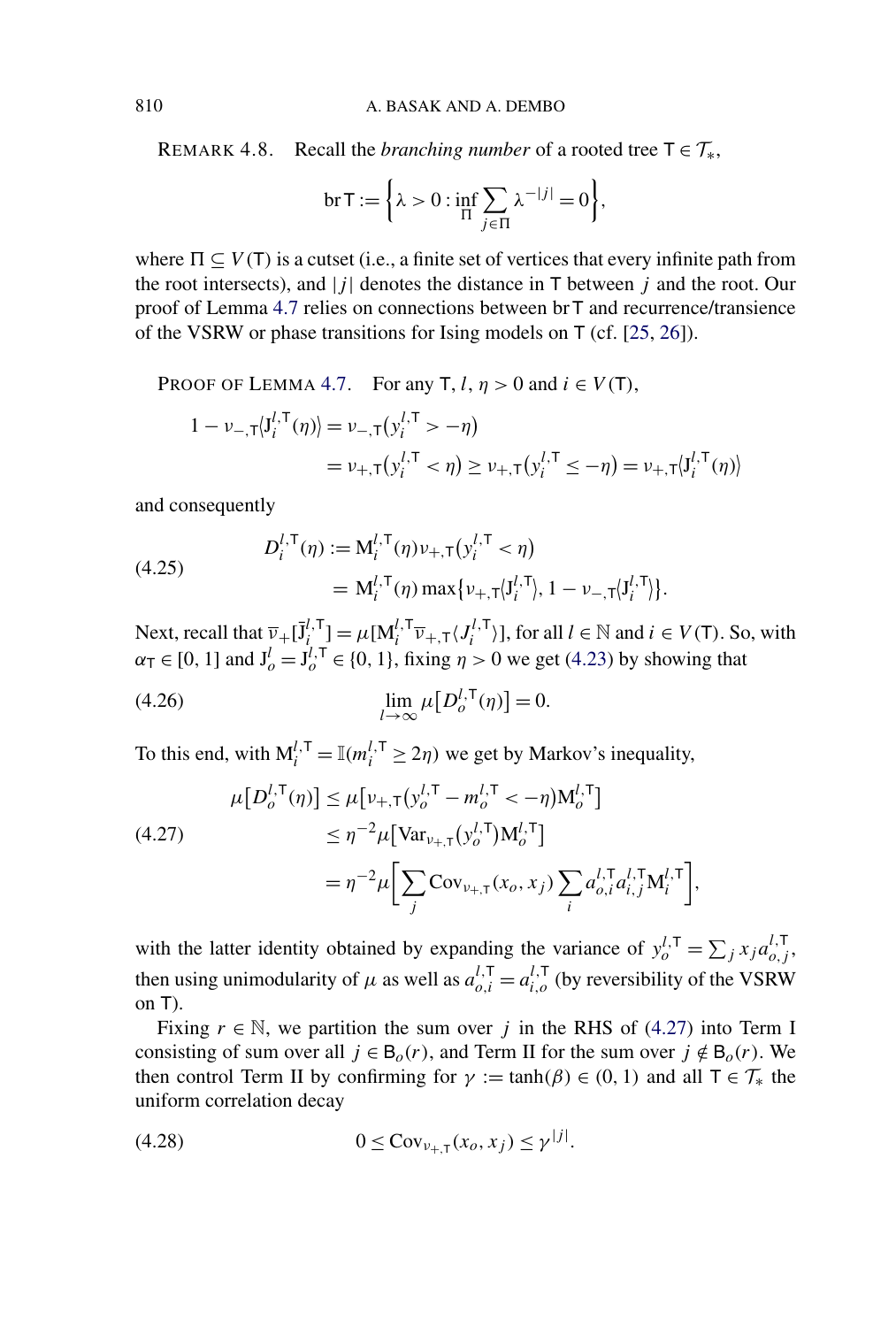<span id="page-31-0"></span>Indeed, it follows from [\(4.28\)](#page-30-0), by nonnegativity of  $\{a_{i,j}^{l, \mathsf{T}}\}$  and the fact  $\sum_{i,j} a_{o,i}^{l,\mathsf{T}} a_{i,j}^{l,\mathsf{T}} = 1$ , that

(4.29) 
$$
\operatorname{Term} \, \Pi \leq \sum_{k=r+1}^{\infty} \gamma^k \mu \bigg[ \sum_{j \in \mathsf{B}_o(k-1,k)} \sum_i a_{o,i}^{l,\mathsf{T}} a_{i,j}^{l,\mathsf{T}} \bigg] \leq \gamma^r.
$$

Turning to prove [\(4.28\)](#page-30-0), note that for any tree T the marginal of  $v_{+,\text{T}}$  on  $x_{\text{T}}$  with  $T' = (v_0, v_1, \ldots, v_k)$  a finite path in T, is an Ising measure on T' or in turn a Markov chain of state space {−1*,* 1} [for finite T this follows by summation over all possible values of  $x_{T\setminus T'}$ , hence holding also for infinite trees due to [\(2.5\)](#page-13-0)]. While this tree-indexed Markov chain is in general nonhomogeneous, recall [\[7\]](#page-42-0), Lemma 4.1, that for any  $v \neq w \in V(T')$  and Ising measure *v* on finite T' with  $\beta \geq 0$  and *any* external magnetic field parameters, the value of

$$
\Phi[\nu](v, w) := \nu[x_w | x_v = 1] - \nu[x_w | x_v = -1]
$$

$$
= \nu[x_v = -1]^{-1} (\nu[x_w | x_v = 1] - \nu[x_w])
$$

is nonnegative (by the Griffiths inequality at  $0 = B_v \leq B'_v \uparrow \infty$ ), and maximal at the measure  $v_f$  of zero external magnetic fields. Now, since  $x_v \in \{-1, 1\}$ , we get that

$$
\text{Cov}_{\nu}(x_{v}, x_{w}) = 2\nu[x_{v} = 1]\nu[x_{v} = -1]\Phi[\nu](v, w) \leq \frac{1}{2}\Phi[\nu_{f}](v, w)
$$
\n
$$
= \text{Cov}_{\nu_{f}}(x_{v}, x_{w}).
$$

The tree-indexed Markov chain corresponding to  $v_f$  is homogeneous, of zeromean and nondegenerate transition probabilities  $\pi(y|x) = \frac{1}{2}(1 + xy\gamma)$  on  $\{-1, 1\}$ , from which we get by direct computation that  $Cov_{\nu_f}(x_{v_0}, x_{v_k}) = \gamma^k$ , and [\(4.28\)](#page-30-0) follows from (4.30).

As for Term I, recall that if  $v_{+,\tau}(x_o) = 0$ , then  $v_{+,\tau} = v_{-,\tau}$  and  $M_i^{l,\tau} \equiv 0$  for all  $i \in V(T)$  and  $l \in \mathbb{N}$ . Therefore,

(4.31) 
$$
0 \leq \text{Term I} \leq \mu \bigg[ \bigg( \sum_{j \in \mathsf{B}_o(r)} \sum_i a_{o,i}^{l,\mathsf{T}} a_{i,j}^{l,\mathsf{T}} \bigg) \mathbb{I} \{ \nu_{+,\mathsf{T}} \langle x_o \rangle > 0 \} \bigg]
$$

[the nonnegativity of Term I is due to  $Cov_{v_{+,\tau}}(x_o, x_j) \ge 0$ , per [\(4.28\)](#page-30-0)]. It is further known that for Ising model on tree T with zero external magnetic field, one has  $v_{+,\tau}^{\beta,0}(x_o) > 0$  only for  $\beta \ge \beta_c$ , where [br T]tanh $(\beta_c) = 1$  (see [\[25\]](#page-43-0), Theorem 1.1). In particular, we bound  $\mathbb{I}\{\nu_{+,\mathsf{T}}\langle x_o \rangle > 0\}$  in (4.31) by  $\mathbb{I}\{\text{[br T]} > 1\}$ , and note that

$$
\sum_{j \in \mathsf{B}_{o}(r)} \sum_{i} a_{o,i}^{l,\mathsf{T}} a_{i,j}^{l,\mathsf{T}} = \sum_{j \in \mathsf{B}_{o}(r)} \frac{1}{l^2} \int_0^l \int_0^l \sum_{i} \mathbb{P}_o^{\mathsf{T}}(X_t = i) \mathbb{P}_i^{\mathsf{T}}(X_s = j) dt ds
$$

$$
= \frac{1}{l^2} \int_0^l \int_0^l \mathbb{P}_o^{\mathsf{T}}(X_{t+s} \in \mathsf{B}_o(r)) dt ds.
$$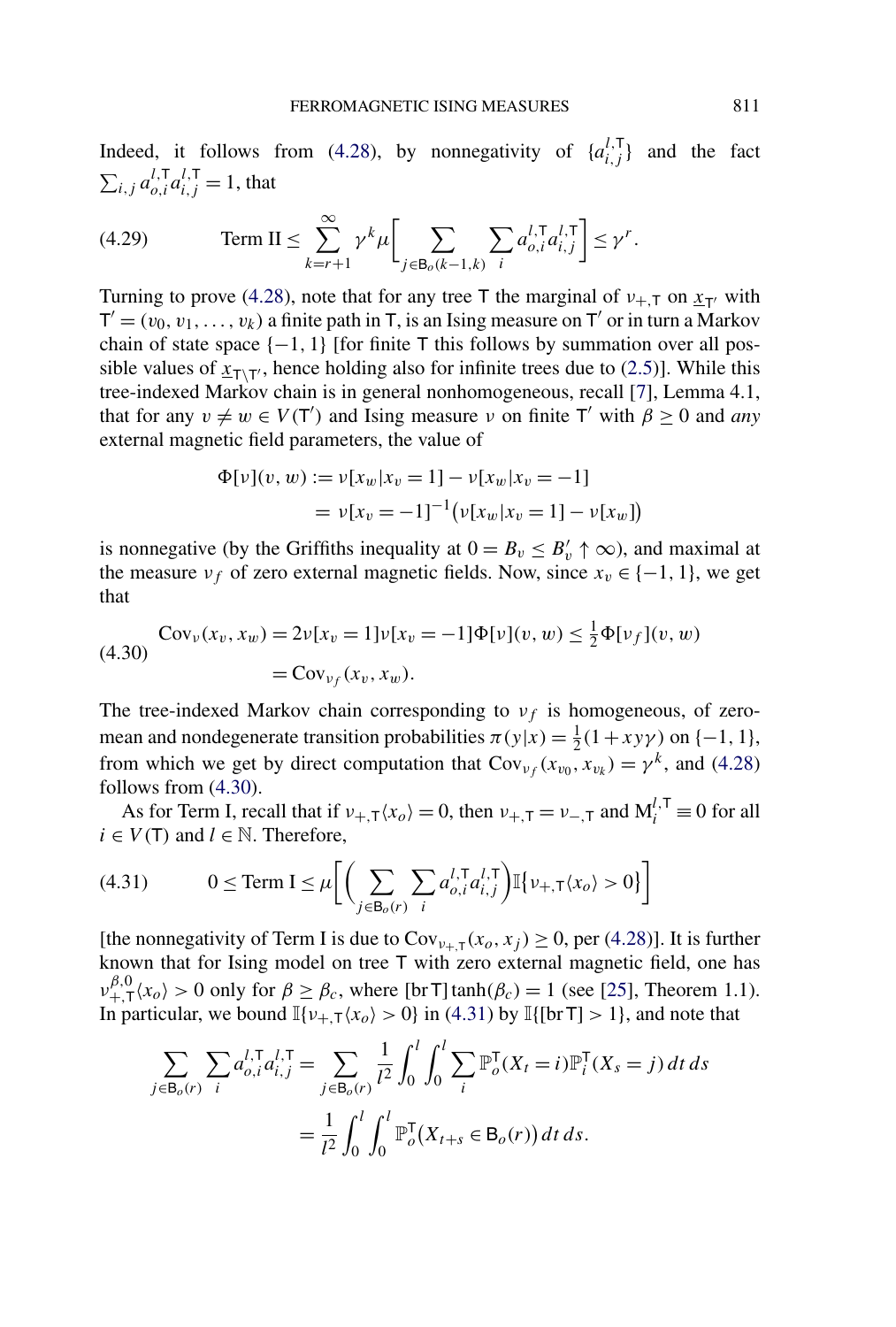In case  $[brT] > 1$ , the DSRW on T is transient (see [\[26\]](#page-43-0), Theorem 4.3). Consequently, for such a tree also  $\{X_t\}_{t\geq 0}$  is transient and in particular  $1 \geq \mathbb{P}_o^T(X_t \in$  $B_o(r)$   $\rightarrow$  0 as  $t \rightarrow \infty$  for any fixed  $r \in \mathbb{N}$ . By bounded convergence it thus follows that Term I goes to zero as  $l \to \infty$ , for arbitrarily large (fixed) value of  $r \in \mathbb{N}$ . Taking  $r \to \infty$  we conclude from [\(4.29\)](#page-31-0) and [\(4.27\)](#page-30-0) that  $\mu[D_o^{l, \mathsf{T}}] \to 0$  as  $l \to \infty$ , thereby establishing [\(4.23\)](#page-29-0).

Moving now to the proof of [\(4.24\)](#page-29-0), for  $\{0, 1\}$ -valued random variables  $M_0 =$  $M_o^{l, T}$ ,  $M_i = M_i^{l, T}$ ,  $J_o = J_o^{l, T}$  and  $J_i = J_i^{l, T}$ , we clearly have per  $T, l \in \mathbb{N}$  and  $i \in \partial o$ , that

$$
M_o M_i \nu_{+,\tau}(J_o \neq J_i) \leq M_o \nu_{+,\tau} \langle J_o \rangle + M_i \nu_{+,\tau} \langle J_i \rangle,
$$
  
\n
$$
M_o M_i \nu_{-,\tau}(J_o \neq J_i) \leq M_o (1 - \nu_{-,\tau} \langle J_o \rangle) + M_i (1 - \nu_{-,\tau} \langle J_i \rangle).
$$

Consequently, with  $\alpha_{\bar{T}} \in [0, 1]$  and each  $\bar{J}_j = J_j M_j$ , we have per T, *l*,  $\eta > 0$  and *i* ∈ *∂o* that

$$
\overline{\nu}_{+,\mathsf{T}}(\overline{\mathbf{J}}_o \neq \overline{\mathbf{J}}_i) \leq \mathbb{I}(\mathbf{M}_o \neq \mathbf{M}_i) + \alpha_{\mathsf{T}} \mathbf{M}_o \mathbf{M}_i \nu_{+,\mathsf{T}} (\mathbf{J}_o \neq \mathbf{J}_i) \n+ (1 - \alpha_{\mathsf{T}}) \mathbf{M}_o \mathbf{M}_i \nu_{-,\mathsf{T}} (\mathbf{J}_o \neq \mathbf{J}_i) \n\leq \mathbb{I}(\mathbf{M}_o \neq \mathbf{M}_i) + D_o + D_i,
$$

for  $D_i = D_i^{l, \mathsf{T}}$  of [\(4.25\)](#page-30-0). Taking the expectation with respect to T of unimodular law  $\mu$ , we thus get that,

$$
(4.32) \quad \overline{\nu}_{+}\bigg[\sum_{i\in\partial o} \mathbb{I}(\overline{\mathbf{J}}_{o}^{l,\mathsf{T}}\neq \overline{\mathbf{J}}_{i}^{l,\mathsf{T}})\bigg] \leq \mu\bigg[\sum_{i\in\partial o} \mathbb{I}(\mathbf{M}_{o}^{l,\mathsf{T}}\neq \mathbf{M}_{i}^{l,\mathsf{T}})\bigg] + 2\mu\big[\Delta_{o}D_{o}^{l,\mathsf{T}}\big].
$$

Since  $D_o^{l, \mathsf{T}} \in [0, 1]$  and  $\mu \langle \Delta_o \rangle$  finite, we have from [\(4.26\)](#page-30-0) that  $\mu[\Delta_o D_o^{l, \mathsf{T}}] \to 0$ . Turning to deal with the other term on the RHS of (4.32), note that for any  $\eta$ ,  $\varepsilon > 0$ , if  $M_o^{l, T}(\eta) \neq M_i^{l, T}(\eta)$ , then either  $|m_o^{l, T} - m_i^{l, T}| > \varepsilon$  or  $m_o^{l, T} \in [2\eta - \varepsilon, 2\eta + \varepsilon)$ . Further, with  $\mu \langle \Delta_o \rangle$  finite, integrating the nonnegative

$$
\mathfrak{E}(\eta) := \liminf_{\varepsilon \to 0} \liminf_{l \to \infty} \mu \big[ \Delta_o \mathbb{I}(m_o^{l, \mathsf{T}} \in [2\eta - \varepsilon, 2\eta + \varepsilon) \big) \big]
$$

over  $\eta$ , we get by Fatou's lemma and Fubini's theorem that

$$
\int_0^1 \mathfrak{E}(\eta) d\eta \le \liminf_{\varepsilon \to 0} \liminf_{l \to \infty} \mu \bigg[ \Delta_o \int_0^1 \mathbb{I}(m_o^{l,\mathsf{T}} \in [2\eta - \varepsilon, 2\eta + \varepsilon)) d\eta \bigg] = 0.
$$

Consequently,  $\mathfrak{E}(\eta) = 0$  for a.e.  $\eta \in (0, 1)$ , in which case the identity [\(4.20\)](#page-28-0) of Lemma [4.5](#page-28-0) completes the proof of  $(4.24)$ .  $\Box$ 

PROOF OF THEOREM [1.8.](#page-6-0) Recall part (a) of Lemma [3.8](#page-22-0) that any subsequential local weak limit point  $\overline{\mathfrak{m}}_+$  of {*v<sub>n,+</sub>*}, is effectively a distribution over random  $\alpha : \mathcal{T}_* \mapsto [0, 1]$ . From Remark [4.2,](#page-24-0) we know that to such  $\overline{\mathfrak{m}}_+$  corresponds  $\overline{v}_+ = \mu \otimes \overline{v}_{+,\overline{1}}$  with  $\overline{v}_{+,\overline{1}} = \alpha_{\overline{1}} v_{+,\overline{1}} + (1 - \alpha_{\overline{1}}) v_{-,\overline{1}}$  for some fixed measurable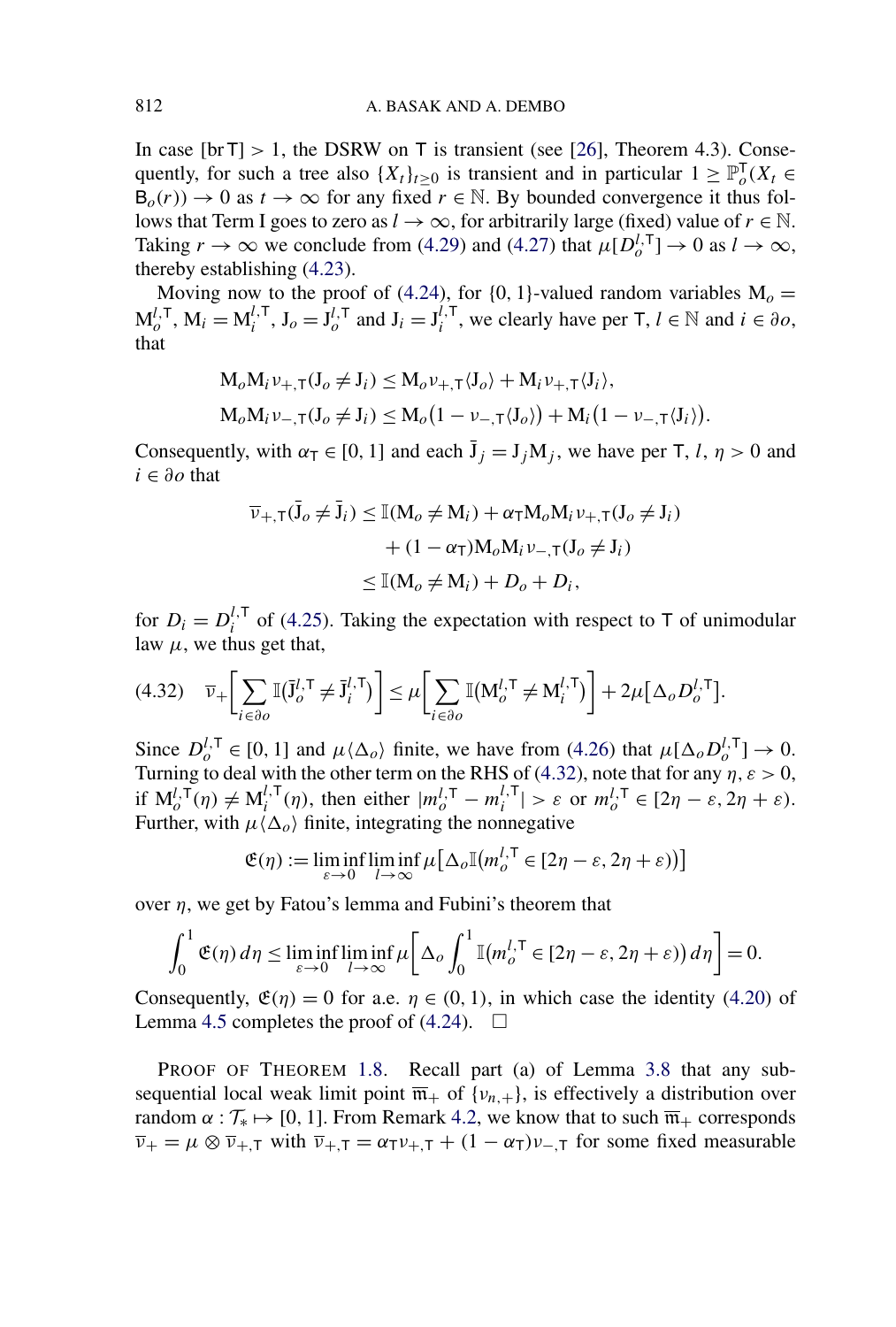<span id="page-33-0"></span> $\alpha : \mathcal{T}_{*} \to [0, 1]$ , where without loss of generality  $\alpha_{\text{T}} = 1$  whenever  $\nu_{+,\text{T}} = \nu_{-,\text{T}}$ (i.e.,  $v_{+T}(x_0) = 0$ ), as done in Lemma [4.7.](#page-29-0) In particular, it suffices to show that the assumed edge-expansion property of  $\{G_n\}_{n\in\mathbb{N}}$  yields

(4.33) 
$$
\mu[(1-\alpha_{\text{T}})][\nu_{+,\text{T}} \neq \nu_{-,\text{T}}] = 0,
$$

for then also  $\overline{m}_{+}$ -a.e.  $\alpha_{\overline{1}} = 1$ , as claimed. To this end, recall Lemma [4.5](#page-28-0) (and Remark [4.6\)](#page-28-0), that for any extremal element  $\mu^e$  of  $\mathcal{U}_*$  and for  $\mu^e$ -a.e. T,

$$
\mu^{e}[\nu_{+,\mathsf{T}}\langle x_{o}\rangle]=\lim_{l\to\infty}m_{o}^{l,\mathsf{T}}.
$$

In particular, setting

$$
\mathscr{S}_{\pm} := \Big\{ \mathsf{T}: \nu_{+,\mathsf{T}} \neq \nu_{-,\mathsf{T}}, \liminf_{l \to \infty} m_o^{l,\mathsf{T}} = 0 \Big\},\
$$

we have that  $\mu(\mathscr{S}_+) = 0$  for each extremal  $\mu \in \mathcal{U}_*$  and thus for all  $\mu \in \mathcal{U}_*$ . Consequently, (4.33) holds as soon as

(4.34) 
$$
\mu \Big[ (1 - \alpha_{\mathsf{T}}) \mathbb{I} \Big\{ \liminf_{l \to \infty} m_o^{l, \mathsf{T}} > 0 \Big\} \Big] = 0.
$$

Now for any *l*, *t*, *n*, *η* and *x*, let

$$
W_n := n^{-1} \sum_{i=1}^n \bar{J}_i^{l,t,n},
$$

that is,  $W_n = n^{-1}|W^{l,t,n}|$  for the subset of vertices

$$
W^{l,t,n}(\underline{x},\eta) := \{i \in V_n : \overline{\mathcal{J}}_i^{l,t,n}(\underline{x},\eta) = 1\}.
$$

Setting  $\delta := \eta/2$  for  $\eta > 0$  such that both Lemmas [4.4](#page-26-0) and [4.7](#page-29-0) hold, recall Lemma [4.3](#page-25-0) that whenever  $\sum_j x_j \ge 0$ 

$$
1-W_n\geq 1-\mu_n[J_{I_n}^{l,n}]\geq \delta.
$$

Further, since  $\{G_n\}_{n\in\mathbb{N}}$  are  $(\delta, 1/2, \lambda_{\delta})$  edge-expanders, we have for such  $\underline{x}$  that

$$
\{W_n \geq \delta\} \Longrightarrow \frac{1}{n} \sum_{(i,j) \in E_n} \mathbb{I}(\bar{\mathbf{J}}_i^{l,t,n} \neq \bar{\mathbf{J}}_j^{l,t,n}) \geq \lambda_{\delta} \min\{W_n, 1 - W_n\} \geq \delta \lambda_{\delta}.
$$

Taking the expectation with respect to  $v_{n,+}$ , we find that

$$
\frac{1}{2}\mu_n\bigg[\sum_{i\in\partial I_n}v_{n,+}(\overline{J}_{I_n}^{l,t,n}\neq\overline{J}_i^{l,t,n})\bigg]\geq\delta\lambda_{\delta}v_{n,+}(W_n\geq\delta)\geq\delta\lambda_{\delta}\big(\mu_n\big[v_{n,+}(\overline{J}_{I_n}^{l,t,n})\big]-\delta\big),
$$

since  $\mathbb{P}(W \ge \delta) \ge \mathbb{E}[W] - \delta$  for any random variable  $W \le 1$  and  $\delta > 0$ . Considering first the limit over the sub-sequence  $n_\ell$  such that  $v_{n_\ell,+}$  converges locally weakly to  $\overline{m}_+$ , followed by the limit  $t \to \infty$ , we deduce from Lemma [4.4](#page-26-0) that

$$
\overline{\nu}_+\bigg[\sum_{i\in\partial o}\mathbb{I}(\overline{\mathbf{J}}_o^{l,\mathsf{T}}\neq \overline{\mathbf{J}}_i^{l,\mathsf{T}})\bigg] \geq 2\delta\lambda_\delta(\overline{\nu}_+ \langle \overline{\mathbf{J}}_o^{l,\mathsf{T}} \rangle - \delta).
$$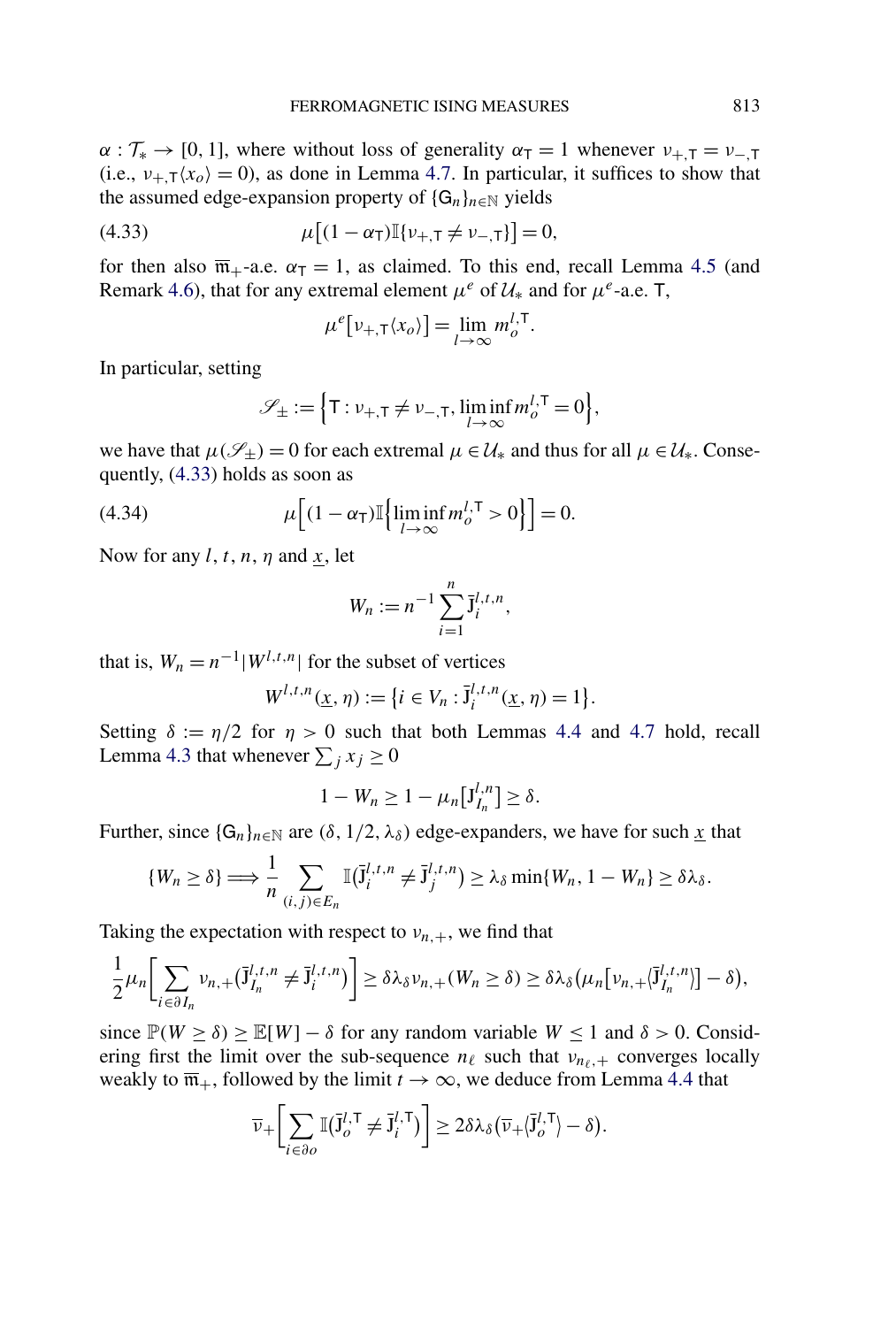Hence, considering  $l \rightarrow \infty$ , by Lemma [4.7](#page-29-0) and Fatou's lemma we get that,

$$
(4.35)\ \delta \geq \mu \Big[ (1 - \alpha_{\mathsf{T}}) \liminf_{l \to \infty} \mathsf{M}_{o}^{l,\mathsf{T}}(\eta) \Big] \geq \mu \Big[ (1 - \alpha_{\mathsf{T}}) \mathbb{I} \Big\{ \liminf_{l \to \infty} m_{o}^{l,\mathsf{T}} > 2\eta \Big\} \Big].
$$

Taking now  $\eta \rightarrow 0$  along suitable sub-sequence, we arrive at [\(4.34\)](#page-33-0) and complete the proof.  $\Box$ 

**5. Continuity of**  $\mathbb{U}(\cdot, 0)$  in  $\beta$  and edge-expander property. With continuity of  $\beta \mapsto \mathbb{U}(\beta, 0)$  at  $\beta < \beta_c$  being a consequence of uniqueness of the corresponding Ising–Gibbs measure on T, we prove here such continuity for any  $\mu \in \mathcal{U}$  supported on trees of minimum degree at least three and all  $\beta > \beta_{\star}$ , and also at  $\beta = \beta_c$  for all UMGW measures, concluding the section with the proof of edge-expander property of the corresponding configuration models.

LEMMA 5.1. *Suppose*  $μ ∈ U_*$  *such that*  $μ$ *-a.e. the tree* T *has minimum degree at least*  $d_{\star} > 2$  *and set*  $\beta_{\star} := \text{atanh}[(d_{\star} - 1)^{-1}]$ . *Then*  $\beta \mapsto \mathbb{U}(\beta, 0)$  *is continuous on*  $(\beta_{\star}, \infty)$ .

In the next lemma, we provide sufficient condition for continuity of  $\mathbb{U}(\beta, 0)$  at  $\beta = \beta_c$ , in case  $\beta_c(T) = \beta_c$  is constant for  $\mu$ -a.e. infinite T.

**LEMMA 5.2.** *Suppose*  $μ ∈ U_*$  *and*  $β<sub>c</sub>(T) = β<sub>c</sub>$  *finite*, *for*  $μ$ *-a.e. infinite* T. *If* 

(5.1) 
$$
S_T(t) := \sum_{k=1}^t (brT)^{2k} |\partial T(k)|^{-2}
$$

*diverges for*  $\mu$ -*a.e. infinite* **T**, *then*  $\beta \mapsto \mathbb{U}(\beta, 0)$  *is continuous at*  $\beta = \beta_c$ .

REMARK 5.3. Same applies if  $|\partial T(k)|$  in (5.1) taken for size of subset of *∂*T*(k)* connected to *∂*T*(t)*.

We defer the proof of these two lemmas to the sequel, proving first Lemma [1.15](#page-9-0) by verifying that UMGW measures satisfy the assumptions of Lemma 5.2.

PROOF OF LEMMA [1.15.](#page-9-0) Since on any finite tree T there is only one Ising– Gibbs measure,  $\beta \mapsto \mathbb{U}(\beta, 0)$  is continuous for unimodular measures supported on finite trees. It thus suffices to prove the continuity of  $\mathbb{U}(\cdot, 0)$  for super-critical UMGW measures conditioned on nonextinction. Hence, we merely need to verify the assumptions of Lemma 5.2 for such UMGW measures conditioned on nonextinction. To this end, assume first that all entries of the mean matrix *M* of Definition [1.13](#page-8-0) are finite.

• *Branching number*: We need to show that, for super-critical UMGW conditioned on nonextinction,  $\beta_c(T) = \beta_c$  for almost every T. By the one to one relation between br T and  $\beta_c(T)$  (cf. [\[25\]](#page-43-0), Theorem 1.1), it suffices to show that conditioned on nonextinction, br T is constant UMGW-a.e. This follows from having

<span id="page-34-0"></span>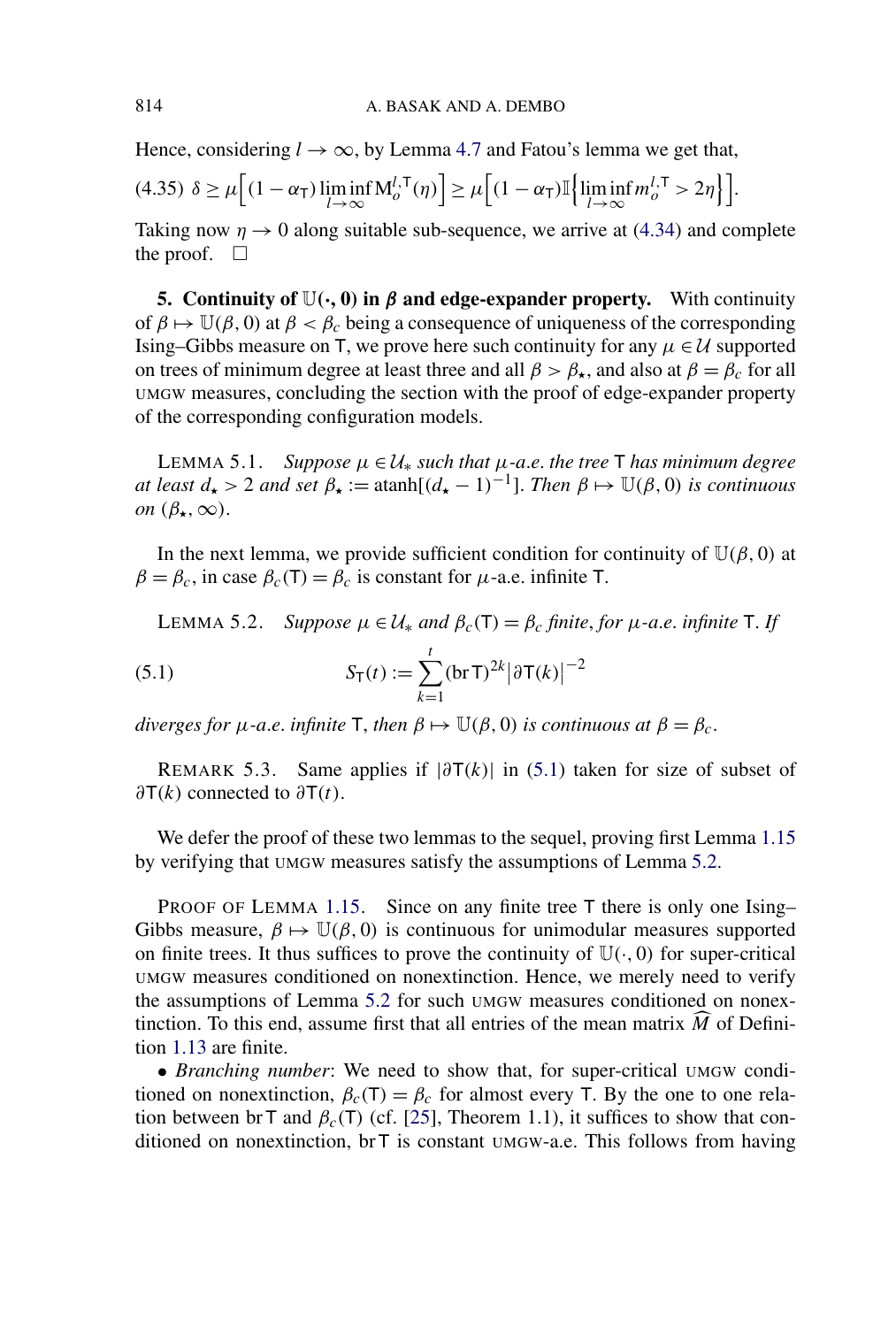<span id="page-35-0"></span>br  $T_{v\rightarrow o}$  constant, conditional on nonextinction of  $T_{v\rightarrow o}$ , for umax almost every T and  $v \in \partial o$  (since br T = max<sub> $v \in \partial o$ </sub>{br T<sub>*v*→*o*</sub>}, with zero branching number for finite trees and the nonextinction of T equivalent to nonextinction of some  $T_{v\rightarrow o}$ ). Each  $T_{v\rightarrow o}$  has the same super-critical MGW law corresponding to probability kernels  $P_{i,j}$  over the extended type space  $\mathcal{Q}_M$ , so our claim follows from [\[26\]](#page-43-0), Proposition 6.5, which says that for any super-critical, positive regular, nonsingular MGW law of finite mean matrix *M*, regardless of the type of its root-vertex, conditional on its nonextinction the branching number of such MGW tree is a.s. the spectral radius  $r(M)$  of M.

•*S*<sup>T</sup> *diverges a.s.*: Having finite, positive regular and nonsingular mean matrix  $M$ , recall the Kesten–Stigum characterization of the a.s. finite limit of  $r(\widehat{M})^{-k}|\partial T_{v\to o}(k)|$  conditional on nonextinction of  $T_{v\to o}$  (generated according to the MGW law with probability kernels  $P_{i,j}$  and type space  $\mathcal{Q}_M$ , e.g., see [\[23\]](#page-43-0), Theorem 1, ). With  $\Delta_0$  finite a.s., by the preceding argument it follows that  $S_T(t) \to \infty$ a.s. conditional on nonextinction of the UMGW tree.

Turning to the case where some entry of  $M$  is infinite, consider the following truncation of  $\overline{P}_{i,j}$ :

$$
\widehat{P}_{i,j}^{\ell}(\underline{k}):=\widehat{P}_{i,j}(\underline{k})\mathbb{I}_{\{\|\underline{k}\|\leq \ell\}}+\mathbb{I}_{\underline{k}=0}\sum_{\|\underline{k}'\|>\ell}\widehat{P}_{i,j}(\underline{k}').
$$

For all  $\ell$  large enough, both positive regularity and nonsingularity of  $M_{\ell}$  are inherited by the finite mean matrices  $\widehat{M}^{\ell}$  corresponding to the kernels  $\widehat{P}^{\ell}$ . Further, positive regularity of the matrix  $M$  having some infinite entries implies that  $r(\widehat{M}^{\ell}) \to \infty$  as  $\ell \to \infty$ . Hence, by the preceding proof, upon choosing  $\ell$ large enough, one can make  $\text{brT}_{v\to o}$  under the kernels  $\widehat{P}_{i,j}^{\ell}$  uniformly arbitrarily large, conditioned on nonextinction of  $\mathsf{T}_{v\to o}$ . Since br  $\mathsf{T}_{v\to o}$  under kernels  $\widehat{P}_{i,j}^{\ell}$  is stochastically dominated by that for kernels  $P_{i,j}$ , it follows that conditioned on nonextinction of  $T_{v\to o}$ , almost surely br  $T_{v\to o} = \infty$ . Therefore, a.s. br  $T = \infty$  con-ditional on nonextinction, and all assumptions of Lemma [5.2](#page-34-0) are satisfied.  $\Box$ 

To prove Lemma [5.1,](#page-34-0) we identify functions  $\mathbb{U}_{\ell}(\beta) \leq \mathbb{U}(\beta, 0)$  that are nondecreasing in  $\ell \in \mathbb{N}$  and  $\beta \geq 0$ , so the left continuity of  $\mathbb{U}(\beta, 0)$  follows by interchanging the order of limits in  $\beta$  and  $\ell$ , provided that

(5.2) 
$$
\mathbb{U}(\beta,0) = \lim_{\ell \to \infty} \mathbb{U}_{\ell}(\beta).
$$

Indeed, for  $T \in \mathcal{T}_{*}$ , nonnegative  $\beta$ ,  $\ell$  and  $\{H_{v}, v \in V(T)\}$ , consider the Ising model  $v_{\text{T}(\ell)}^{\beta, \{H_v\}}$  of [\(3.1\)](#page-16-0), for graph  $\text{T}(\ell)$ , inverse temperature parameter *β* and external field  $B_v = H_v \mathbb{I}_{v \in \partial \mathsf{T}(\ell)}$ , with  $m_\ell(\lbrace H_v \rbrace) = v_{\mathsf{T}(\ell)}^{\beta, \lbrace H_v \rbrace} \langle x_o \rangle$  denoting its root magnetization. Key to the proof of (5.2) is the joint continuity property [\(5.3\)](#page-36-0) of  $(\beta, \ell) \mapsto m_{\ell}(\lbrace h_v^{\beta'} \rbrace)$ , where

$$
h_v^{\beta'} := \operatorname{atanh}(\nu_{+, \mathsf{T}_{v \to o}}^{\beta', 0} \langle x_v \rangle), \qquad v \in V(\mathsf{T})
$$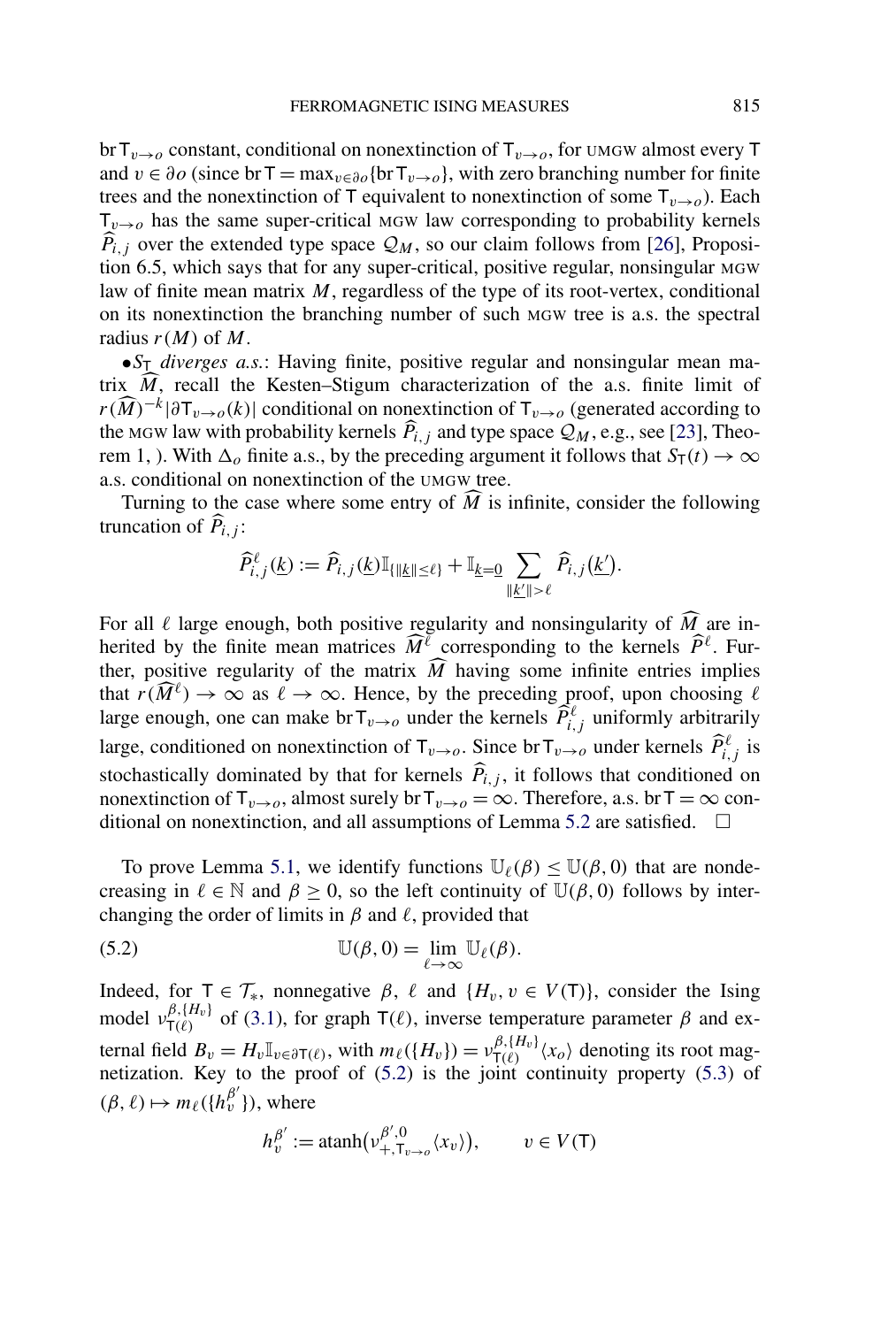<span id="page-36-0"></span>and  $T_{v\rightarrow o}$  denotes the connected component of the sub-tree of T rooted at *v*, after the path between *v* and *o* has been deleted (so  $T_{\theta \to \theta} = T$ ).

LEMMA 5.4. *If*  $\beta > \beta_0$  *such that*  $(d_{\star} - 1) \tanh(\beta_0) > 1$ , *then there exists*  $\kappa = \kappa(\beta, \beta_0, d_\star)$  *finite such that for any*  $T \in \mathcal{T}_*$  *of minimum degree at least*  $d_\star > 2$ *and all*  $\ell > 1$ ,

(5.3) 
$$
0 \leq \ell \big[ m_{\ell} (\{ h_v^{\beta} \}) - m_{\ell} (\{ h_v^{\beta_0} \}) \big] \leq \kappa.
$$

PROOF. Fixing  $\beta > \beta_0 > 0$ , let  $\gamma := \tanh(\beta)$ ,  $\gamma_0 := \tanh(\beta_0)$ . Using  $v \hookrightarrow w$ to denote that *v* is the parent of *w* in  $T \in \mathcal{T}_{*}$ , the identity [\(3.14\)](#page-20-0) becomes

(5.4) 
$$
h_v^{\beta} = \sum_{\{w:v \hookrightarrow w\}} f_{\gamma}(h_w^{\beta}),
$$

for  $f_\gamma(h) := \operatorname{atanh}(\gamma \tanh(h))$ . Since  $g : [0, 1] \to (1, \infty)$  given by

$$
g(0) = \frac{\gamma}{\gamma_0}, \qquad g(r) = \frac{\operatorname{atanh}(\gamma r)}{\operatorname{atanh}(\gamma_0 r)} \qquad \forall r \in (0, 1],
$$

is continuous, necessarily  $g(r) \geq 1 + \varepsilon$  for some  $\varepsilon = \varepsilon(\beta, \beta_0) > 0$  and all  $r \in [0, 1]$ . Hence, by Proposition [3.2,](#page-16-0) the Griffiths inequality and our uniform lower bound on  $g(\cdot)$ , for any  $k \ge 0$  we have

$$
m_{k+1}(\lbrace h_w^{\beta_0} \rbrace) = m_k \Big( \Big\{ \sum_{\{w : v \hookrightarrow w\}} f_Y(h_w^{\beta_0}) \Big\} \Big)
$$
  
(5.5)  

$$
= m_k \Big( \Big\{ \sum_{\{w : v \hookrightarrow w\}} g(\tanh(h_w^{\beta_0})) f_{\gamma_0}(h_w^{\beta_0}) \Big\} \Big)
$$
  

$$
\geq m_k \Big( \Big\{ \sum_{\{w : v \hookrightarrow w\}} (1 + \varepsilon) f_{\gamma_0}(h_w^{\beta_0}) \Big\} \Big) = m_k \big( \{(1 + \varepsilon) h_v^{\beta_0} \} \big),
$$

with the last equality due to (5.4). The minimum degree of T is at least  $d_{\star}$ , so we have by the Griffiths inequality that  $h_w^{\beta_0} \geq h_\star^{\beta_0}$  for all  $w \in V(T)$  and  $h_{\star}^{\beta_0} := \text{atanh}(r_{\star}^{\beta_0})$  with  $r_{\star}^{\beta_0}$  the positive root magnetization for Ising plus measure on the  $(d_{\star} - 1)$ -ary tree, at parameter  $\beta_0$  (which by assumption exceeds the critical parameter for Ising measure on the regular tree  $T_{d<sub>star</sub>}$ ). It then follows from (5.4) that moreover  $h_v^{\beta_0} \geq \xi \Delta_v$ , with  $\xi := \frac{1}{2} f_{\gamma_0}(h_{\star}^{\beta_0})$  strictly positive. Using (5.4) once more, we see that  $h_v^{\beta} \le f_\gamma(1) \Delta_v = \beta \Delta_v$  for all  $v \in V(T)$ . Thus, by the Griffiths inequality,

$$
(5.6) \t m_{k+1}(\lbrace h^{\beta}_w \rbrace) = m_k(\lbrace h^{\beta}_v \rbrace) \leq m_k(\lbrace \beta \Delta_v \rbrace) \leq m_k(\lbrace (\beta/\xi)h^{\beta_0}_v \rbrace).
$$

Choosing  $\varepsilon > 0$  small enough, we have  $\beta/\xi = 1 + \kappa \varepsilon$  with  $\kappa > 1$  finite, hence by the concavity on  $\mathbb{R}_+$  of  $\lambda \mapsto m_k(\{\lambda H_v\})$ , for each  $k \geq 0$  and nonnegative  $\{H_v\}$ (which is a special case of the GHS inequality, see [\[19\]](#page-43-0)), we get the inequality,

$$
(5.7) \t m_k(\{(\beta/\xi)h_v^{\beta_0}\}) - m_k(\{h_v^{\beta_0}\}) \le \kappa[m_k(\{(1+\varepsilon)h_v^{\beta_0}\}) - m_k(\{h_v^{\beta_0}\})].
$$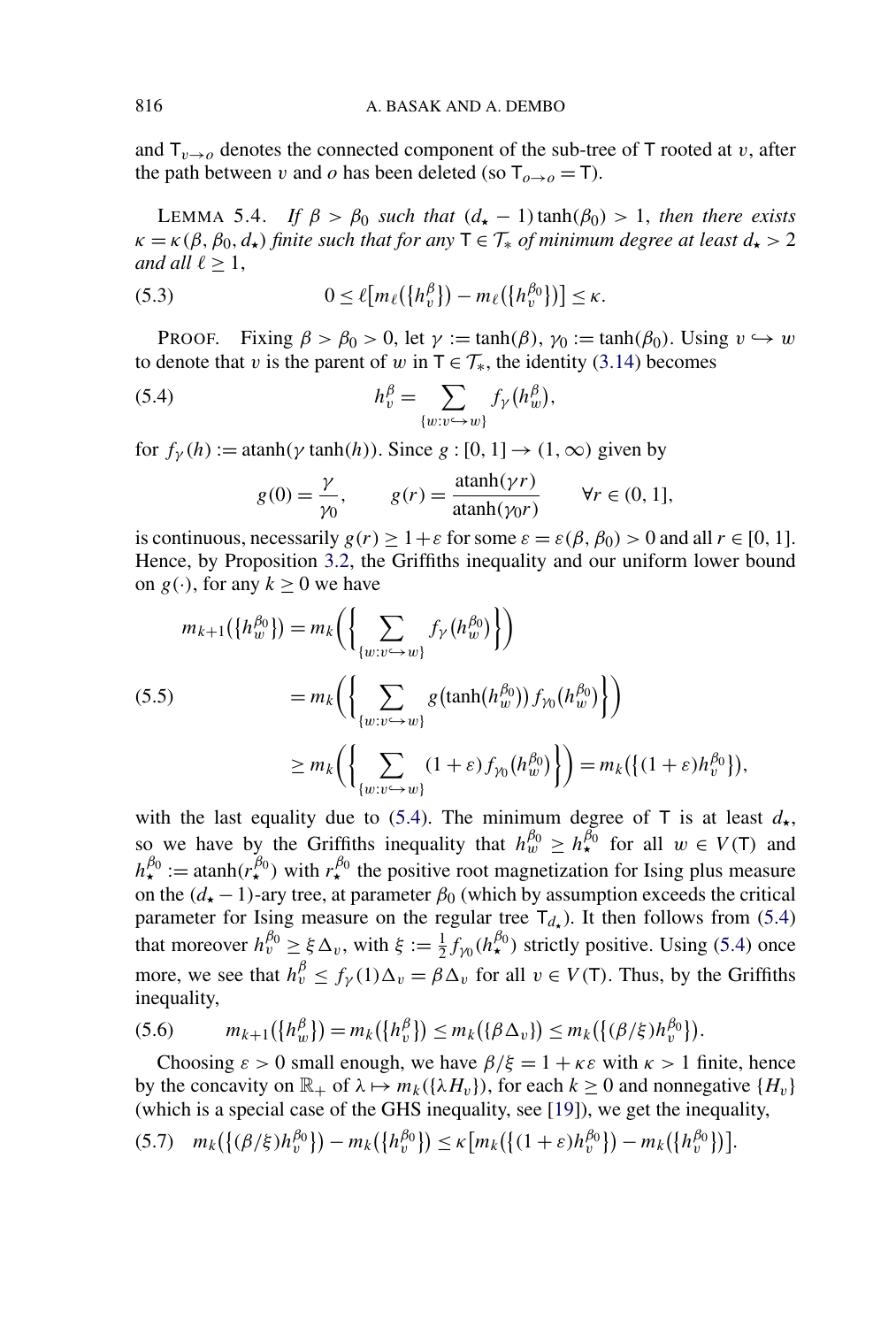<span id="page-37-0"></span>Combining  $(5.5)$ ,  $(5.6)$  and  $(5.7)$ , we deduce that

$$
m_{k+1}(\lbrace h_w^{\beta} \rbrace) - m_{k+1}(\lbrace h_w^{\beta_0} \rbrace) \leq \kappa \big[ m_{k+1}(\lbrace h_w^{\beta_0} \rbrace) - m_k(\lbrace h_w^{\beta_0} \rbrace) \big].
$$

Recall, for example, from [\(5.5\)](#page-36-0), that  $k \mapsto m_k(\lbrace h_v^{\beta_0} \rbrace) \in [0, 1]$  is nondecreasing, and bounded above by  $m_k({h_v^{\beta}})$  which is independent of *k*. Hence, summing the latter inequality over  $k = 0, \ldots, \ell - 1$  results with

$$
0 \leq \ell [m_{\ell}(\lbrace h_v^{\beta}\rbrace) - m_{\ell}(\lbrace h_v^{\beta_0}\rbrace)] \leq \sum_{k=1}^{\ell} [m_k(\lbrace h_w^{\beta}\rbrace) - m_k(\lbrace h_w^{\beta_0}\rbrace)] \leq \kappa m_{\ell}(\lbrace h_w^{\beta_0}\rbrace) \leq \kappa,
$$

as claimed.  $\square$ 

REMARK 5.5. Fixing  $i \in \partial o$  and keeping same choices of external field, the argument we used in proving Lemma [5.4](#page-36-0) also establishes [\(5.3\)](#page-36-0) when  $m_{\ell}(\cdot)$  is replaced by the Ising root magnetization on  $T(\ell) \cap T_{\ell \to i}$ , as well as when it is replaced by the magnetization at *i* for such Ising models on  $T(\ell + 1) \cap T_{i \to o}$ . Hereafter, we denote the former by  $m_{\ell,o\rightarrow i}(\cdot)$  and the latter by  $m_{\ell+1,i\rightarrow o}(\cdot)$ .

REMARK 5.6. For ugw measure  $\mu$ , the variables  $\{h_v^{\beta'}, v \neq o\}$  are identically distributed, each having the law we called  $h^{\beta'}$ <sup>+</sup> in Lemma [1.18.](#page-10-0) Starting the recursion [\(1.11\)](#page-10-0) with  $h^{(0)} \stackrel{d}{=} h^{\beta_0,+}$  yields the sequence  $h^{(\ell)}$  having the laws of atanh( $m_{\ell+1,i\to o}(\lbrace h_v^{\beta_0} \rbrace)$ ). We have just coupled these with atanh( $m_{\ell+1,i\to o}(\lbrace h_v^{\beta_0} \rbrace)$ ) whose law equals  $h^{\beta,+}$ , establishing the convergence in law of Lemma [1.18](#page-10-0) (and by the Griffiths inequality this extends to starting laws which stochastically dominate  $h^{\beta_0,+}$ ).

PROOF OF LEMMA [5.1.](#page-34-0) As mentioned in Remark [1.9,](#page-6-0) fixing  $\beta > \beta_0 > \beta_{\star}$  it suffices to show that  $\mathbb{U}(\beta, 0)$  is left continuous at  $\beta$ . To this end, for any infinite T and integer  $\ell \ge 1$ , using the Ising model  $v_{\tau(\ell)}^{\beta, \{h_w^{\beta_0}\}}$  on  $\tau(\ell)$  with positive external field only at  $\partial \mathsf{T}(\ell)$ , as in Lemma [5.4,](#page-36-0) we define

(5.8) 
$$
\mathbb{U}_{\ell}(\beta) = \frac{1}{2} \mathbb{E}_{\mu} \bigg[ \sum_{i \in \partial o} \nu_{\mathsf{T}(\ell)}^{\beta, \{h_v^{\beta_0}\}} \langle x_o x_i \rangle \bigg].
$$

With  $T(\ell)$  a finite graph, fixing  $\beta_0$  and  $\ell$ , the function  $\beta \mapsto \mathbb{U}_{\ell}(\beta)$  is continuous and nondecreasing (by the Griffiths inequality). By Proposition [3.2,](#page-16-0) we further have that

$$
\mathbb{U}_{\ell+1}(\beta) = \frac{1}{2}\mu \bigg[\sum_{i \in \partial o} \nu_{\mathsf{T}(\ell)}^{\beta, \{H_v\}} \langle x_o x_i \rangle \bigg],
$$

and since  $\beta > \beta_0$ , it follows from [\(5.4\)](#page-36-0) and the monotonicity of  $\gamma \mapsto f_\gamma(h)$ , that for any  $v \in \partial \mathsf{T}(\ell)$ ,

$$
H_v := \sum_{\{w:v\hookrightarrow w\}} f_{\gamma}(h_w^{\beta_0}) \ge \sum_{\{w:v\hookrightarrow w\}} f_{\gamma_0}(h_w^{\beta_0}) = h_v^{\beta_0}.
$$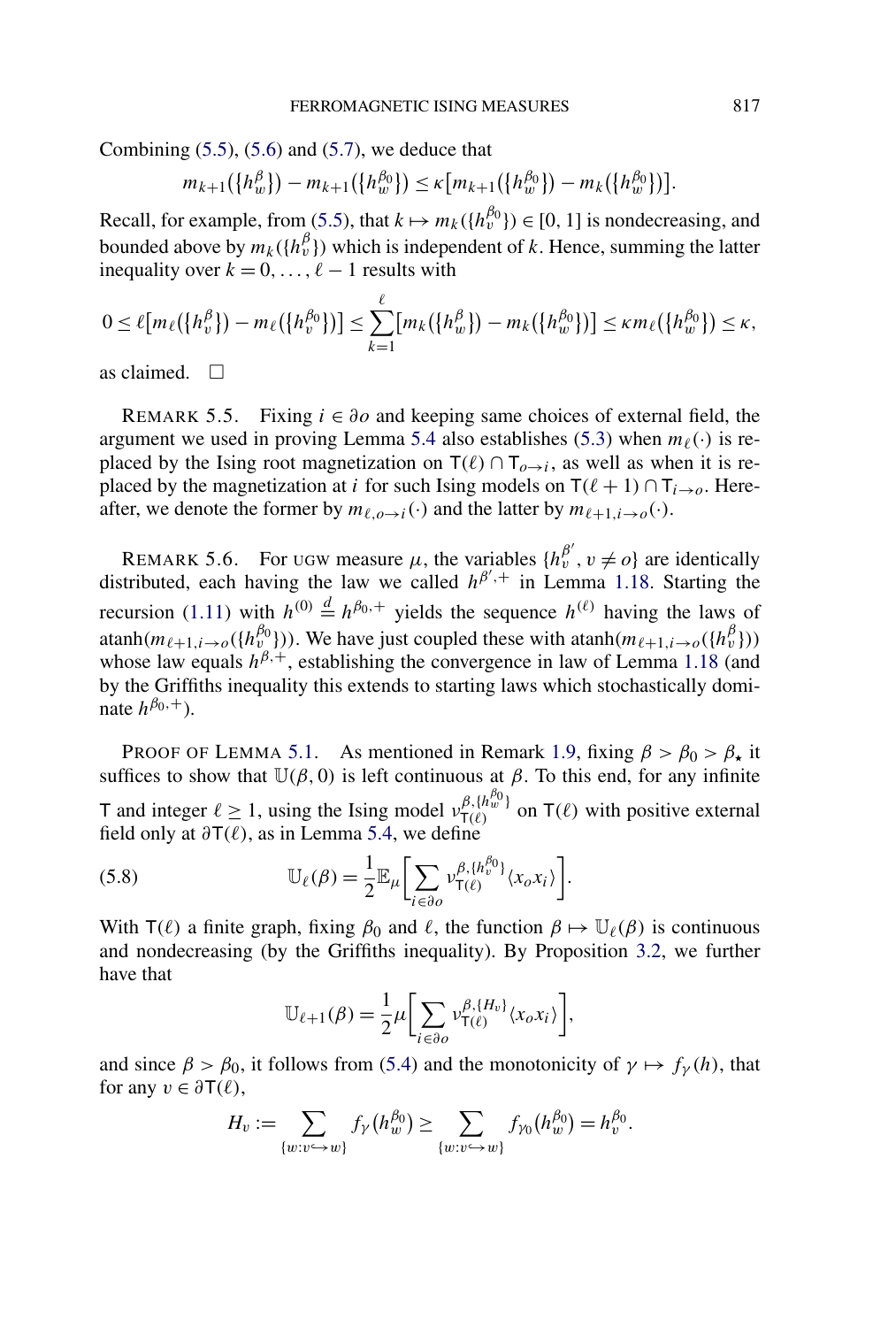<span id="page-38-0"></span>By yet another appeal to the Griffiths inequality, we deduce that  $\ell \mapsto \mathbb{U}_{\ell}(\beta)$  is also nondecreasing. Recall that  $h_v^{\beta} \ge h_v^{\beta_0}$  for all  $v \in V(T)$ , so by similar reasoning,  $\mathbb{U}_{\ell}(\beta) \leq \mathbb{U}(\beta, 0)$  and as explained before it remains only to establish [\(5.2\)](#page-35-0). To this end, in view of [\(3.12\)](#page-20-0), we have that for any  $i \in \partial$  *o* and  $\{H_v, v \in V(\mathsf{T})\}$ ,

$$
\nu_{\mathsf{T}(\ell)}^{\beta,\{H_v\}}(x_o x_i) = F(\gamma, m_{\ell,i \to o}(\{H_v\}) m_{\ell,o \to i}(\{H_v\})),
$$

where  $F(\gamma, r)$  of [\(3.7\)](#page-18-0) is continuous and bounded on [0, 1]<sup>2</sup>. Thus, with  $\Psi(\gamma, \delta) :=$  $\sup\{|F(\gamma, r) - F(\gamma, r')| \text{ over } r, r' \in [0, 1] \text{ such that } |r - r'| \leq \delta\}$  and  $\delta_{\ell} :=$  $2\kappa/(\ell-1)$ , clearly  $\Psi(\gamma,\delta_{\ell}) \to 0$  as  $\ell \to \infty$ . Now, in view of Remark [5.5,](#page-37-0) the expression [\(5.8\)](#page-37-0) for  $\mathbb{U}_{\ell}(\beta)$  and the corresponding expression for  $\mathbb{U}(\beta,0)$ , we deduce that

$$
\big|\mathbb{U}(\beta,0)-\mathbb{U}_{\ell}(\beta)\big|\leq \tfrac{1}{2}\Psi(\gamma,\delta_{\ell})\mu\langle\Delta_{o}\rangle,
$$

from which [\(5.2\)](#page-35-0) follows.  $\Box$ 

*νβ,*{*Hv*}

REMARK 5.7. It is easy to see that the proof of Lemma [5.1](#page-34-0) applies at any  $\beta \ge 0$  and  $\mu \in \mathcal{U}_*$  such that for some  $\beta_0 < \beta$  one has a bound of the type [\(5.3\)](#page-36-0), that is, as soon as  $m_{\ell}(\lbrace h_v^{\beta} \rbrace) - m_{\ell}(\lbrace h_v^{\beta_0} \rbrace) \rightarrow 0$  in probability, when  $\ell \rightarrow \infty$ . Further, the proof of [\(5.3\)](#page-36-0) is completely general, *except* for requiring in [\(5.6\)](#page-36-0) that  $h_v^{\beta}/h_v^{\beta_0}$ (alternatively,  $r_v^{\beta}/r_v^{\beta_0}$ ), be uniformly bounded over  $v \in V(T)$ . Unfortunately, while  $h_v^{\beta_0}$  is strictly positive as soon as  $\beta_0 > \beta_c(T)$ , even for UGW  $\mu$ , when  $\beta \in (\beta_c, \beta_\star)$ such ratios may be arbitrarily large (with small  $\mu$ -probability, but nevertheless, they appear at some  $v$  and a.e. infinite tree  $T$ ). We did not find a way to by-pass this technical difficulty, hence our requirement of  $\beta > \beta_{\star}$ .

REMARK 5.8. Lemmas [5.4](#page-36-0) and [1.18](#page-10-0) are the analogs of [\[9\]](#page-42-0), Lemma 4.3, and [\[9\]](#page-42-0), Lemma 2.3, respectively, in case of zero external field and low temperature (i.e.,  $\beta > \beta_{\star}$ ). While we do not pursue this here, utilizing the former one can establish similar conclusions as done in [\[9\]](#page-42-0) based on [\[9\]](#page-42-0), Lemmas 2.3 and 4.3.

The proof of Lemma [5.2](#page-34-0) builds on results from [\[32\]](#page-43-0), to which end we introduce few relevant definitions and notation. First, for any finite  $(T, o) \in \mathcal{T}_{*}$  let  $\partial_{*}T$  denote the collection of *rays* emanating from *o*, namely finite nonbacktracking paths in one-to-one correspondence with the leaves of T other than *o* (where each such ray terminates). Next, a *flow*  $\varpi$  on such  $(T, o)$  is a nonnegative function on  $E(T)$ , of *strength*  $|\varpi| := \sum_{y: o \hookrightarrow y} \varpi(oy)$ , such that  $\varpi(vw) = \sum_{y:w \hookrightarrow y} \varpi(wy)$ , whenever *v*  $\rightarrow$  *w* and *w* ∉  $\partial_{\star}$ T. Any given collection of *resistances* {*R*(*e*) ≥ 0 : *e* ∈ *E*(T)}, induces the functional

$$
V_{\varpi} := \sup \bigg\{ \sum_{e \in y} (\varpi(e) R(e))^2 : y \in \partial_{\star} \mathsf{T} \bigg\},
$$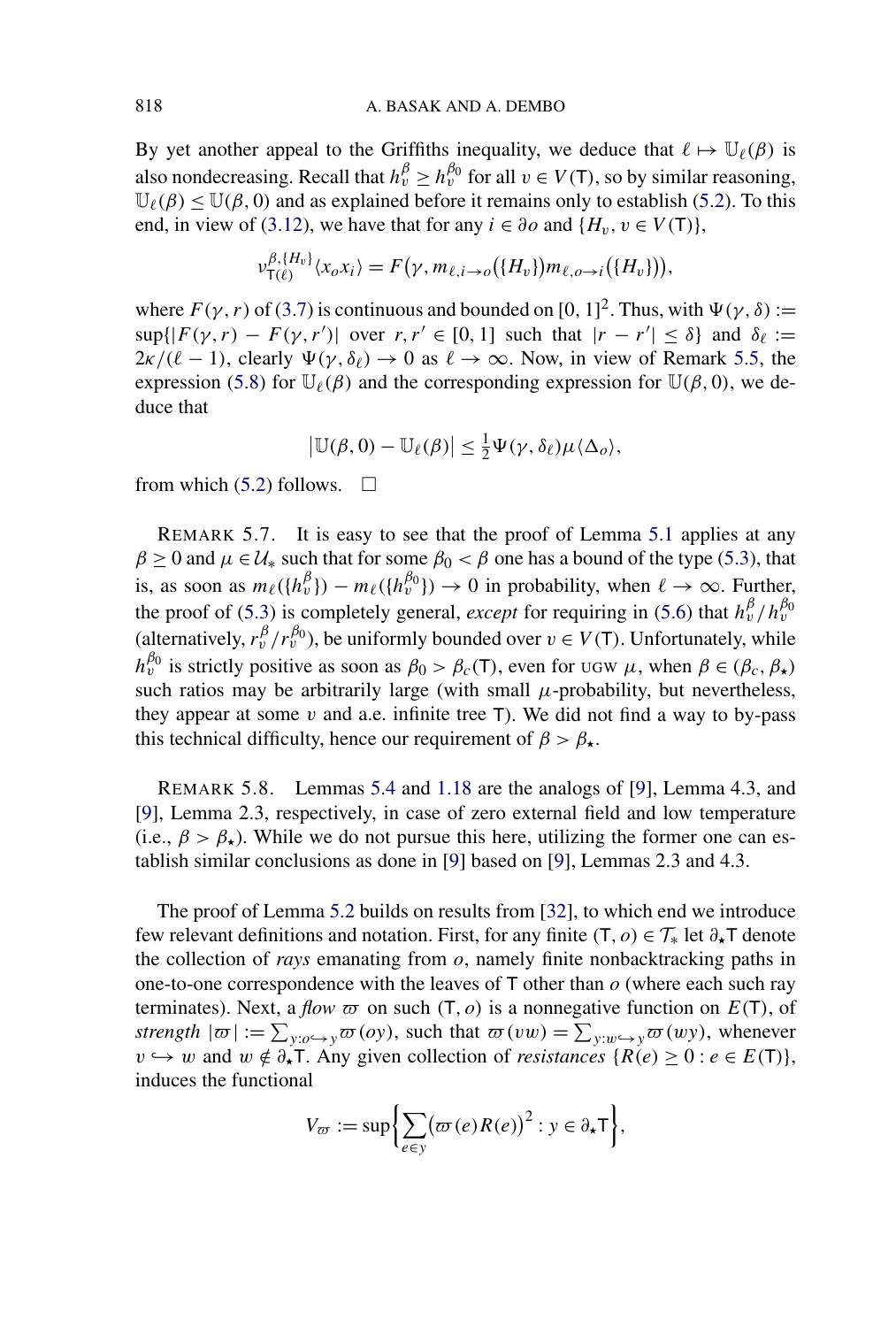<span id="page-39-0"></span>over flows  $\varpi$  on T, in terms of which we define

 $cap_3(T) := \sup\{|\varpi| : \varpi \text{ a flow on } T \text{ with } V_{\varpi} = 1\}.$ 

PROOF OF LEMMA [5.2.](#page-34-0) For any  $(T, o) \in T_*$  and  $e = vw \in E(T)$  let  $|e| =$ |*v*|∨|*w*| where |*v*| denotes the graph distance between *v* ∈ *V (*T*)* and *o*. From [\[32\]](#page-43-0), Lemma 4.2, we know that for any  $\gamma > 0$  there exists  $\kappa > 0$  such that

(5.9) 
$$
f_{\gamma}(h) \leq \frac{\gamma h}{(1 + (\kappa h)^2)^{1/2}}
$$

for  $f_\gamma(\cdot)$  of [\(5.4\)](#page-36-0) and all  $h \ge 0$ . Further, recall that for any finite  $t \ge 1$ ,  $\gamma =$  $tanh(\beta) > 0$  and infinite tree  $(T, o) \in T_*$  without leaves the positive

$$
h_{v}^{(t)}(\mathsf{T}):=\operatorname{atanh}(\nu_{+,\mathsf{T}(t)_{v\to o}}^{\beta,0,t}\langle x_{v}\rangle),
$$

satisfies the system of equations [\(5.4\)](#page-36-0) at all  $|v| < t$ , starting with  $h_w^{(t)}(\mathsf{T}) = \infty$  when  $|w| = t$  [i.e.  $w \in \partial T(t)$ ]. More generally, in case (T, o) has leaves, let  $T_t \subseteq T(t)$ denote the union of all vertices and edges along rays of T*(t)* of length *t*, emanating from  $o$ . All nonroot leaves of  $T_t$  are at distance  $t$  from  $o$  and it is easy to verify that  $h_v^{(t)}(\mathsf{T}) = h_v^{(t)}(\mathsf{T}_t)$  satisfy for  $v \in \mathsf{T}_t$  the corresponding equations [\(5.4\)](#page-36-0) on  $\mathsf{T}_t$ , starting with  $h_w^{(t)}(\mathsf{T}_t) = \infty$  at  $w \in \partial \mathsf{T}(t)$ . In view of (5.9), it then follows from [\[32\]](#page-43-0), Theorem 3.2, that

(5.10) 
$$
h_o^{(t)}(T) \le \kappa^{-1} \, \text{cap}_3(T_t),
$$

for cap<sub>3</sub>(T<sub>t</sub>)</sub> corresponding to resistances  $R(e) = \gamma^{-|e|}$  on  $(T_t, o)$ . Set  $\gamma = \tanh(\beta)$ for  $\beta = \beta_c(T)$  finite, namely  $\gamma = 1/(\text{br }T)$  (see [\[25\]](#page-43-0), Theorem 1.1). If such  $cap_3(T_t) \to 0$  for  $t \to \infty$ , then by (5.10) we deduce that

$$
\nu_{+,\mathsf{T}}^{\beta,\mathsf{0}}(x_o) = \lim_{t \to \infty} \tanh(h_o^{(t)}(\mathsf{T})) \le 0,
$$

so at  $\beta = \beta_c(T)$  there is then a *unique* Ising–Gibbs measure on  $(T, o)$ . Now, should this happen for *μ*-a.e. infinite T at the same  $\beta_c(T) = \beta_c$ , then necessarily  $\mathbb{U}(\beta_c, 0) = 0$  and in particular  $\beta \mapsto \mathbb{U}(\beta, 0)$  is continuous at  $\beta = \beta_c$ . With  $T_t \subseteq T(t)$ , clearly

$$
S_{\mathsf{T}_t} := \sum_{k=1}^t \gamma^{-2k} |\partial \mathsf{T}_t(k)|^{-2} \ge S_{\mathsf{T}}(t)
$$

of [\(5.1\)](#page-34-0), so it suffices to confirm that  $cap_3(T_t) \leq S_{T_t}^{-1/2}$  (see also Remark [5.3\)](#page-34-0). To this end, fixing  $t \ge 1$  let  $\varpi$  be any flow on  $T_t$  of strength  $|\varpi| = 1$ . Then, by the definition of  $V_{\overline{\omega}}$ , for any probability measure  $p_{\star}(\cdot)$  on  $\partial_{\star}T_t$ ,

$$
(5.11) \quad V_{\varpi} \ge \sum_{y \in \partial_{\star} T_{t}} \left[ \sum_{e \in y} \varpi^{2}(e) \gamma^{-2|e|} \right] p_{\star}(y) = \sum_{k=1}^{t} \gamma^{-2k} \sum_{|e|=k} \varpi^{2}(e) \sum_{y \ni e} p_{\star}(y).
$$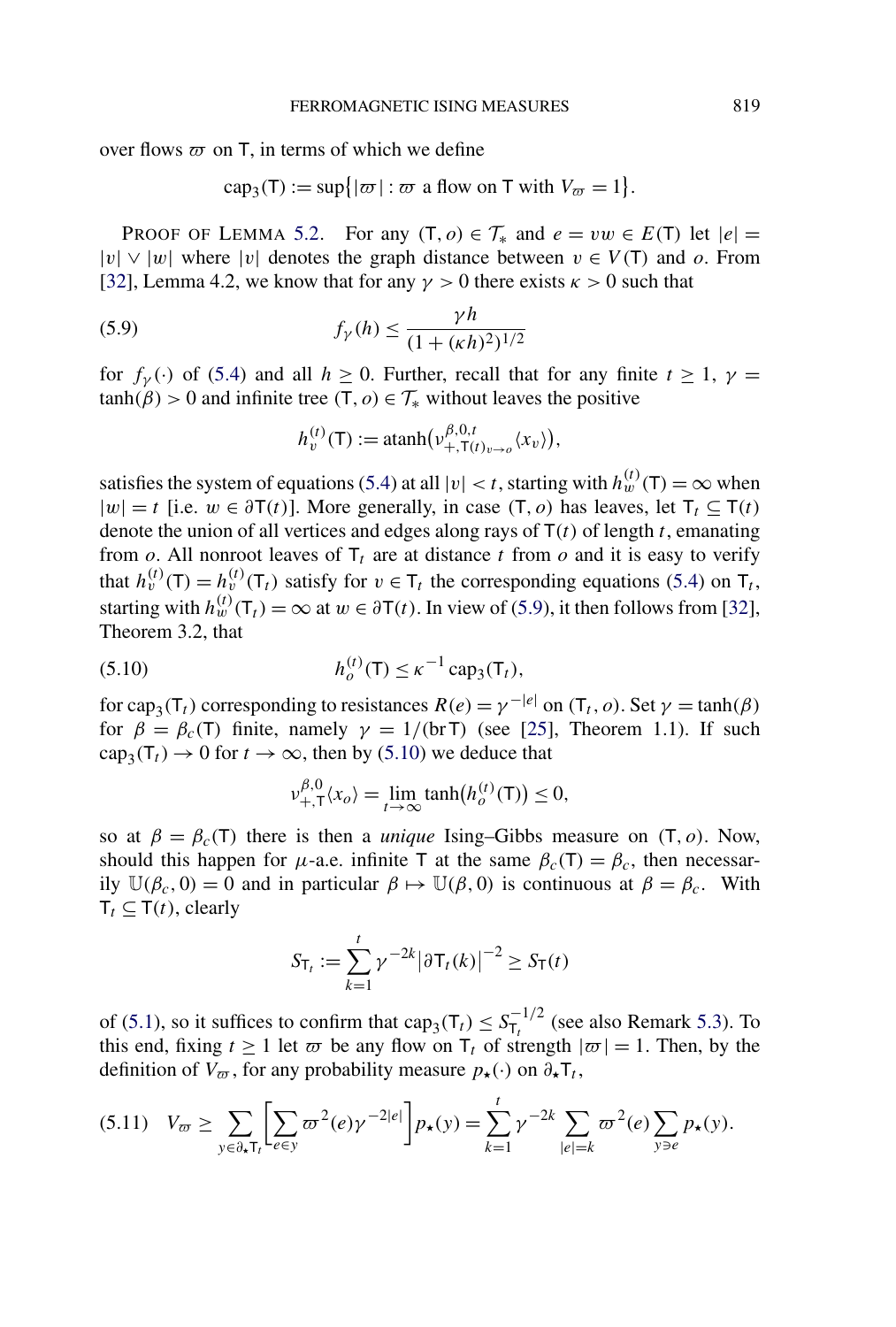With slight abuse of notation, set  $p_{\star}(e) := \sum_{y \ni e} p_{\star}(y)$ . Note that the thus defined  ${p_{\star}(e), e \in E(T_t)}$ , constitutes a flow of strength  $|p_{\star}| = 1$ . Further,  $\sum_{|e|=k} p_{\star}(e) =$ 1 for any  $1 \le k \le t$  since all nonroot leaves of  $T_t$  are at  $\partial T_t(t)$ . Applying the Cauchy–Schwarz inequality and choosing  $p_{\star} = \varpi$ , we find that

$$
(5.12) \qquad \bigg[\sum_{|e|=k} \varpi^2(e) p_\star(e)\bigg] \ge \bigg(\sum_{|e|=k} \varpi(e) p_\star(e)\bigg)^2 = \bigg(\sum_{|e|=k} \varpi^2(e)\bigg)^2.
$$

Using the Cauchy–Schwarz inequality once more,

$$
(5.13) \qquad \left(\sum_{|e|=k} \varpi^2(e)\right) \ge \frac{1}{|\partial \mathsf{T}_t(k)|} \left(\sum_{|e|=k} \varpi(e)\right)^2 = \frac{1}{|\partial \mathsf{T}_t(k)|}.
$$

Thus, from [\(5.11\)](#page-39-0), (5.12) and (5.13), we see that  $V_{\varpi} \geq S_{\tau}$  for any flow  $\varpi$  on  $\tau_t$ such that  $|\varpi| = 1$ . By simple scaling, it then follows that cap<sub>3</sub>(T<sub>t</sub>)  $\leq S_{T_t}^{-1/2}$ , as claimed.  $\square$ 

PROOF OF LEMMA [1.17.](#page-9-0) For each  $i \in \mathcal{Q}$  and  $\underline{k} \in \mathbb{Z}^{|\mathcal{Q}|}_\geq$  let  $\alpha_{i,\underline{k}} = p(i)P_i(\underline{k})$ , viewed as coordinates of the collection

$$
\underline{\alpha} = (\alpha_{i,\underline{k}})_{i \in \mathcal{Q}, \underline{k} \in \mathbb{Z}^{|\mathcal{Q}|}_\geq}
$$

[which is finite by assumption of bounded support for all  $P_i(\cdot), i \in \mathcal{Q}$ ]. Fixing  $\delta_0 \leq$ 1/2, for any vector  $\underline{\delta} = (\delta_{i,k})_{i \in \mathcal{Q}, \underline{k} \in \mathbb{Z}_{\geq}^{|\mathcal{Q}|}}$  such that  $\|\underline{\delta}\| \in (\delta_0, 1/2)$ , let  $W_{\underline{\delta}}$  denote a subset of  $[n||\delta|]$  vertices from  $V_n$  where for each *i* and *k*, about  $n\delta_{i,k}(1+o(1))$  of the vertices of  $W_\delta$  are of type *i* and off-springs configuration <u>k</u>. For any *n* and  $\varepsilon \ge 0$ denote by  $\mathcal{G}_{\underline{\delta}}^{\varepsilon,n}$  the event that within  $G_n$  there exists some  $W_{\underline{\delta}}$  having precisely [ $n\varepsilon$ ] edges between  $W_{\underline{\delta}}$  to  $W_{\underline{\delta}}^c$ . By Definition [1.12,](#page-7-0) with high probability, for all large *n* and each *i*, <u>*k*</u>, there are  $n\alpha_{i,k}(1 + o(1))$  vertices of type  $i \in \mathcal{Q}$  and off-springs configuration  $k$  in the random graph  $G_n$ . In particular, with high probability only events  $\mathcal{G}_{\underline{\delta}}^{\varepsilon,n}$  having

$$
\delta_{i,k} \leq \alpha_{i,k} \qquad \forall i, \underline{k}
$$

occur. We have the stated edge-expansion property upon the existence of  $\varepsilon_0 :=$  $\varepsilon_0(\delta_0) > 0$  such that the probability of the union of all such  $\mathcal{G}_{\underline{\delta}}^{\varepsilon,n}$  for which (5.14) holds,  $\|\underline{\delta}\| \in (\delta_0, 1/2)$  and  $\varepsilon \leq \varepsilon_0$ , goes to zero as  $n \to \infty$ . Vertex types and edge counts are integer valued, so with both the length of  $\delta$  and  $\varepsilon \leq n^{-1}|\mathbf{E}_n|$  uniformly bounded, we have at most  $n^C$  such events to rule out. Consequently, it suffices to show that for any  $\underline{\delta} \in (\delta_0, 1/2)$  satisfying (5.14) and  $\varepsilon \leq \varepsilon_0$ ,

(5.15) 
$$
\frac{1}{n}\log \mathbb{P}(\mathcal{G}_{\underline{\delta}}^{\varepsilon,n}) < -\varepsilon < 0,
$$

<span id="page-40-0"></span>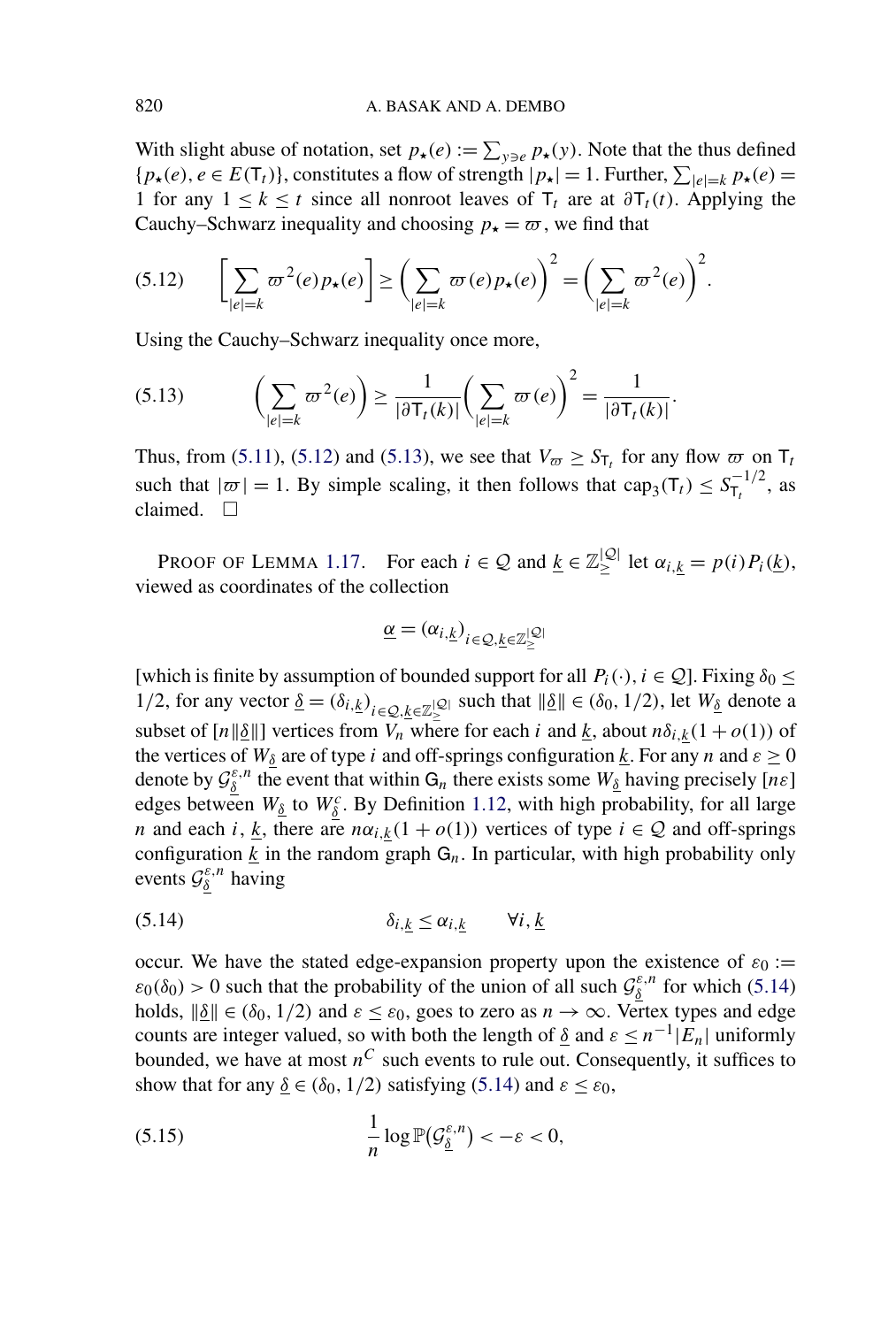<span id="page-41-0"></span>for all large *n*, uniformly over all such choices of *δ* and *ε*. To this end, we first note that for  $\varepsilon = 0$ ,

$$
\frac{1}{n}\log \mathbb{P}(\mathcal{G}_{\underline{\delta}}^{0,n}) = \frac{1}{n}\log \# \{\text{choices possible for } W_{\underline{\delta}}\}
$$

$$
+ \frac{1}{n}\log \mathbb{P} \{\text{such choice matches with itself}\}
$$

$$
=: N_{\underline{\delta}} + Q_{\underline{\delta}}.
$$

We further define  $\alpha_{i,j} := \sum_k k_j \alpha_{i,k}$  and  $\delta_{i,j} := \sum_k k_j \delta_{i,k}$  for each  $i, j \in \mathcal{Q}$ . Using the approximations

$$
\frac{1}{n}\log n! = \log\left(\frac{n}{e}\right) + o(1) \quad \text{and} \quad \frac{1}{n}\log n!! = \frac{1}{2}\log\left(\frac{n}{e}\right) + o(1),
$$

we have for  $H(q) := -q \log q - (1 - q) \log(1 - q)$ ,  $q \in [0, 1]$ , that

$$
(5.16) \t N_{\underline{\delta}} \approx \sum_{i,\underline{k}} \alpha_{i,\underline{k}} H\left(\frac{\delta_{i,\underline{k}}}{\alpha_{i,\underline{k}}}\right) = \sum_{i} \sum_{j} \sum_{\underline{k}} \frac{k_j \alpha_{i,\underline{k}}}{\|\underline{k}\|} H\left(\frac{\delta_{i,\underline{k}}}{\alpha_{i,\underline{k}}}\right),
$$

$$
(5.17) \tQ_{\underline{\delta}} \approx -\frac{1}{2} \sum_{i \in \mathcal{Q}} \alpha_{i,i} H\left(\frac{\delta_{i,i}}{\alpha_{i,i}}\right) - \sum_{i \neq j \in \mathcal{Q}} \alpha_{i,j} H\left(\frac{\delta_{i,j}}{\alpha_{i,j}}\right).
$$

By concavity of  $H(\cdot)$ , upon noting that  $||\underline{k}|| \geq 3$  we have for any  $i, j \in \mathcal{Q}$ , that

$$
\sum_{\underline{k}} \frac{k_j \alpha_{i,\underline{k}}}{\|\underline{k}\|} H\left(\frac{\delta_{i,\underline{k}}}{\alpha_{i,\underline{k}}}\right) - \frac{1}{2} \alpha_{i,j} H\left(\frac{\delta_{i,j}}{\alpha_{i,j}}\right) \le \frac{1}{3} \sum_{\underline{k}} k_j \alpha_{i,\underline{k}} H\left(\frac{\delta_{i,\underline{k}}}{\alpha_{i,\underline{k}}}\right) - \frac{1}{2} \alpha_{i,j} H\left(\frac{\delta_{i,j}}{\alpha_{i,j}}\right)
$$

$$
\le -\frac{1}{6} \alpha_{i,j} H\left(\frac{\delta_{i,j}}{\alpha_{i,j}}\right).
$$

With  $\|\underline{\delta}\| \le 1/2 < \|\underline{\alpha}\| = 1$  for <u> $\delta$ </u> satisfying [\(5.14\)](#page-40-0), we must have  $\delta_{i,j} < \alpha_{i,j}$  for at least one pair  $(i, j)$ . We thus get from  $(5.16)$  and  $(5.17)$  that

(5.18) 
$$
\limsup_{n\to\infty}\frac{1}{n}\log \mathbb{P}(\mathcal{G}_{\underline{\delta}}^{0,n})\leq -\frac{1}{6}\sum_{i,j\in\mathcal{Q}}\alpha_{i,j}H\bigg(\frac{\delta_{i,j}}{\alpha_{i,j}}\bigg),
$$

with the RHS strictly negative [since  $H(q) = 0$  only for  $q \in \{0, 1\}$ ]. Further, the approximations in (5.16) and (5.17) are uniform over  $\delta$ , because

(5.19) 
$$
\sqrt{2\pi} \leq \frac{n!}{n^{n+1/2}e^{-n}} \leq e \quad \text{for all } n.
$$

The supremum of the upper bound of (5.18), over the compact set of all possible choices of  $\delta$  is strictly negative, yielding [\(5.15\)](#page-40-0) for  $\varepsilon = 0$ . Similar rational applies also for all  $\varepsilon$  small enough. For example, in case  $|Q| = 1$  we have for  $\delta := \sum_k k \delta_k$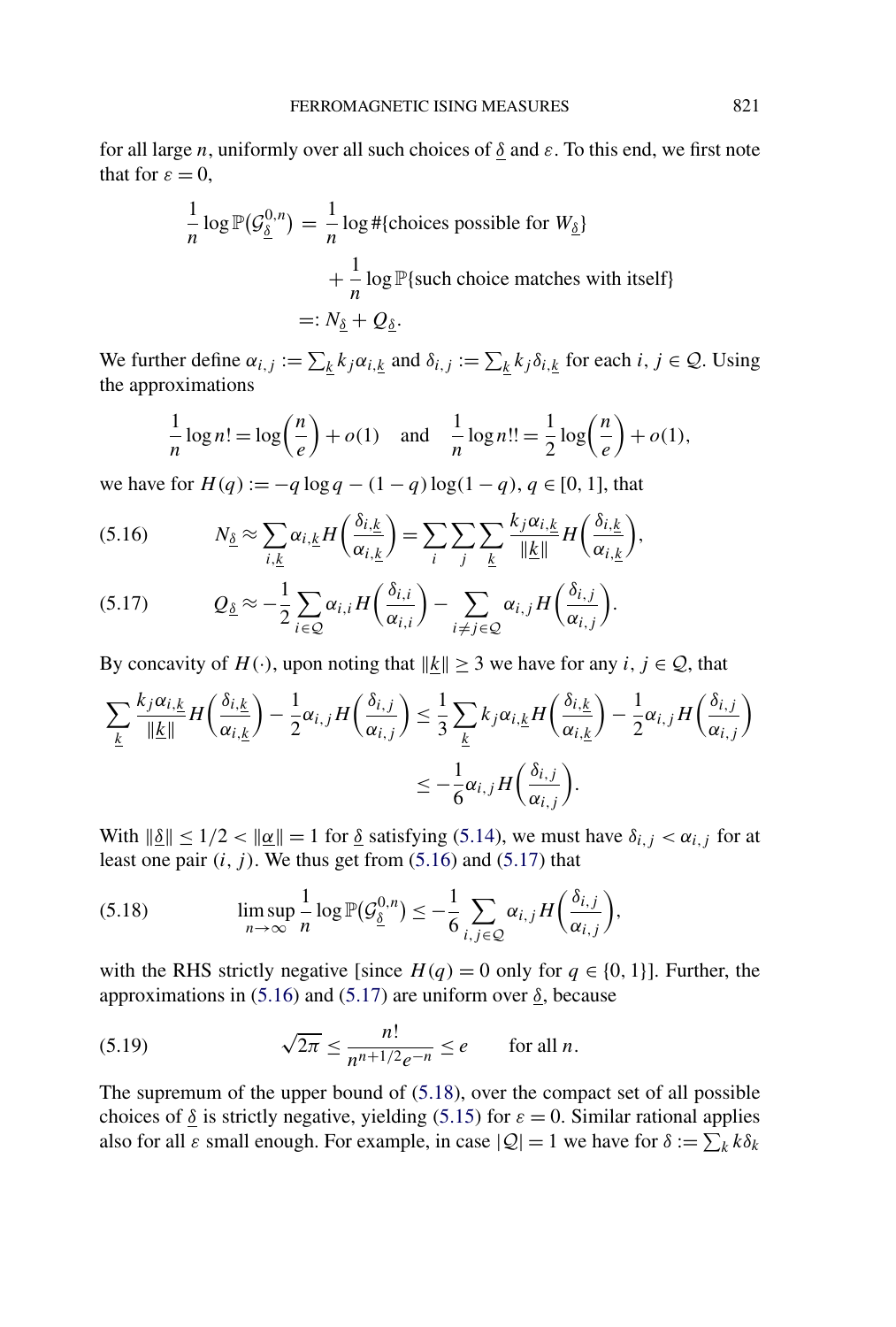<span id="page-42-0"></span>and  $\alpha := \sum_k k \alpha_k$ , that  $\delta < \alpha$  and

$$
\limsup_{n \to \infty} \frac{1}{n} \log \mathbb{P}(\mathcal{G}_{\underline{\delta}}^{\varepsilon,n}) \leq -\frac{\alpha}{6} H\left(\frac{\delta}{\alpha}\right) + \frac{\delta}{2} H\left(\frac{\varepsilon}{\delta}\right) + \frac{1}{2} (\alpha - \delta) H\left(\frac{\varepsilon}{\alpha - \delta}\right)
$$

$$
\leq -\frac{\alpha}{6} H\left(\frac{\delta}{\alpha}\right) + \frac{\alpha}{2} H\left(\frac{2\varepsilon}{\alpha}\right).
$$

The preceding bound is continuous in  $\varepsilon$  and strictly negative at  $\varepsilon = 0$ . Consequently, there exists  $\varepsilon_0 > 0$  small enough such that this bound is strictly negative at all  $\varepsilon \leq \varepsilon_0$ . Further, from [\(5.19\)](#page-41-0) we get uniformity of the convergence in *n*, over all relevant  $\delta$  and  $\varepsilon \leq \varepsilon_0$ , yielding [\(5.15\)](#page-40-0) in case  $|Q| = 1$ . While we do not detail these, the computations in case  $|Q| > 1$  and  $\varepsilon > 0$  are similar.  $\Box$ 

**Acknowledgments.** We thank Allan Sly for suggesting the weighted averages of [\(4.3\)](#page-24-0), Andrea Montanari for a key idea in the proof of Lemma [5.1](#page-34-0) and Yuval Peres for helpful discussions about Remark [4.6](#page-28-0) and the proof of Lemma [5.2.](#page-34-0) We also thank Noga Alon, Russell Lyons and Nike Sun for many helpful conversations. We thank the anonymous referee for her/his helpful suggestions on improving the presentation of the paper.

Part of the work was done when the authors participated in the MSRI program on Random Spatial Processes.

## REFERENCES

- [1] AIZENMAN, M. (1980). Translation invariance and instability of phase coexistence in the twodimensional Ising system. *Comm*. *Math*. *Phys*. **73** 83–94. [MR0573615](http://www.ams.org/mathscinet-getitem?mr=0573615)
- [2] AIZENMAN, M. and WEHR, J. (1990). Rounding effects of quenched randomness on firstorder phase transitions. *Comm*. *Math*. *Phys*. **130** 489–528. [MR1060388](http://www.ams.org/mathscinet-getitem?mr=1060388)
- [3] ALDOUS, D. and LYONS, R. (2007). Processes on unimodular random networks. *Electron*. *J*. *Probab*. **12** 1454–1508. [MR2354165](http://www.ams.org/mathscinet-getitem?mr=2354165)
- [4] ALDOUS, D. and STEELE, J. M. (2004). The objective method: Probabilistic combinatorial optimization and local weak convergence. In *Probability on Discrete Structures*. *Encyclopaedia Math*. *Sci*. **110** 1–72. Springer, Berlin. [MR2023650](http://www.ams.org/mathscinet-getitem?mr=2023650)
- [5] ATHREYA, K. B. and NEY, P. E. (2004). *Branching Process*. Dover Publications, Mineola, NY.
- [6] BENJAMINI, I. and SCHRAMM, O. (2001). Recurrence of distributional limits of finite planar graphs. *Electron*. *J*. *Probab*. **6** 13 pp. (electronic). [MR1873300](http://www.ams.org/mathscinet-getitem?mr=1873300)
- [7] BERGER, N., KENYON, C., MOSSEL, E. and PERES, Y. (2005). Glauber dynamics on trees and hyperbolic graphs. *Probab*. *Theory Related Fields* **131** 311–340. [MR2123248](http://www.ams.org/mathscinet-getitem?mr=2123248)
- [8] BODINEAU, T. (2006). Translation invariant Gibbs states for the Ising model. *Probab*. *Theory Related Fields* **135** 153–168. [MR2218869](http://www.ams.org/mathscinet-getitem?mr=2218869)
- [9] DEMBO, A. and MONTANARI, A. (2010). Ising models on locally tree-like graphs. *Ann*. *Appl*. *Probab*. **20** 565–592. [MR2650042](http://www.ams.org/mathscinet-getitem?mr=2650042)
- [10] DEMBO, A. and MONTANARI, A. (2010). Gibbs measures and phase transitions on sparse random graphs. *Braz*. *J*. *Probab*. *Stat*. **24** 137–211. [MR2643563](http://www.ams.org/mathscinet-getitem?mr=2643563)
- [11] DEMBO, A., MONTANARI, A. and SUN, N. (2013). Factor models on locally tree-like graphs. *Ann*. *Probab*. **41** 4162–4213. [MR3161472](http://www.ams.org/mathscinet-getitem?mr=3161472)
- [12] DE SANCTIS, L. and GUERRA, F. (2008). Mean field dilute ferromagnet: High temperature and zero temperature behavior. *J*. *Stat*. *Phys*. **132** 759–785. [MR2430780](http://www.ams.org/mathscinet-getitem?mr=2430780)